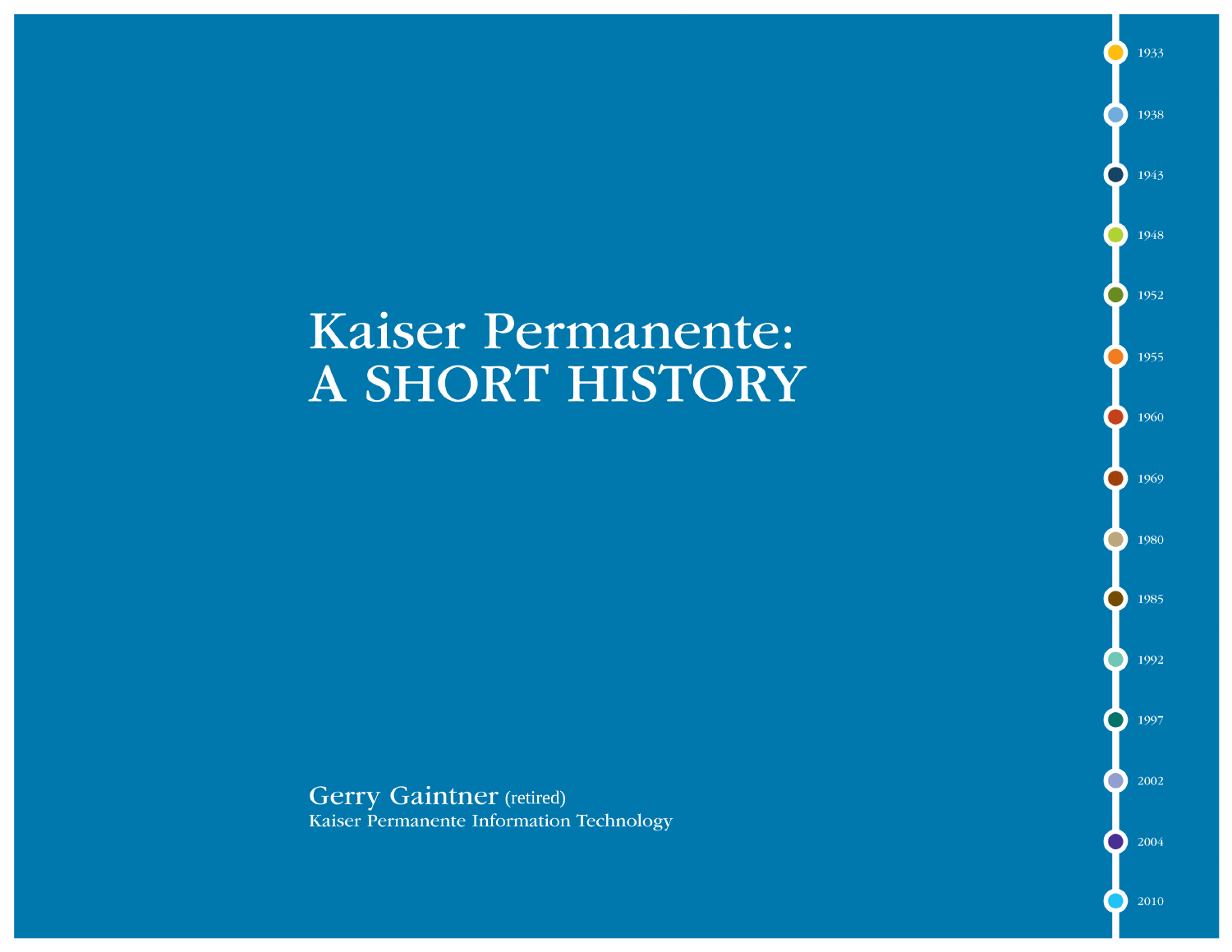"Dr. Garfield was a man of energy and imagination, not constrained by traditional methods and practices. Henry J. Kaiser, his son, Edgar, and the key executives of the Kaiser organizations had an impressive record of innovation and willingness to break with tradition."

 Scott Fleming *Evolution of the Kaiser Permanente Medical Care Program*

". . . This may well have been the most extraordinary experiment in the delivery of health care the world has ever seen." Cecil Cutting, MD

Senior Physician Yearly Conference, Monterey, CA, 1991

**Gerry Gaintner, EdD,** was a Kaiser Permanente employee for 15 years, all in the Information Technology department. He found Kaiser Permanente's history fascinating beginning with his introduction to it by his hiring manager. He believes that a history as eventful and meaningful as Kaiser Permanente's deserves to be shared with all Kaiser Permanente employees. This short overview history serves as a concise compilation of the history from its start to current times.

2011 by Gerry Gaintner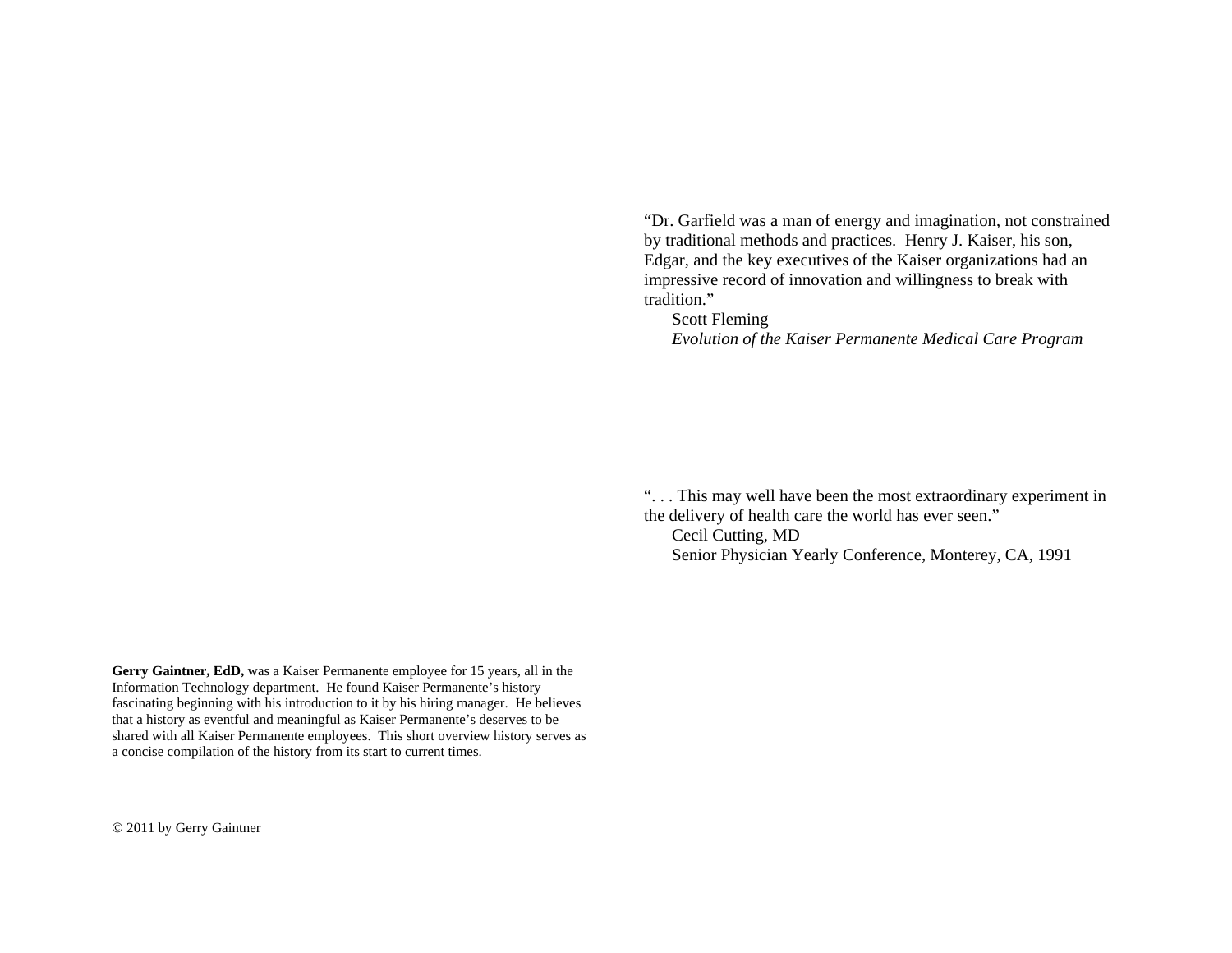#### ii

# **TABLE OF CONTENTS**

# Foreword Introduction

# **Part 1: Getting to Kaiser Permanente**

- Chapter 1: Getting the Idea Contractors General Hospital · Grand Coulee Dam · Sidney R. Garfield, MD & Associates
- Chapter 2: From the Shipyards to Permanente The World War II Shipyards: Richmond and Portland/Vancouver  $\cdot$ Fontana • The Permanente Foundation
- Chapter 3: After the War: Growth and Growing Pains Transition to a public program  $\cdot$  Opposition from organized medicine  $\cdot$ Organizational issues  $\cdot$  Beginnings of growth  $\cdot$  Underlying principles of the Kaiser Permanente program
- Chapter 4: Resolving Problems: The Tahoe Agreement Governance and control issues  $\cdot$  Walnut Creek  $\cdot$  The Tahoe Conference and Agreement

# **Part 2: Growth and Change**

Chapter 5: Gaining Credibility The new organization  $\cdot$  Research and publication  $\cdot$  The Larson Commission · ILWU Multiphasic screening · Federal Employees Health Benefits Act · Medicare · HMO Act

Chapter 6: Growth and Expansion, Part 1 Hawaii · San Diego · Kaiser-Permanente Committee · Ohio · Colorado Death of Henry Kaiser

Chapter 7: Growth and Expansion, Part 2 New leaders  $\cdot$  National recognition  $\cdot$  New hospitals  $\cdot$  Texas  $\cdot$  Mid-Atlantic States · Northeast · Kansas City · Georgia · North Carolina · California expansion  $\cdot$  Divesting regions  $\cdot$  Death of Sidney Garfield

#### Chapter 8: Into the  $21<sup>st</sup>$  Century Selected notable events of the 1990s and 2000s

#### **Author's Comments**

Principles of Kaiser Permanente health care  $\cdot$  Working relationships  $\cdot$ Belief in the Kaiser Permanente model

#### **Appendix**

Interesting notes · Acknowledgements · References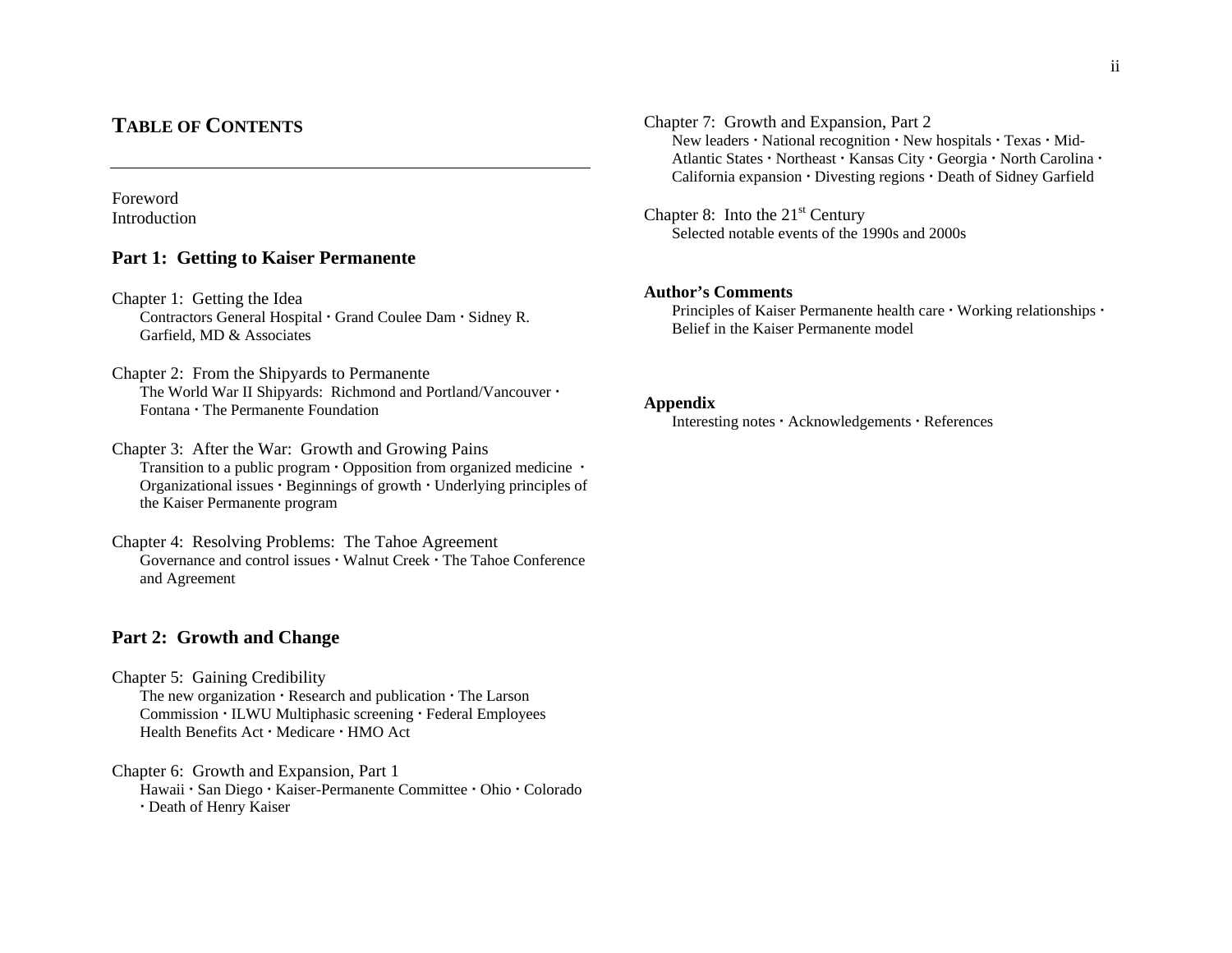#### **FOREWORD**

The 1990s was a decade of major chaos in American health care delivery. Some predicted Kaiser Permanente would not survive, yet it emerged stronger than ever and remains a model in the 21st Century. How could it survive when others did not? There are complex reasons, but major health care scholars concur that the central one was that it remained true to its core values. However, to continue to succeed requires that its staff understand those values and pass them on from generation to generation, as it has done for almost 70 years.

For this reason, this short history is an important read. There are comprehensive works — and thousands of archival records — for anyone who wants to study Kaiser Permanente's history in great depth. What has been lacking until now, however, is a short history through which any staff member, patient, or citizen can get a solid, introductory lesson about one of the most important health care delivery programs to emerge in the second half of the 20th century. Gerry Gaintner has remedied this by his dedication to, and love for, Kaiser Permanente by writing this book.

Tom Debley Emeritus Director Kaiser Permanente Heritage Resources

#### **INTRODUCTION**

All large companies and organizations have histories, many of which are fairly interesting. Kaiser Permanente's history is not only interesting, it is significant. Significant because it carries the founding ideas and concepts — and struggles — that underlay the development of the largest and most successful comprehensive prepaid group health care organization in the United States.

The creation of Kaiser Permanente was neither quick nor easy. The fully operating integrated health care organization we know today as Kaiser Permanente arose from a number of sources and events, uncertainties, conflicts, social contexts, professional concerns, determinations, and, needless to say, egos and personalities. Kaiser Permanente grew because of serendipity and circumstances of opportunity, and also because a group of people — both physicians and lay management — believed deeply in a model of health care that those opportunities presented.

Kaiser Permanente is now in the hands of a third generation of leaders, the first being the founders, the second being those who replaced the founders but knew them personally. This makes the recording and recounting of Kaiser Permanente's history even more important, as it is critical to preserving the mission, values, and goals of the Kaiser Permanente Medical Care Program.

It is the intent of this short history to convey, in fairly straightforward telling, the main events that contributed to Kaiser Permanente's history. It should not be considered an academic or interpretive history. Rather, it is hoped that readers, especially Kaiser Permanente employees, will find it informational and, possibly, inspirational, insofar as they may recognize how their current contributions add to this history.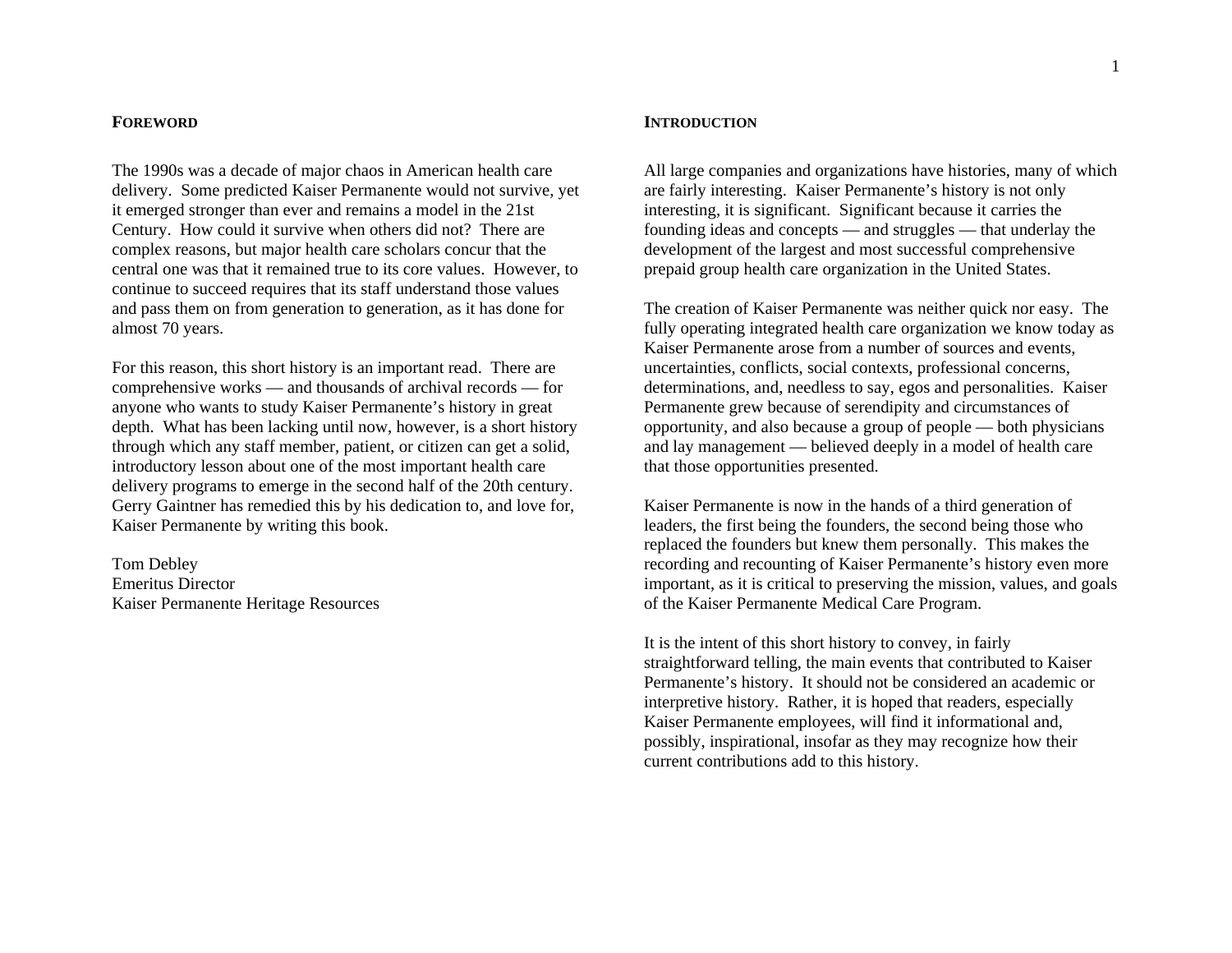# **PART 1:GETTING TO KAISER PERMANENTE**

#### **CHAPTER 1:GETTING THE IDEA**

Kaiser Permanente did not begin with Henry J. Kaiser, nor did it begin with a well-thought-out idea for an integrated, prepaid, group health plan. It began with a young medical school graduate, Sidney R. Garfield, MD, who found himself unable to establish a solo feefor-service medical practice. It was quite a number of years before what we might recognize as Kaiser Permanente began to take shape. This is the story of how it began.

Even though he always had a strong interest in engineering, Sidney Garfield followed his parents' wishes and attended medical school, graduating from the University of Iowa Medical School in 1928 and completing a residency in general surgery at Los Angeles County General Hospital in July 1933. He planned to set up a standard feefor-service medical practice as a general surgeon. However, it was not easy to start a practice during the Great Depression, and Garfield soon began to consider other options.

At about the same time, in 1932, work had started on the Colorado River Aqueduct, a large project sponsored by the Metropolitan Water District of Southern California and contracted to a consortium of construction firms. This aqueduct was to bring water more than 200 miles across the Southern California desert from the Colorado River to the Los Angeles basin. The project had 5,000 workers spread across the desert doing heavy construction, and the availability and quality of health care for them was far from adequate.

Hearing about the need for medical care for the aqueduct workers, with a loan from his father and agreement from the Metropolitan

Water District, Garfield built a small, 12-bed field hospital near Desert Center, California: Contractors General Hospital. Garfield's plan was to offer fee-for-service medical care for on-the-job compensable injuries and illnesses, paid through Workers' Compensation insurance. Additionally, he would provide fee-forservice care for nonindustrial needs. He had a small staff of one nurse, a cook, and a handyman/ambulance driver. He handled administrative duties himself.

The workers did come with a variety of illnesses and problems, but making ends meet was not easy. Many patients could not afford to pay for care for off-the-job injuries or illnesses, and seriously injured patients were transferred by insurance companies to physicians and hospitals in the Los Angeles metropolitan area. The insurance companies also discounted the payments on many of the claims submitted by Garfield. The consequence was that both money and interesting medical cases were going to physicians and hospitals in Los Angeles, not to Garfield and his hospital. So within seven months of opening its doors, Contractors General Hospital was on the verge of bankruptcy and Garfield was ready to close it.

The largest insurance company on the project, however, Industrial Indemnity Exchange, was partially owned by Henry J. Kaiser. A. B. Ordway, an executive under Henry Kaiser, was also the Executive Vice President of Industrial Indemnity, and one of his key managers was Harold Hatch, chief planner for Industrial Indemnity. Ordway sent Hatch to inspect the construction sites, and while he was there, Hatch and Garfield discussed the problems of Contractors General Hospital. Neither the insurance company, the contractors, nor the unions wanted to lose local medical care and coverage for their aqueduct workers.

Hatch proposed the following arrangement to Garfield: The portion of the basic insurance premium that went to Contractors General Hospital and Garfield would be set at \$1.50 per worker per month (equal to 5 cents per day) for industrial coverage. Garfield also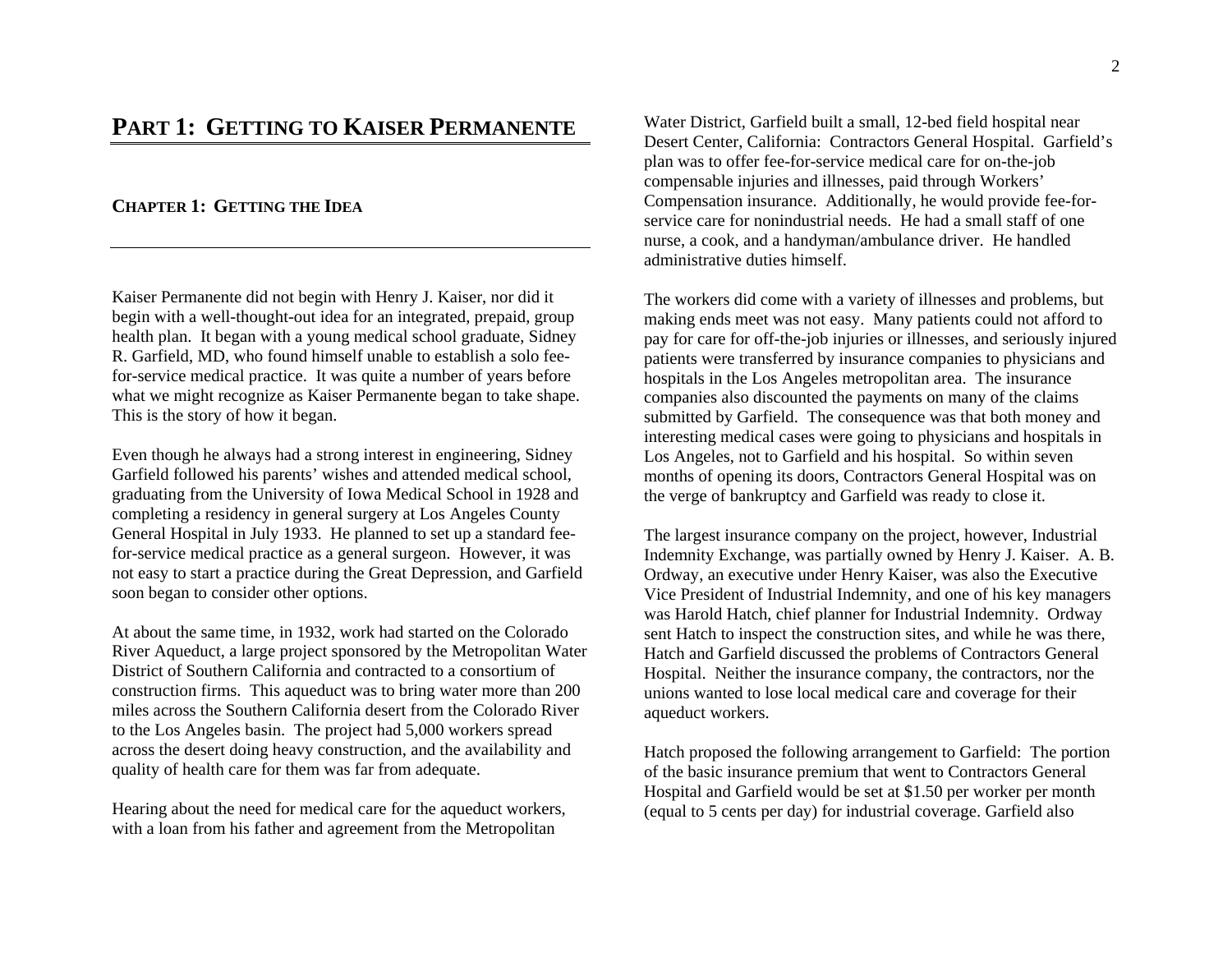proposed a voluntary payroll deduction, through prepayment, of another 5 cents per day for complete nonindustrial coverage, both of which would be prepaid to Contractors General and Garfield.

This plan was accepted, nearly all the 5,000 workers enrolled, and before long Garfield was compensated with the equivalent of about \$500 per day. This enabled him to get out of debt and even make a profit. Eventually, Garfield had two other aqueduct field hospitals across the desert project as well. Equally important to him, the arrangement allowed him to focus on preventive care: better preventive care resulted in fewer cases requiring more costly serious care.

The Colorado River Aqueduct was completed in 1938, and by then Garfield had been able to save a substantial amount of money. His intent was to return to the Los Angeles area and establish his own fee-for-service surgery practice.

But in 1938, the Six Companies, a consortium of contractors led by Henry Kaiser as general chairman, won the contract to build the upper portion of the Grand Coulee Dam on the Columbia River. This dam would become the largest dam project in the world, and the largest single structure ever built. The executive in charge of the Grand Coulee Dam project was Edgar Kaiser, Henry's son.

The local town of Mason City, Washington, the base of operations for the Grand Coulee construction site, had one hospital. The physicians there received part salary and part fee-for-service income. But neither the construction workers nor the union leaders felt they were getting adequate medical care. Also, workers' families and dependents were not receiving decent care, in part because they could not afford the fee-for-service care available.

So Edgar Kaiser contacted Ordway for assistance. Ordway in turn contacted Garfield, who was still in the desert closing down his hospital. He invited Garfield to visit the Coulee construction site.

Garfield was hesitant, since he had already signed on as a senior teaching resident at Los Angeles County Hospital and had his own plans to return to Los Angeles and private practice. But he agreed as a favor to Ordway, since Ordway had been instrumental in arranging the survival of Contractors General Hospital.

When Garfield got to Mason City, he immediately saw advantages to the situation: a localized company town of more than 15,000 people, a 35-bed hospital (not in the best of condition, but useable, and improvable), and the clear need for medical care (a large industrial project). Dam construction was dangerous work. Everyone involved — workers, union leaders, and management — agreed that competent local medical care was fast becoming a high priority.

So Garfield agreed to set up something similar to what he had done in the desert. It gave him the opportunity to do two very personally motivating things: select and hire quality physicians, and staff and refurbish the Mason City Hospital.

Garfield established himself as Sidney R. Garfield, MD and Associates and hired five additional physicians: two general practitioners, one surgeon, one internist, and one obstetriciangynecologist, plus medical and administrative support staff. Later, a pediatrician was added. Garfield stayed at L. A. County Hospital as a surgery teaching resident, but he flew to Portland and the dam site on a rotational weekend basis to provide relief for the on-site physicians. Otherwise, the medical staff worked seven days a week. Two of the physicians he hired, Cecil Cutting, MD, and J. Wallace Neighbor, MD, later became key figures in the establishment of Kaiser Permanente.

Financially, the Grand Coulee Dam medical care plan was similar to the plan offered for the aqueduct workers: a percentage of workers' compensation for full industrial coverage for on-the-job injuries and illness, plus the opportunity for a voluntary payroll deduction of 50 cents per week per employee for non-industrial coverage.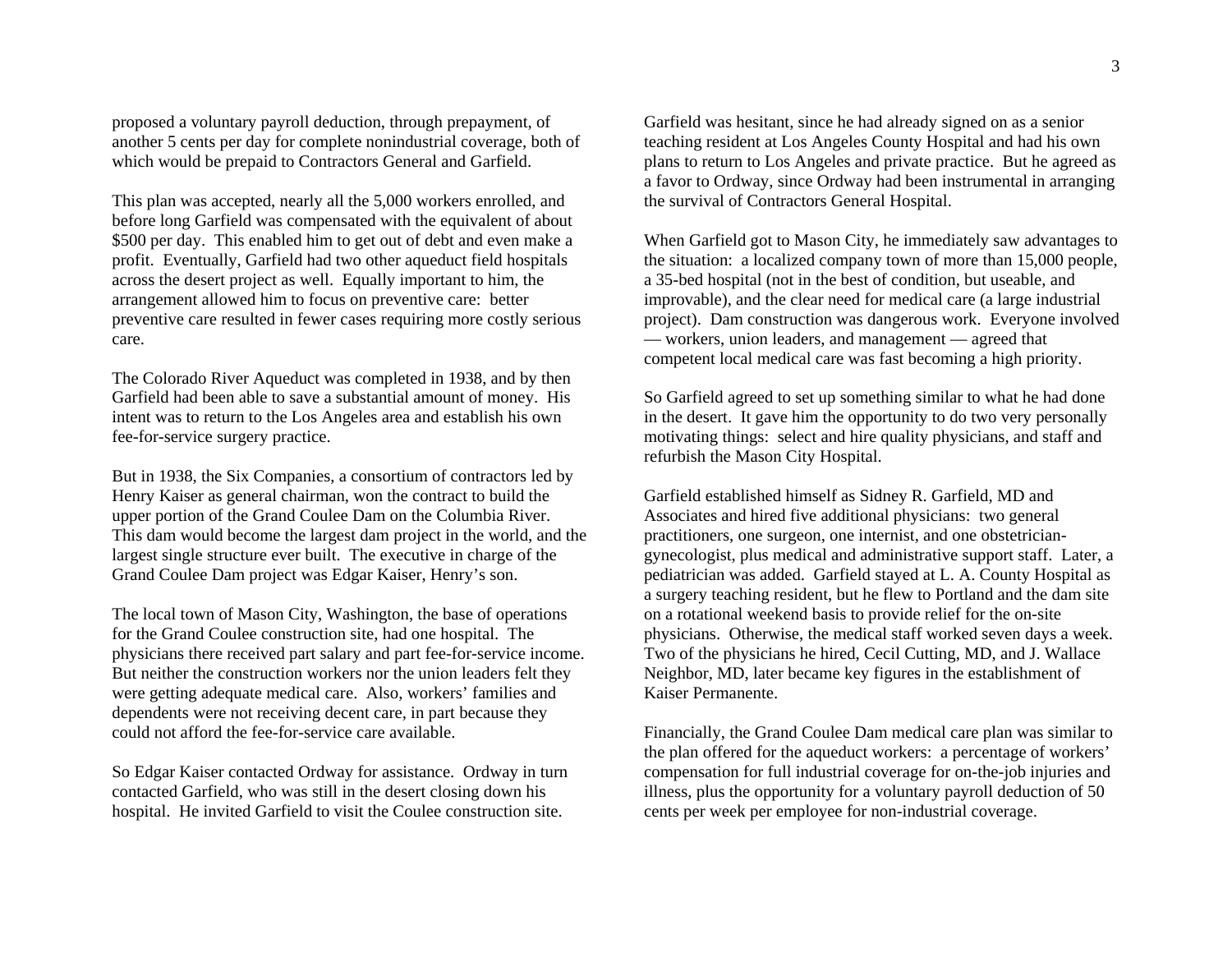As with the Aqueduct situation, prepaid coverage was not offered to wives and children. They could get fee-for-service care, but most workers could not afford it, and the consequence was that families either delayed or simply didn't seek treatment, thus increasing subsequent costs for more advanced care. However, union leaders wanted family care provided, so Garfield took this problem to Edgar Kaiser. Without any previous cost and pricing guidance to go on, they agreed to provide prepaid care to families for an additional 50 cents a week per adult, and 25 cents a week per child. The majority of the community accepted the plan, and the group eventually provided care for 15,000 workers and dependents. The result was that everyone thrived: the construction workers and their families, the hospital, the health of the community, the project, and Sidney Garfield and Associates.

The Grand Coulee program created by Garfield and his associates was the first sustained comprehensive, prepaid, hospital-based group practice covering both workers and dependents (though not the first prepaid group practice in the U.S.). Critical to the arrangement was that the physicians controlled the use of the hospital, since they considered it an integral part of the comprehensive component of care. Garfield later referred to the Grand Coulee experience as the "final dress rehearsal" for what became Kaiser Permanente, though he didn't know it at the time.

It might be noted that although a Kaiser company was part of the construction consortium, and Edgar Kaiser was the general manager of the project, Henry Kaiser was not closely involved with the setup and management of the medical care program.

One item of interest, in retrospect, was that the physicians formed a Grant County Medical Society and applied for membership to the American Medical Association (AMA). They were acknowledged informally by the Washington State Medical Association, though they never became fully accredited.

When the Grand Coulee Dam was finished in 1941, the group broke up. During their time together, they had had conversations about developing a prepaid group practice in an established community. They concluded, however, that the time and conditions were not right, based on three main problems:

- 1) Despite their acknowledgement by the Washington State Medical Association, they recognized there might well be potential opposition to this kind of medical care arrangement from the AMA and associated state and county medical chapters.
- 2) There would be a problem gaining and holding membership. A prepaid practice requires a substantial member base. In those days, medical advertising was considered unethical. Furthermore, people — potential members — would have to break established patterns of obtaining medical care, which was not easily done, especially on a massive basis.
- 3) The endeavor would require capital to fund the program, both through its start-up period and in the acquisition of hospital facilities. Even though Sidney Garfield and Associates had acquired some amount of capital, it was far from enough to fund a program such as the one the group had in mind.

So late in 1941, the Garfield group dissolved its practice at Mason City. Garfield joined an Army medical reserve unit after Pearl Harbor was bombed, as did many other physicians at the time. He also remained as a medical resident and teacher (some referred to him as a "super resident") at the Los Angeles County General Hospital/USC School of Medicine. This experience at Los Angeles County Hospital had two profound effects on him: first, he became convinced of the professional value of the collegial work setting with medical peers and associates; and second, he developed an everstronger belief in the social value of providing medical care to the underserved in the community.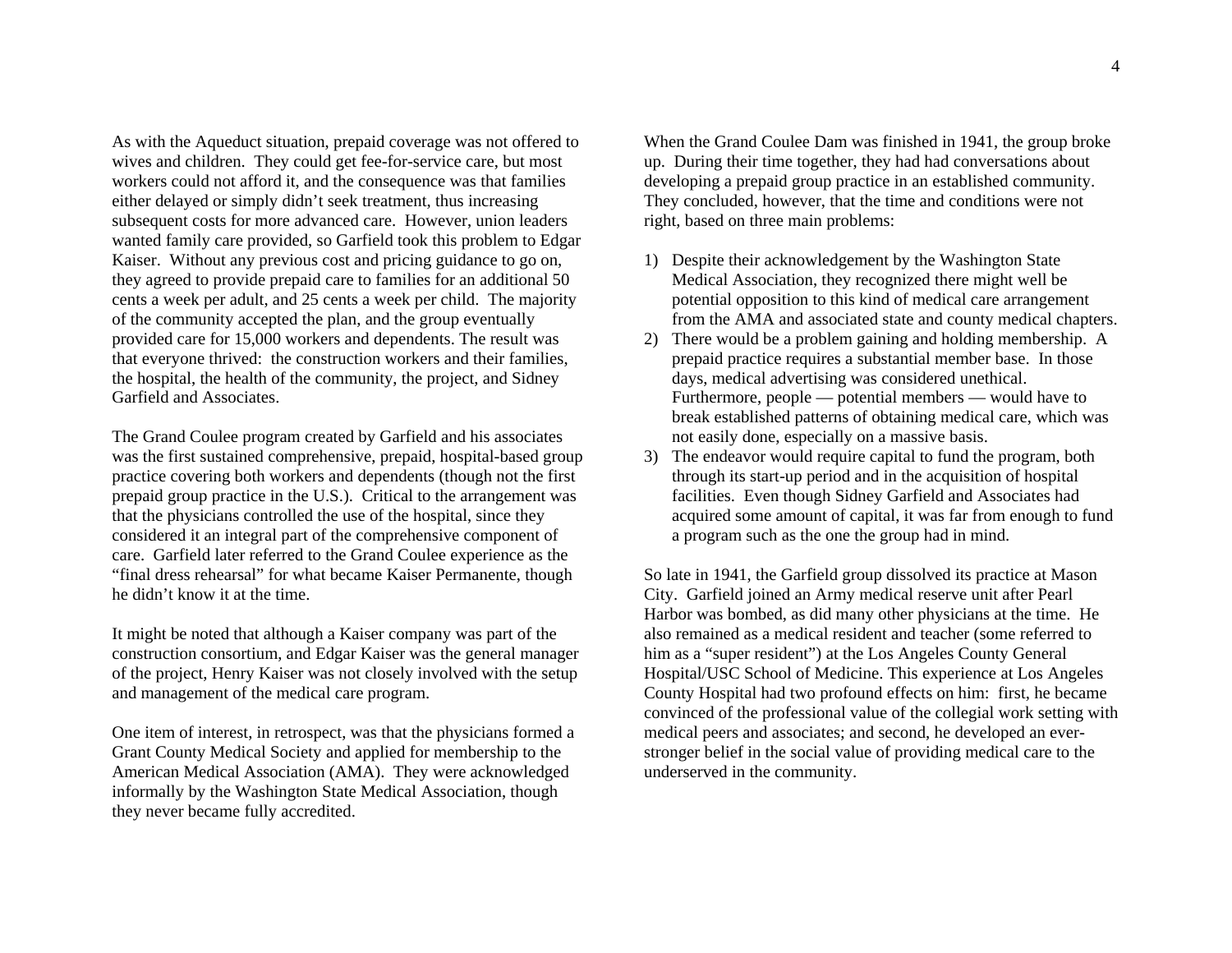### **CHAPTER 2:FROM THE SHIPYARDS TO PERMANENTE**

As Sidney Garfield made his own transition from the Grand Coulee Dam project, Henry Kaiser, by this time a major figure in the world of large industrial projects, and Todd Shipbuilding Co., of Seattle, created the Todd-California Shipbuilding Corporation to build ships for World War II. Initially, through the U.S. government, they contracted to build ships for Great Britain. But in 1942, after the U.S. entered the War, they began to build ships for the United States.

The main West Coast shipyard for the Kaiser-Todd group was in Richmond, California. That yard mainly built cargo ships of various kinds: over 1,400 Liberty and Victory cargo ships, small aircraft carriers, troop transports, frigates, tankers, and various other ships. It took 197 days to build the first ship, but by the end of the war, with a workforce of over 90,000 men and women working three full shifts, seven days a week, they built ships in an average of 27 days.

Where did the shipyard get its workers? A national recruiting effort was launched, and within a month of Pearl Harbor they had 30,000 workers, about a quarter of whom were women. Many of the men had been rejected by local draft boards for health reasons. One consequence of this was that the shipyard work force was, in general, not fundamentally healthy (both Garfield and Cecil Cutting later referred to the workers as "a walking pathological museum").

Since the Richmond shipyard was under civilian ownership and management, no military medical care was provided, though the workers were doing vigorous, difficult, and dangerous work. Also, the size of the workforce grew rapidly and soon became much larger than the local fee-for-service medical community could handle.

The general manager of the Richmond shipyard was Clay Bedford, who had been the chief engineer at Grand Coulee Dam. He

immediately recognized that he had a medical care problem on his hands. Bedford contacted Garfield, only to learn that Garfield and his Army medical reserve unit had been called to active duty and was to leave for India in one month. Bedford's next step was to meet with Garfield, A. B. Ordway, and Harold Hatch. They concluded that only Garfield had the experience and know-how to quickly organize and manage a large medical care program — much larger even than needed at Grand Coulee Dam.

So Henry Kaiser sent Ordway to Washington, DC, directly to President Roosevelt, with a request to obtain a release for Garfield from his military obligation so he could run the medical care program at the Richmond shipyards. It was granted, Garfield was released, and he relocated to Northern California to start the medical program.

Garfield, still operating as Sidney Garfield and Associates, recruited and hired a medical staff. Two principal staffing hires were Cecil Cutting, as Chief of Staff, and Morris Collen, MD, as Chief of Medicine, both of whom played key roles in the subsequent history of Kaiser Permanente after the war.

Garfield quickly built a 10-bed field hospital near the shipyard (eventually it grew to 75 beds), and he and Cutting contracted for beds and staff privileges at Merritt Hospital in Oakland. With an initial staff of about a dozen physicians and 50 nurses, and with the field hospital and the arrangements at Merritt Hospital, they were able to provide medical care to the Richmond shipyard workforce very soon after getting set up.

As part of the arrangement with Merritt Hospital, Garfield purchased an abandoned hospital in Oakland, the Fabiola Hospital. Garfield had heard of this building, and after he and Henry Kaiser inspected it and agreed it had potential for refurbishing, offered to purchase it from Merritt for \$50,000. (The offer was from Sidney Garfield and Associates, with Garfield still an independent medical provider.)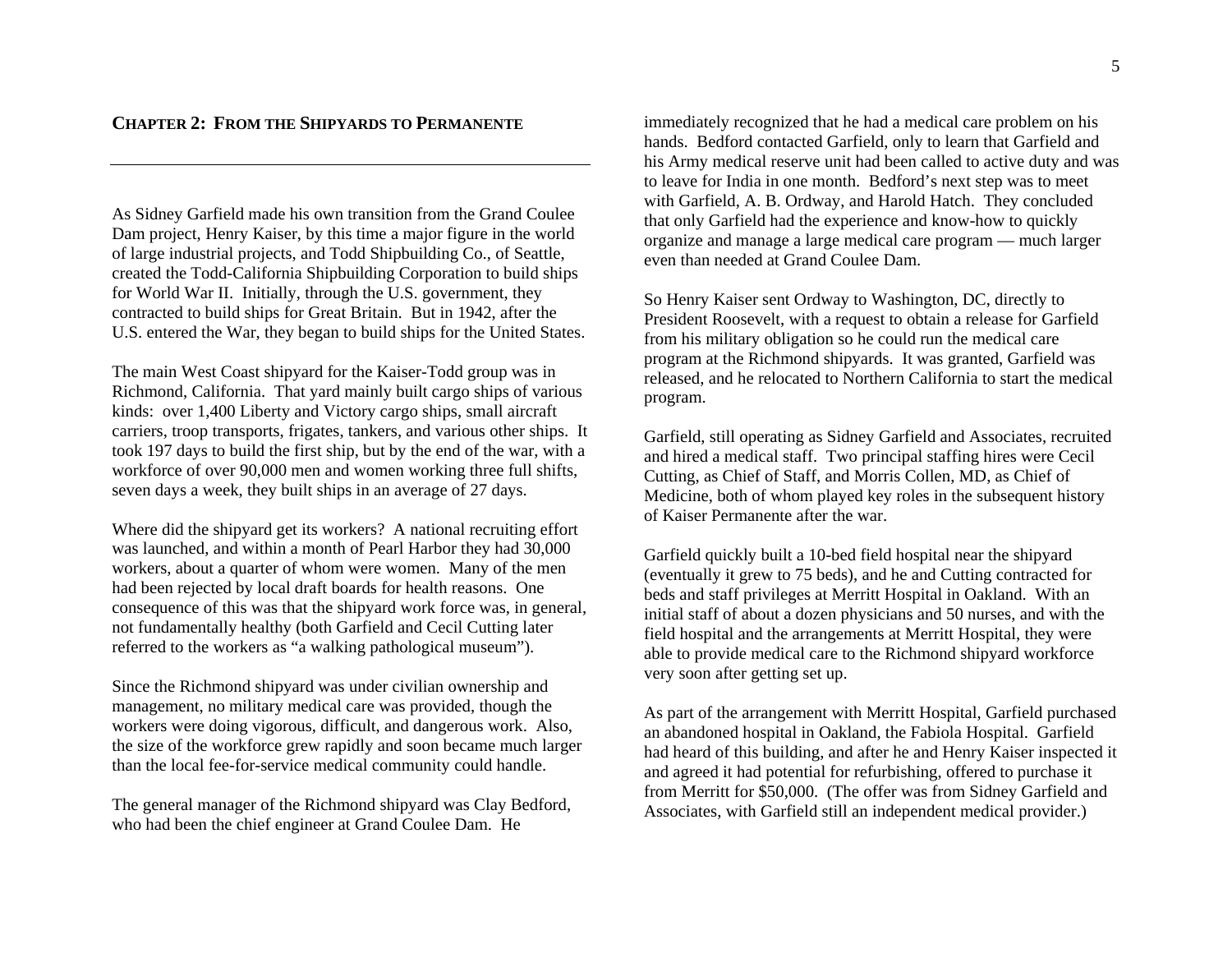Kaiser and Garfield then went to the Bank of America, in fact, directly to its founder and president, A. P. Giannini, with whom Kaiser had an established relationship. They obtained a loan of \$250,000 to renovate the hospital and bring it to useable medical condition. It opened with 54 beds in August, 1942, eventually becoming a 300-bed facility.

While Garfield and his staff were getting the shipyard care program set up and running, and while the Fabiola building was being renovated, another very important event was taking place: the founding and structuring of The Permanente Foundation in 1942. Initially proposed by Ray Kay, MD, a medical associate and friend of Garfield's from Southern California, the idea was for a nonprofit foundation rather than a corporation. With such a foundation in place, they could begin saving money so they could create a prepaid group practice in the Los Angeles area after the war. Garfield liked the idea, and he and Bedford took the idea to Henry Kaiser. Kaiser agreed with it, and directed his legal staff to create the foundation. The Permanente Foundation was designated as a charitable trust, and therefore a nonprofit organization, the purpose being to accumulate funds for charitable purposes such as medical research and making medical services available to underserved segments of the population. Thus was founded the initial legal entity on which the subsequent Kaiser Permanente history depended.

"Permanente" was the name of a stream on Henry Kaiser's property on the San Francisco Peninsula that flowed year round, regardless of whether the seasons were wet or dry. For Kaiser and his wife Bess, this stream represented "excellence that would endure," and they adopted the name of the stream, Rio Permanente, for many of their enterprises, including the health plan and medical care endeavor. The renovated Fabiola Hospital, for example, was renamed the Permanente Foundation Hospital. (Of note: One of the current buildings in the Kaiser Permanente Oakland Medical Center complex is named the Fabiola Building.)

Through a set of legal and financial arrangements, the Permanente Foundation, the Permanente Foundation Hospital, and Sidney Garfield and Associates were then linked so they could provide the kinds of services they envisioned for a group practice medical care plan. Operationally, the health plan, the medical group, and the hospital administration were managed as a single entity, all under the control of Garfield.

Because of the quick growth of the workforce in Richmond and the surrounding area, including workers' families, there was a lack of adequate housing in the nearby communities. Temporary and often semi-primitive worker communities sprang up: shacks, tent cities, and ramshackle living quarters. Race strife, typical of the time, was another problem. Given the nature of the work and employee conditions, there was a high rate of turnover, absenteeism, and alcoholism. Adequate and available medical care became a key factor in reducing these problems.

During the peak production years at the Richmond shipyards, 1942- 1943, more than 90,000 workers were receiving comprehensive medical care through the Permanente Foundation program. It was funded similarly to the arrangements in Desert Center and Grand Coulee: prepayment of 17 percent of the workers' compensation premium. In addition, about 90 percent of the workers voluntarily paid 50 cents a week for nonindustrial medical coverage. It was calculated that comprehensive medical care was being provided for approximately 50-60 cents per worker per week.

World War II, of course, required a massive effort, and at the same time Henry Kaiser opened the Richmond shipyard, he opened one on the Columbia River near Portland, Oregon. Edgar Kaiser was the general manager of this operation and, like Bedford in Richmond, knew he needed to set up a medical care program as well. So he invited Garfield to visit their site and establish a program similar to the one in Richmond. A second, separate foundation, the Northern Permanente Foundation, was established in 1942, and one of the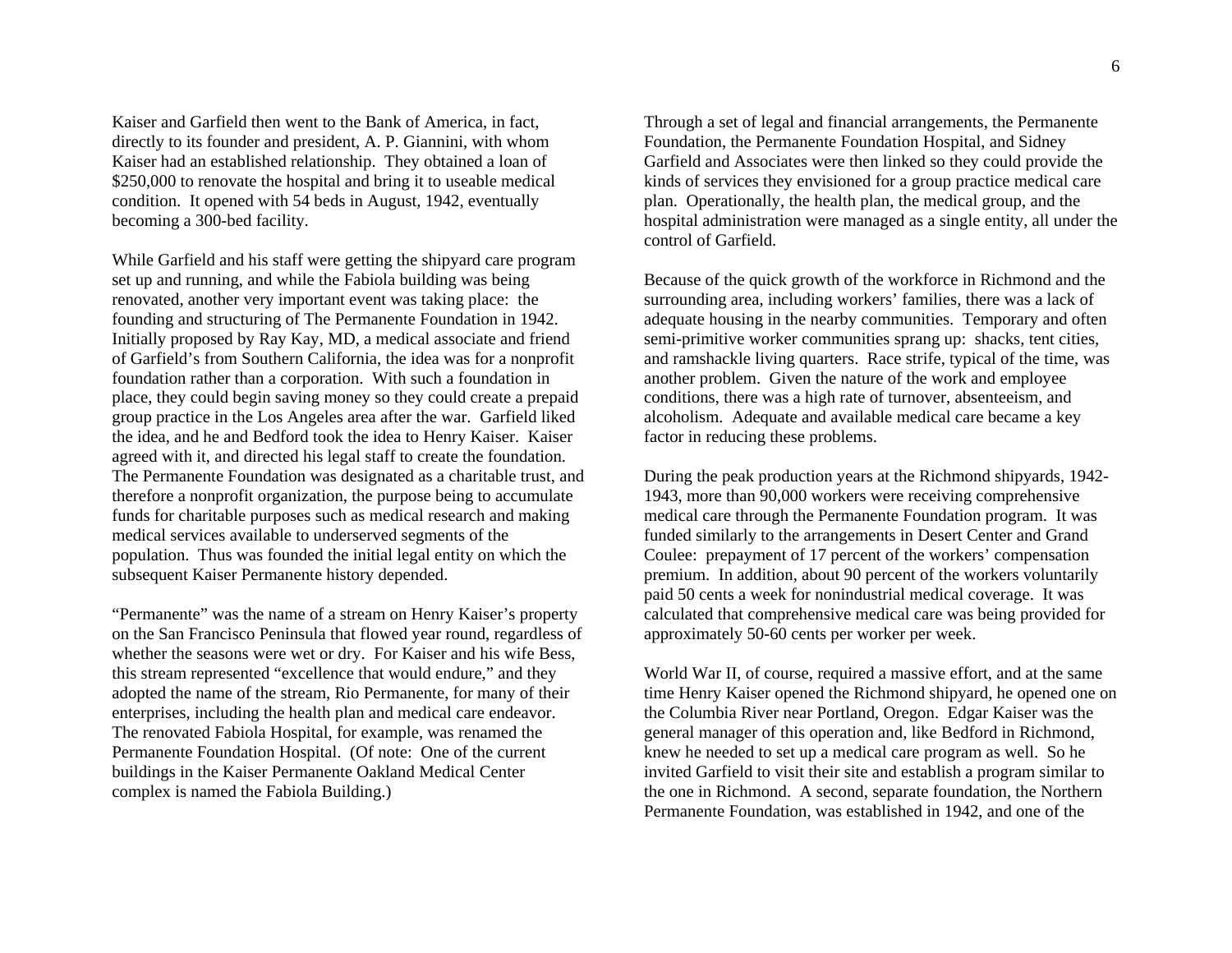physicians from Grand Coulee, Wallace Neighbor, was released from the Army in 1943 to become its CEO and Medical Director. Near the end of the war, Ernest Saward, MD, who had been Medical Director at the Hanford, Washington, site of the Manhattan Project, joined the staff as Medical Director. Both Neighbor and Saward went on to play key roles in the early development and expansion of Kaiser Permanente.

The shipyard workforce in the Northwest, about 90,000 workers, was split between Portland and Vancouver, Washington, and so the program needed to account for differences in the medical communities in the two states. The medical group in Portland was adamant about not having a Permanente hospital there, but they agreed to allow a prepaid group practice for the duration of the war if the hospital was located in Vancouver. Edgar Kaiser and Garfield agreed to this to maintain relations with the local physician groups. So the Northern Permanente Foundation Hospital was opened in Vancouver in June, 1942, with 75 beds, growing to 300 beds with over 30 physicians on staff by the end of 1944.

In addition to the Permanente programs and facilities in Richmond, Oakland, and Vancouver/Portland, a fourth location was opened at Fontana, in Southern California, site of a newly built Kaiser steel plant that provided steel for the shipyards. There, Garfield, acting as the Kaiser Fontana Hospital Association (not as Sidney Garfield and Associates), opened a small, 60-bed hospital, staffed by eight physicians. The general offering was similar to the other locations for industrial, non-industrial, and family care. Whereas this site was not part of the Permanente Foundation Program started in Northern California, it was nevertheless important for two reasons: it gave the program an anchor in Southern California, and its primary group of members came from the United Steelworkers union, unions being critical to Kaiser Permanente growth in the years shortly after the war.

To recap, then, at the height of World War II there were:

- **TWO Permanente groups: the Permanente Foundation in** Northern California and the Northern Permanente Foundation in Oregon and Washington.
- Four locations with hospitals: the Richmond field hospital (100 beds), the Permanente Hospital (Oakland, 300 beds), the Northern Permanente Hospital (330 beds, in Vancouver), and the Fontana Hospital (60 beds)
- Approximately 100 physicians across all locations
- $\mathbf{m}$  . More than 200,000 workers and dependents across all locations using Permanente medical services.

In January 1944, Garfield published the "First Annual Report of the Permanente Foundation Hospital." In this report he pondered the future of the Permanente organization and noted these key points:

- Resistance from the medical profession, even though the Permanente Foundation had proved itself in the area of quality of care
- $\blacksquare$ The Permanente model focused on health rather than on sickness
- $\blacksquare$  . The three main principles for medical care in postwar America should become prepayment, group practice, and adequate facilities, which became the foundational principles for Kaiser Permanente.

During the war period, caring for shipyard workers in Richmond took all the resources of the medical staff, so coverage was not offered to dependents. However, as the war effort began to decline in 1944 and as workers left the shipyards and the program, the Permanente staff could serve more people. Garfield opened the program to dependents, and a large portion of dependent families who remained in the area took advantage of the opportunity for quality medical care at an affordable cost.

Within a few months after the end of the war the shipyards were closed. Rather than the gradual reduction of workers they had expected, the Richmond shipyard went quickly from 90,000 to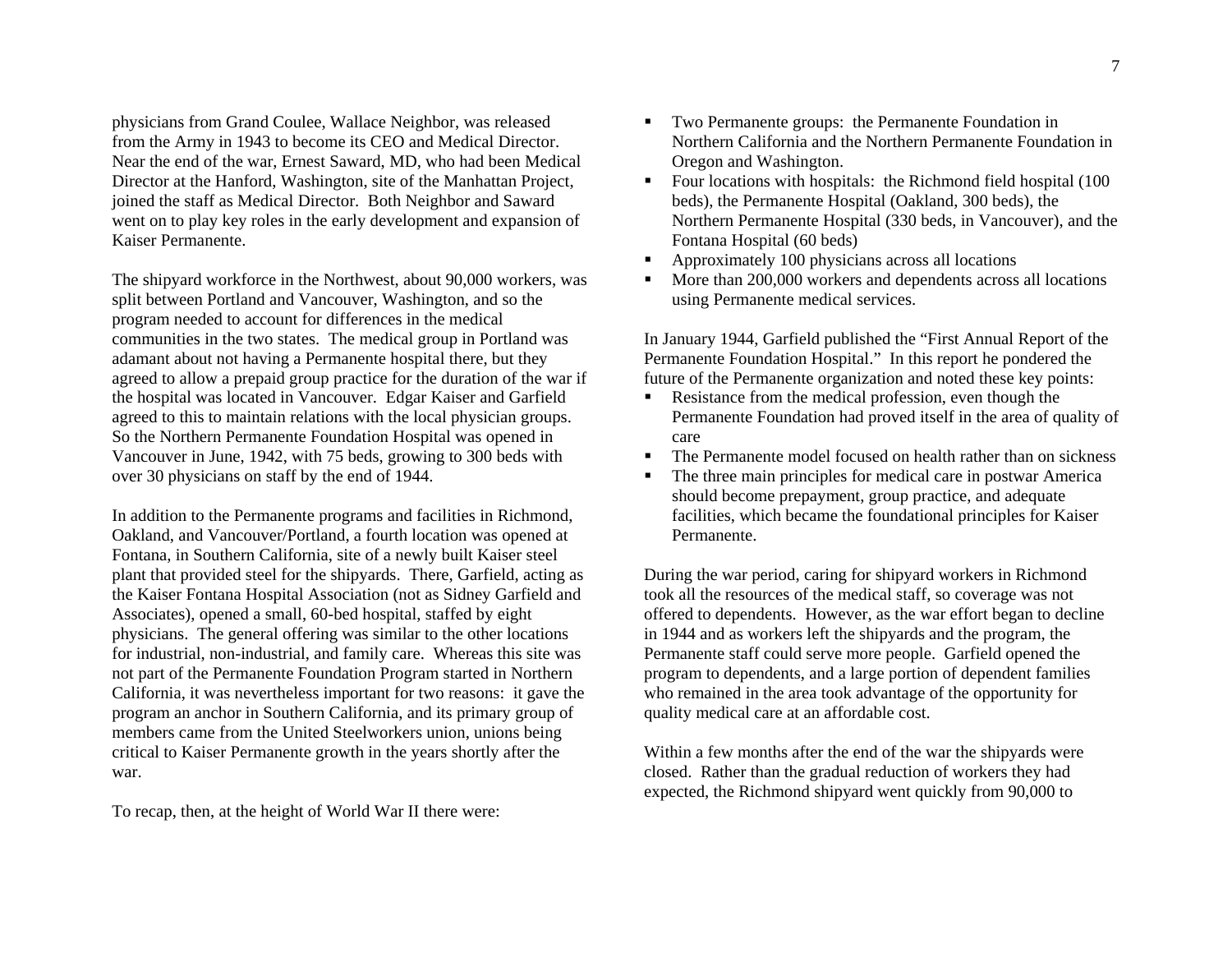13,000 workers, and from 75 physicians to about a dozen. Reductions at the Portland/Vancouver site were similar.

In both Northern California and the Northwest, only a very small group of Permanente physicians remained committed to the future of the prepaid group practice health plan model and to the dream of opening it to the community at large.

However, the World War II medical program and experience did accomplish these very critical things in anticipation of the future of Kaiser Permanente:

- It demonstrated the viability of the health care model that Garfield and his associates believed was critical to the success of the program they envisioned, and on a much larger scope than they had at Grand Coulee.
- **The Permanente Foundation was established so that they had a** legal structure in place for future development of the organization.
- The program was established in three locations: Northern California, the Northwest, and Southern California.
- They had a much better idea of what they were up against, both financially and professionally.

Even before the war was over, Dr. Garfield and a core group had begun discussing how to continue the program in a public, peacetime, civilian setting.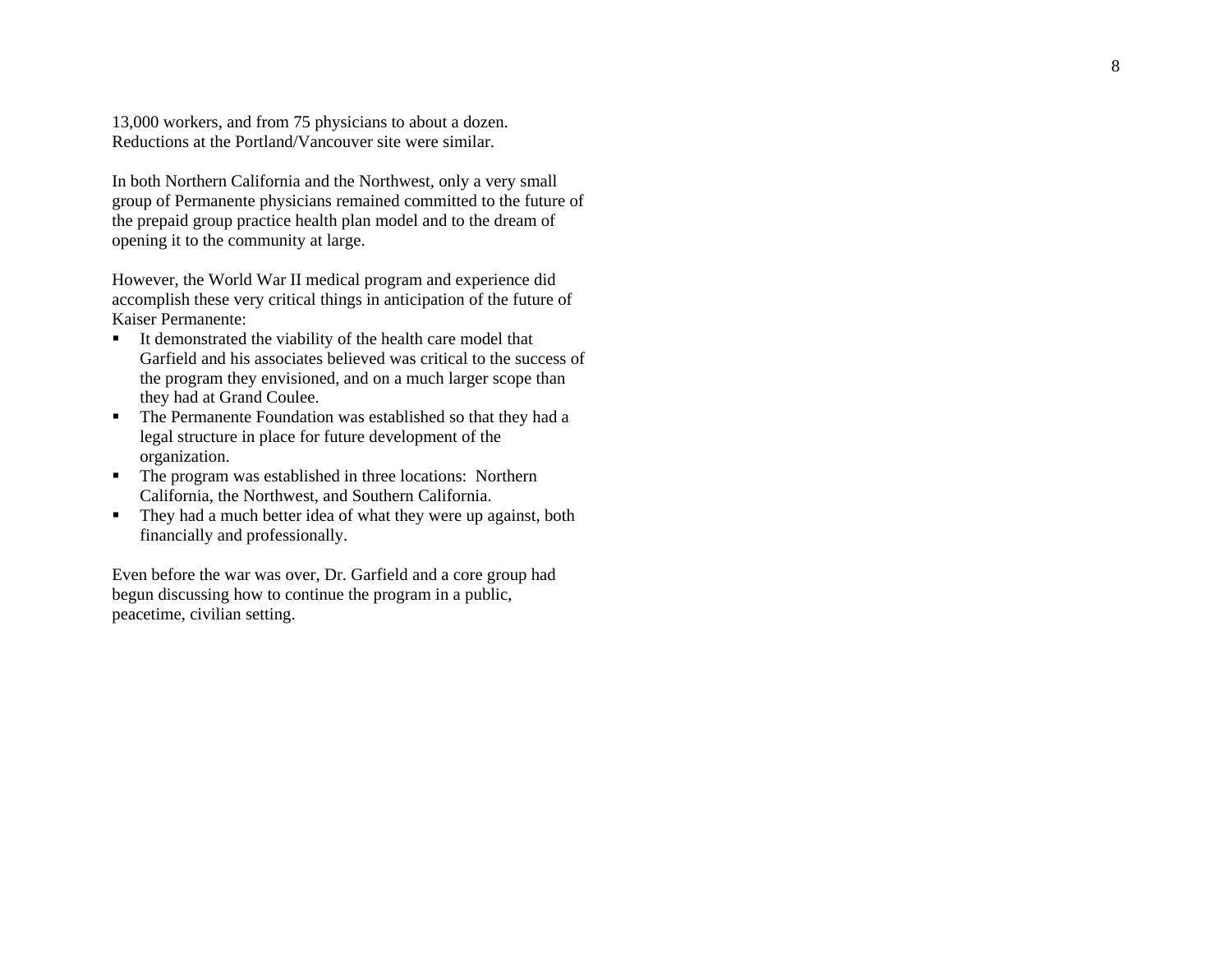**CHAPTER 3:AFTER THE WAR: GROWTH — AND GROWING PAINS**

Shortly after World War II, Permanente membership and physician morale were both at their lowest point. There were fewer than 10,000 enrollees in the Richmond/Oakland area, all voluntarily enrolled, and only 3,000 members each in Vancouver and Fontana. But the remaining physicians were determined to make a transition from a well-supported wartime industrial program to a peacetime public program of medical care. It was not to be an easy transition.

Sidney Garfield and Cecil Cutting decided to approach Eugene Trefethen, a key executive for Henry Kaiser, and one who had been closely involved with the Permanente program along the way. Their request was for assistance in taking the Permanente program public after the war: Was it possible? What was the best way to go about it? They had already formed The Permanente Foundation to own and oversee the hospitals. Now they decided to form the Permanente Health Plan, a nonprofit trust. With this status, the Health Plan was not a corporation, and so would not be engaged in a corporate practice of medicine, which was a concern of the AMA and the local medical societies.

At this point, the structural arrangement of the program was as follows:

- The Permanente Health Plan enrolled members and collected membership dues.
- **The Permanente Foundation owned the hospitals and carried all** the indebtedness.
- Garfield was the sole proprietor of the Medical Group.
- Sidney Garfield and Associates leased the hospitals from the Foundation.
- All personnel, including the physicians, were employees of Sidney Garfield and Associates.

Everything operated under Garfield's general direction and leadership, with Trefethen as the primary Kaiser executive and nonphysician advisor associated with the program.

Looming over all arrangements, discussion, and decisions was Henry Kaiser, who had his own ideas about the direction health care should take, locally as well as nationally. He of course exercised authority wherever he could (he was, after all, "the Boss"), and he often took it upon himself to be the public face of the young organization, defending it against both professional and political foes of prepaid group practice medical care.

With an organizational structure now in place, attention turned to the primary issues confronting the program. At this point, there were three main barriers to success: difficulty in marketing a medical care program of this nature, start-up costs and the need for ongoing operating capital, and opposition from organized medicine.

As far as marketing the program went, medical ethics and customs during the 1940s and 50s precluded advertising. Since group health plans were not well known or understood by the public at that time, how were they to gain new members? Initially, the best growth opportunities came from members who remained with the program after the war and recruited new members, and from potential labor groups. However, if Permanente representatives wanted to contact labor or company groups, they were required to have a letter of inquiry from the requesting group before the Plan representative could approach with enrollment information. Otherwise, the medical societies would accuse them of soliciting business. So all-in-all, post-war growth was slow and difficult, and only the most resolute Permanente physicians stuck with the program.

Financially, the group needed to address key issues. With some foresight, Sidney Garfield and Associates had created a contingency fund during the war to carry them over between the end of the war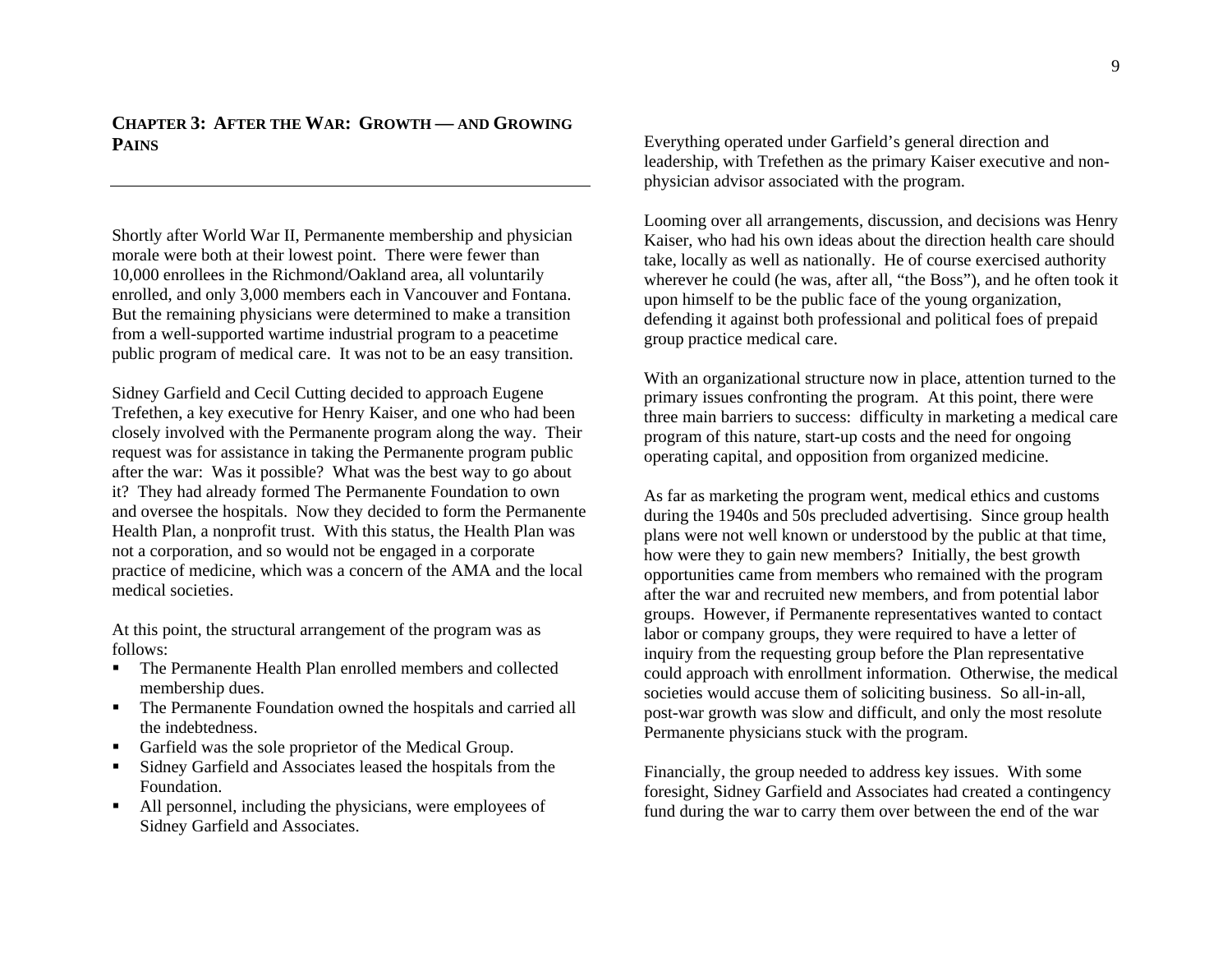and decreased membership, and the time when they would be able to increase membership through post-war growth. This contingency fund was needed to cover salaries and operating expenses, including the maintenance of their hospitals. It did not, however, provide sufficient funds for ongoing capital.

Opposition from organized medicine came from several sources. First, professionally and legally, prepaid group practice was a perceived threat to the standard fee-for-service medical establishment, as well as to the concept of free choice of physicians and medical care. It was, in fact, considered to be unethical, and possibly illegal, by much of the medical community. And with Henry Kaiser's dynamic personal and corporate involvement, there was great concern about the danger of third-party, non-medical, corporate control of the practice of medicine. Also, as before the war, Permanente physicians continued to be rejected from membership in local and state medical societies (especially the Alameda County and San Francisco groups, and the Multnomah County society in Oregon).

The most blatant example of this was the attempt by the Alameda-Contra Costa Medical Society, through the California Board of Medical Examiners, to have Garfield's California medical license suspended in 1946. Eventually, after legal proceedings, the charges were dropped. But it showed the extent to which the medical establishment was willing to go to undercut group health care programs. The program also began to gain some grudging acceptance after Garfield brought delegations of local medical society leadership to visit the Permanente hospitals and inspect the quality of care. But the continuing resistance was debilitating to the Permanente physicians, and it made professional recruiting even more difficult.

Local and national resistance remained for some years. The conflicts with the AMA and local medical establishment were significant. Both Henry Kaiser and the Permanente physicians had long-running

and very pitched confrontations with the medical societies, often in legal proceedings or legislative hearings.

In California in 1953, the Los Angeles County Medical Association, with the support of the California Medical Association, made an allout editorial effort in their journal to thwart all prepaid group plans and have them declared unethical and leading to socialism. The *Journal of the American Medical Association (JAMA)* joined in the attack as well, bringing the power of the national organization fully into the fray.

In 1954, the conflict came to the fore with an AMA resolution proposing to make a panel of physicians (i.e., a group practice) unethical, because it would not give patients full freedom of choice of physicians. An amendment proposed by a Kaiser Permanente physician providing that freedom of choice was inherent in a patient's selection of a group was subsequently added. Ultimately, the resolution was never acted on, giving at least temporary reprieve to the Permanente position.

The conflict between the AMA and prepaid medical groups, of which Kaiser Permanente was only one, continued for more than 10 years and abated only after a number of legal victories for group care organizations. The AMA's 1959 Larson Commission Report, which acknowledged that voluntary choice of physicians was indeed provided by these plans, was also critical in gaining acceptance of prepaid group plans. The ongoing toll of the conflict with the medical establishment should not be underestimated, but the result was finally grudging acknowledgement of a new, growing, and legitimate model of health care.

Although Garfield was generally in charge of the entire program, a number of other issues were beginning to emerge. One related to Garfield himself, who was a visionary leader but a somewhat disorganized manager. Given the growth and complexity of the entire organization, and with the competing incentives of different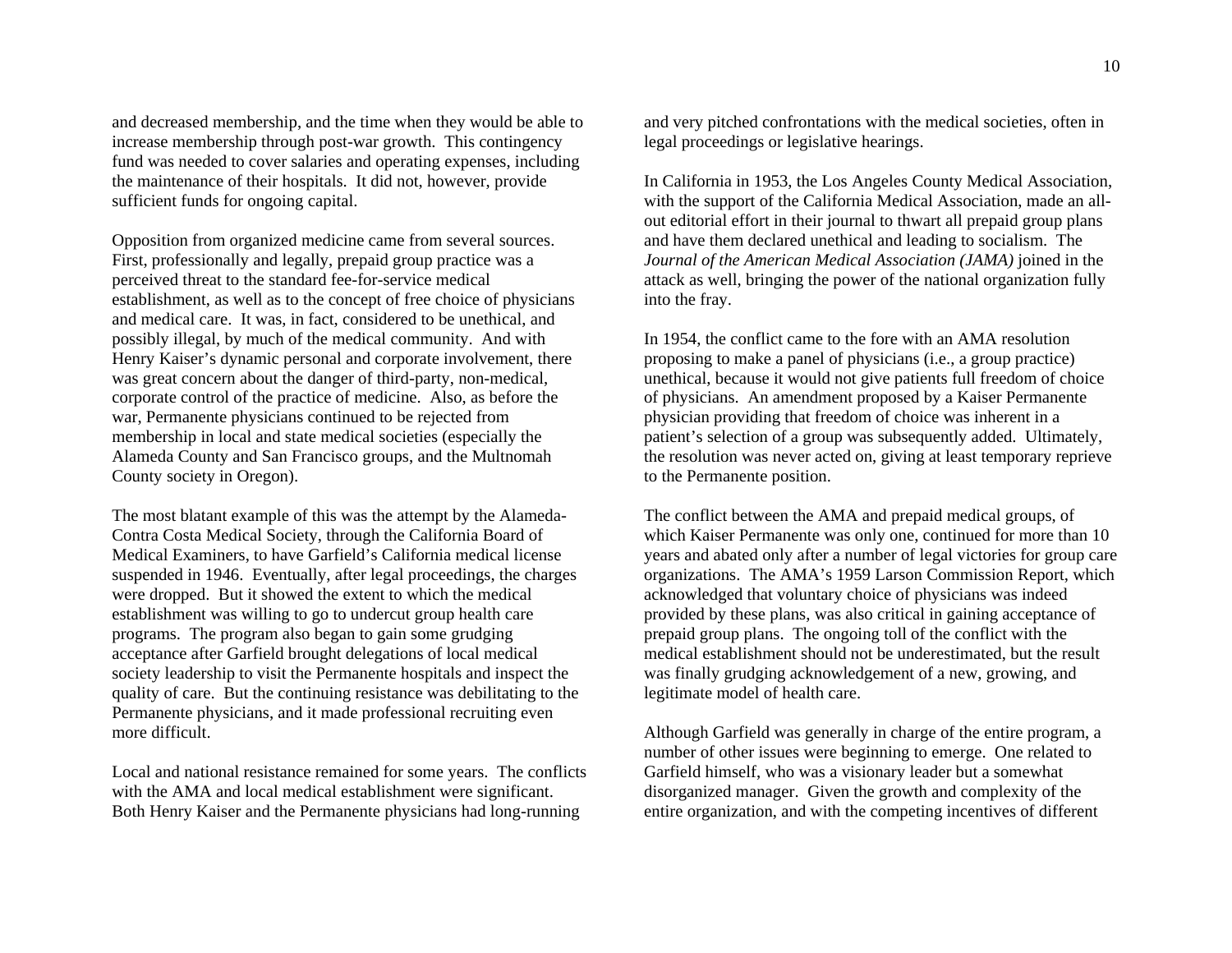people and groups, Garfield's management style was becoming an impediment to smooth operations.

In addition, there was a perception among the physicians that Garfield was becoming ever more aligned with Henry Kaiser and the Kaiser corporate leadership. Whether true or not, the perception compromised the effectiveness of Garfield as the trusted leader.

Finally, there were growing tensions regarding responsibilities and authority between Henry Kaiser and the physicians. Eventually, the issues around governance would come close to destroying the entire program. But even at this time, in the late 1940s, there was mutual recognition that they needed to be dealt with.

The solution seemed clear: restructure the overall organization to provide a better management framework and to more clearly delineate the various entities of the program. The Permanente Foundation and the Northern Permanente Foundation had been formed as nonprofit organizations, and they owned the hospitals. Also, the Permanente Health Plan had been founded in 1945 as a nonprofit trust, led by lay trustees. With agreement among the groups, the reorganization included the following changes:

- **The Permanente Hospitals were incorporated by Henry Kaiser in** 1948 as a charitable corporation and detached from the Permanente Foundation. Sidney Garfield and Associates were reimbursed for previous ownership of the hospitals, the Sidney Garfield and Associates group was dissolved, and Garfield stepped down from both ownership and control of the hospitals. The hospitals were now owned and controlled by the Permanente Hospitals, though administration was still primarily in the hands of the physicians.
- н Also in 1948, the physicians in Northern California formed The Permanente Medical Group (TPMG) as a for-profit partnership, with seven original partners. TPMG replaced Sidney Garfield

and Associates as the Medical Group providing services to the Health Plan and Hospitals. (In 1982, TPMG became a professional corporation instead of a partnership, led by an Executive Committee rather than by a set of partners.) The formation of TPMG was especially important, as it signified that the physicians were not employees of either Henry Kaiser or the Kaiser Industries.

 Garfield was designated the Executive Director of both the Health Plan and Hospitals, and though he was not a partner, acted as the *de facto* Executive Director of TPMG as well.

With the completion of the restructuring, the three main entities of what would come to be the Kaiser Permanente organization were now in place: the Permanente Health Plan, the Permanente Hospitals (later to become the Kaiser Foundation Health Plan and Kaiser Foundation Hospitals), and The Permanente Medical Group.

Despite internal growing pains, the Permanente Medical Care Program continued to grow for a number of reasons:

Affordability and predictability: Through the Permanente program, medical care became affordable, especially for working class people, because it was predictable for members: a steady dues rate, with one location for all services, covering all health care needs.

Organized labor: During the war, federal wage controls exempted fringe benefits, so labor unions were able to negotiate favorable terms for health care, including the Permanente Health Plan, which was attractive to many employers.

Free choice of physicians: A sticking point with the medical establishment had been that those joining Permanente did not actually have a free choice of physicians. So by this time Permanente had a policy of dual choice firmly in place: any group offering Permanente care must also offer another plan that gave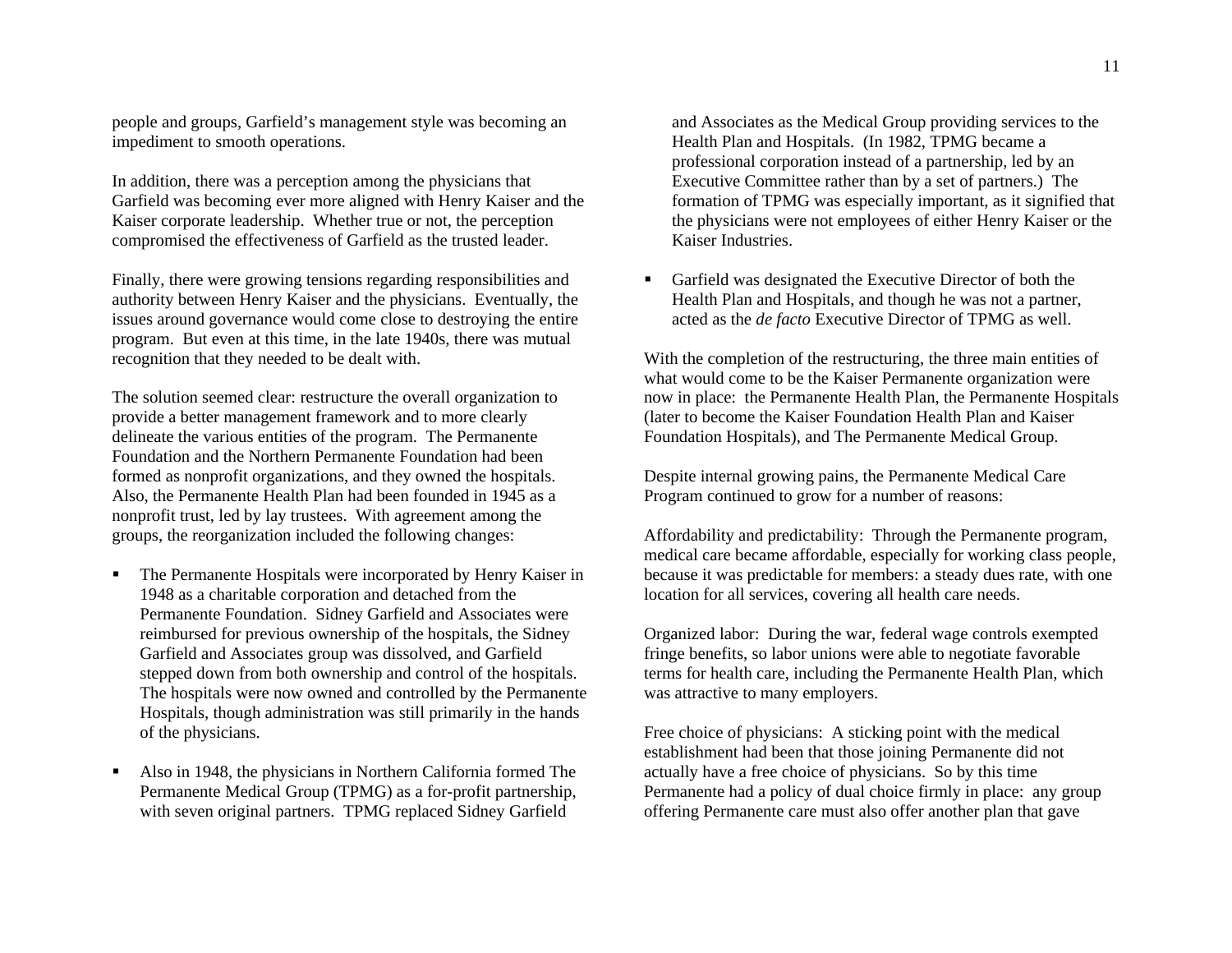people full free choice of physicians. No one must be forced to join Permanente and take a Permanente physician; everyone must have another medical care option.

From a post-war low of about 10,000 workers and their families in mid-1945, membership had risen to over 72,000 across all locations by mid-1948. This growth demonstrated that there was sufficient core membership for the program to continue, and to continue following its basic tenets. It also showed that there was a core group of Permanente people who believed in the concept of prepaid group health care and who stuck with it until it could reach a critical mass of membership. This core group included not only the remaining leaders from the WWII Permanente physicians, but also key Kaiser Industries executives and a set of younger, newer physicians who had joined Permanente since the end of the war.

Up to this point, Kaiser Permanente was still primarily located in the East Bay and in the Portland-Vancouver area, with a clinic in San Francisco (opened in 1946) and the Fontana hospital in Southern California. By this time the program's foundation seemed strong enough to support various other undertakings.

Its real growth in San Francisco began when civilian workers at the Hunters Point Naval Shipyard wanted to enroll in the program. So in 1948, Garfield opened a clinic in the Bayshore district of San Francisco, with Cutting moving temporarily from the San Francisco clinic to the Bayshore clinic in 1948, and Wallace Neighbor taking over as Medical Director of the San Francisco clinic.

Slightly farther out, a clinic was opened in 1945 in Vallejo, California, to serve the needs of groups there that had requested Permanente care. On a very personal note, Henry J. Kaiser, Jr., a victim of multiple sclerosis, had been treated in Washington, DC, by Herman Kabat, MD. Henry Kaiser, Sr. was so impressed with the treatment that he asked Garfield to sponsor a Kabat clinic in California. The Kabat-Kaiser Institute for physical therapy and

rehabilitative treatment for serious neurological injuries and diseases was founded in 1948, with locations in Vallejo and Santa Monica, California.

Under the leadership of Ray Kay, and because of the growing membership in Southern California, the Southern California physicians group established their own identity in 1950 as the Southern California Permanente Medical Group (SCPMG). Kay, an outspoken supporter of the Medical Groups, was influential in the subsequent resolution of various issues confronting the program.

In the Northwest, under the leadership of Ernest Saward, and as a response to concerns of the Washington State Medical Association, the physicians established The Permanente Clinic as a Medical Group partnership in 1946. This enabled them to refute the charge that they were employees of The Northern Permanente Foundation, considered to be a lay-managed organization. The Permanente Clinic later became the current Northwest Permanente.

Two key unions joined the Permanente program during this period. The first was the International Longshoremen and Warehousemen Union (ILWU), in 1950. With new clinics in Northern and Southern California, and arrangements with small independent practice groups in some locations, Permanente was able to provide care for nearly 15,000 ILWU workers and dependents from San Diego to Seattle. Following the ILWU, the Retail Clerks Union Local in Los Angeles, which had 30,000 members, joined in 1951.

With the prospects of growth based on the ILWU and the Retail Clerks, the Foundation began plans for a hospital in Southern California, eventually opening the 200-bed Sunset Hospital in 1953 with a woman, Dorothea Daniels, as hospital administrator. Shortly after, in 1954, the San Francisco Hospital opened with 216 beds.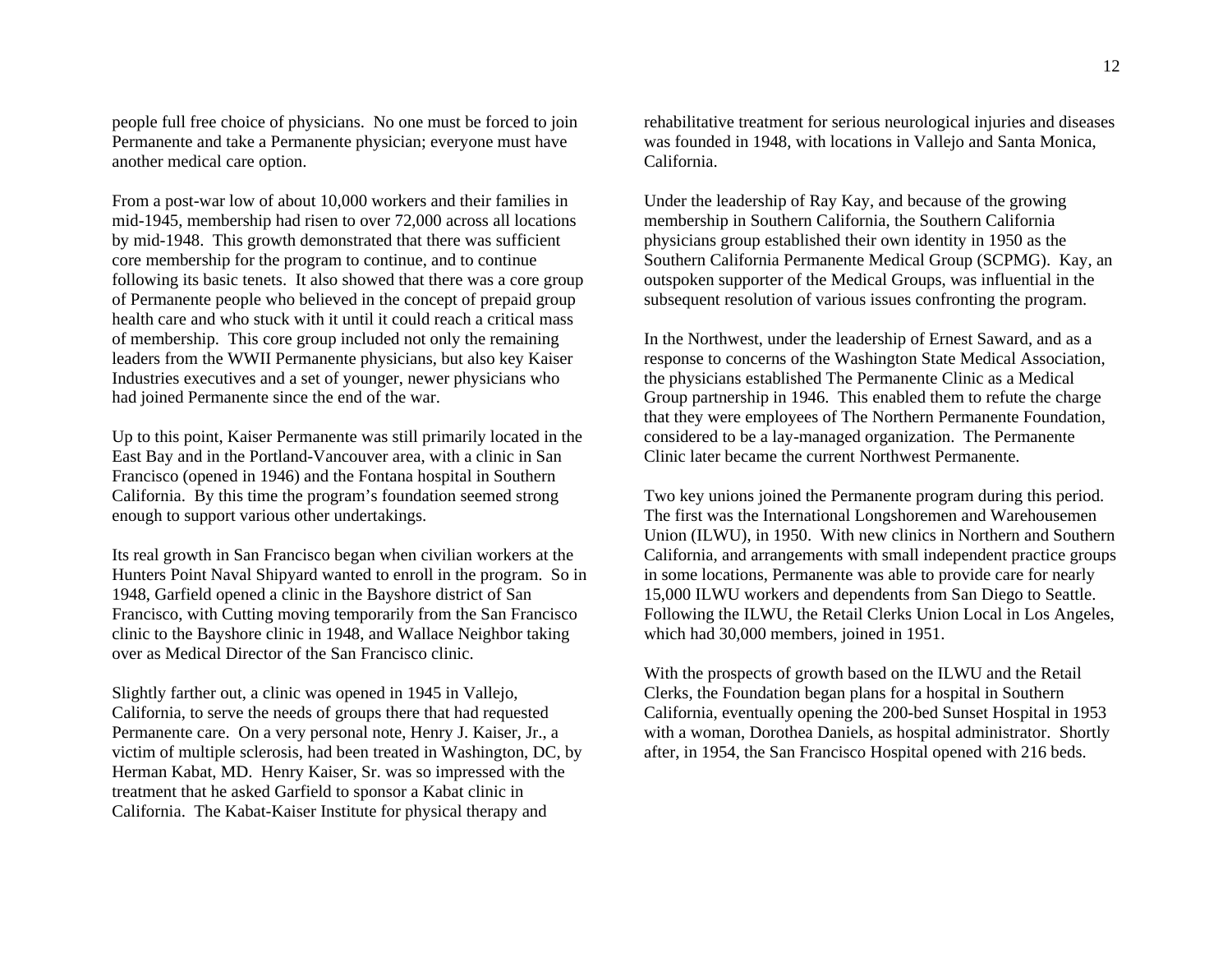By this time the leadership of the Permanente Program had articulated what became known as the "genetic code" of the Program. The six principles were:

- **Prepayment, because it encouraged patients to visit their** physicians for earlier treatment of medical conditions and thus contributed to the practice of preventive medicine.
- Group medical practice, which provided a close network of disciplines and capabilities for greater collaboration and continuity in providing health care.
- Adequate and integrated facilities, including both clinics and hospitals, that enabled the efficiency and control of medical care under one roof with aligned financial incentives.
- New economy of medicine, which encouraged a shift in emphasis from medical care for sickness to medical care for health, thereby reducing overall costs of medical care.
- $\blacksquare$  Voluntary enrollment with dual choice, which met the conditions of the medical profession regarding free choice of physicians. [Note the dual choice principle is no longer a requirement in the  $21<sup>st</sup>$  century insurance environment.]
- Physician responsibility in management as well as in medical affairs, enabling shared decision making for all critical issues affecting both the Medical Groups and the Health Plan and Hospitals.

This formula was beginning to prove itself as the Permanente program continued to grow and become recognized as a legitimate medical care alternative. The first five principles were fully acknowledged and well understood. The last, however, was a sticking point that took some years before the nature of the working relationship between physician leadership and Health Plan management was finally worked out.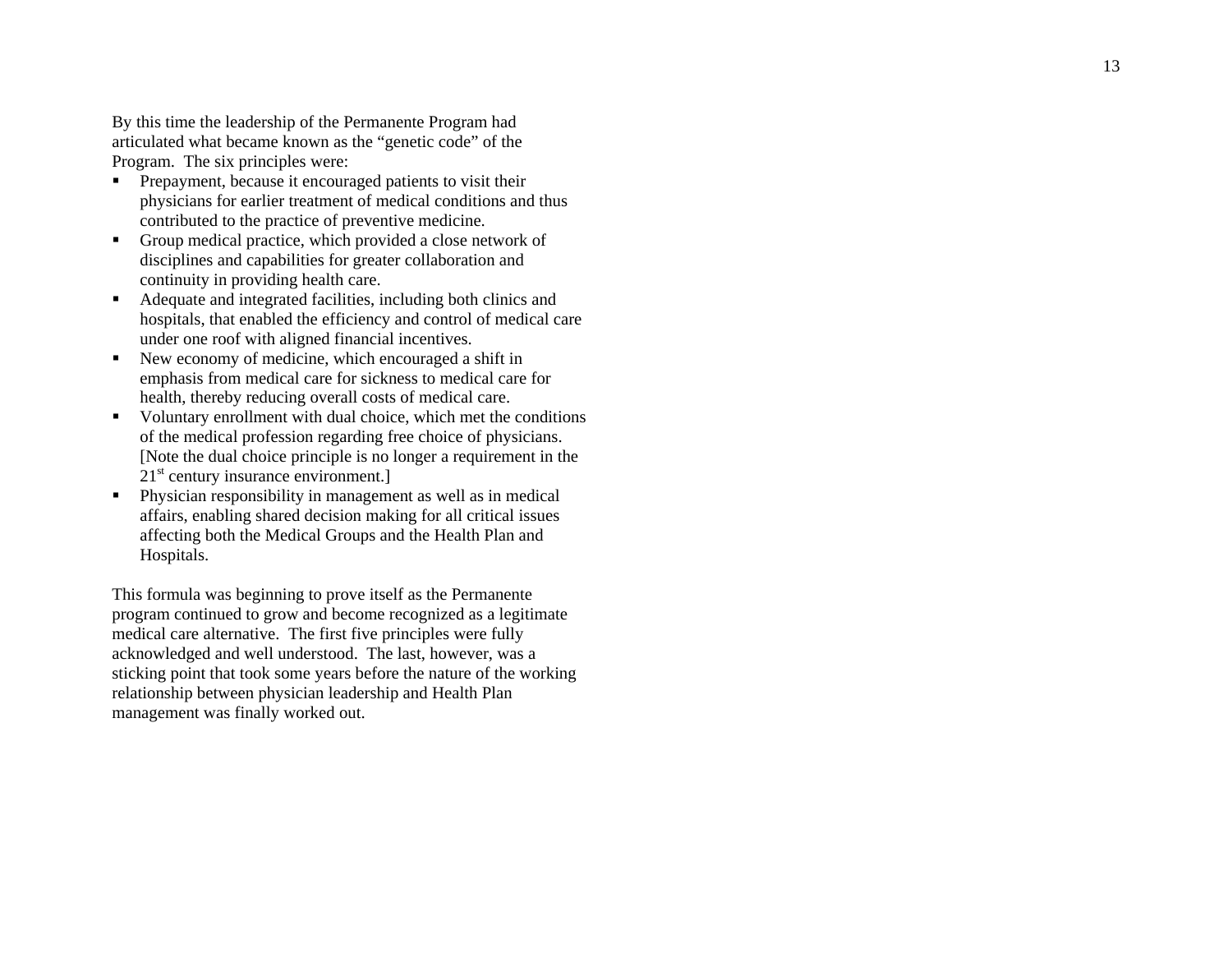# **CHAPTER 4:RESOLVING PROBLEMS: THE TAHOE AGREEMENT**

In 1952, total membership was nearly 250,000, with 160,000 in Northern California, 67,000 in Southern California, and 17,000 in the Northwest. The three Permanente Medical Groups together included 125 physicians, there were four hospitals with a total capacity of 500 beds, three clinics were in operation, and three new California hospitals were in the planning or building stages (in Los Angeles, San Francisco, and Walnut Creek). In addition, there was an accredited nursing school and accredited intern and residency training programs. All in all, the program had managed not only to survive after the war, but to grow.

But with growth came other issues and problems, primarily with governance and control. And the issues of acceptance by the medical community were still very real, even threatening. It took several more years for all these issues to be fully defined, come to a head, and get resolved.

At the center of everything were Sidney Garfield, visionary physician, and Henry Kaiser, powerful industrial leader and visionary in his own right. Although they could work together, their visions were not always aligned: Henry Kaiser had a grand national vision, Garfield focused on the local and pragmatic. Garfield, by virtue of personality and history, was essentially the single person holding everything together, with Eugene Trefethen of Henry Kaiser's executive staff as his major management liaison.

But as the program grew, management responsibilities became more demanding and their decisions became more complex. Also, conflicts between the physicians and lay administrators (i.e., Kaiser executives) slowly began to escalate. It was becoming clear to everyone that it all had to be resolved or the program would collapse. The general overriding question was over who was, or who should be, responsible for what parts of the program? Given the nature of the various entities (the nonprofit Health Plan and Hospitals, the forprofit Medical Groups), a number of related and critical issues surfaced:

- $\blacksquare$  Who controlled the finances? And who was responsible for the program's indebtedness?
- Who controlled all matters related to medical care? For example, was hospital planning and design a medical care issue or a construction problem?
- Who controlled or was authorized to set conditions and criteria for new members?
- $\blacksquare$  Who determined geographical and locational growth, especially considering the demographics of potential new members, and particularly if they were large groups (e.g., unions)?
- Who controlled salaries and all other potential expenditures for the professional staff?

So while Garfield and Henry Kaiser, the physician groups, and the Kaiser executives all saw prepaid group medical care as a wonderful social experiment that had indeed proved itself (at least to their satisfaction), the realities of managing the experiment to the general satisfaction of everyone became more and more critical.

Compounding the situation was the complex relationship between Garfield and Kaiser. When Kaiser's first wife, Bess, died, he married the nurse who had cared for her, Alyce Chester. Not long after, Garfield married her sister, Helen Chester, thus making them brothers-in-law. Further, Garfield was Henry Kaiser's personal physician, and they also lived next to each other in Lafayette, California. This relationship, and Garfield's standard deference to Henry Kaiser, made it even more difficult for Garfield to effectively lead both physicians and lay management.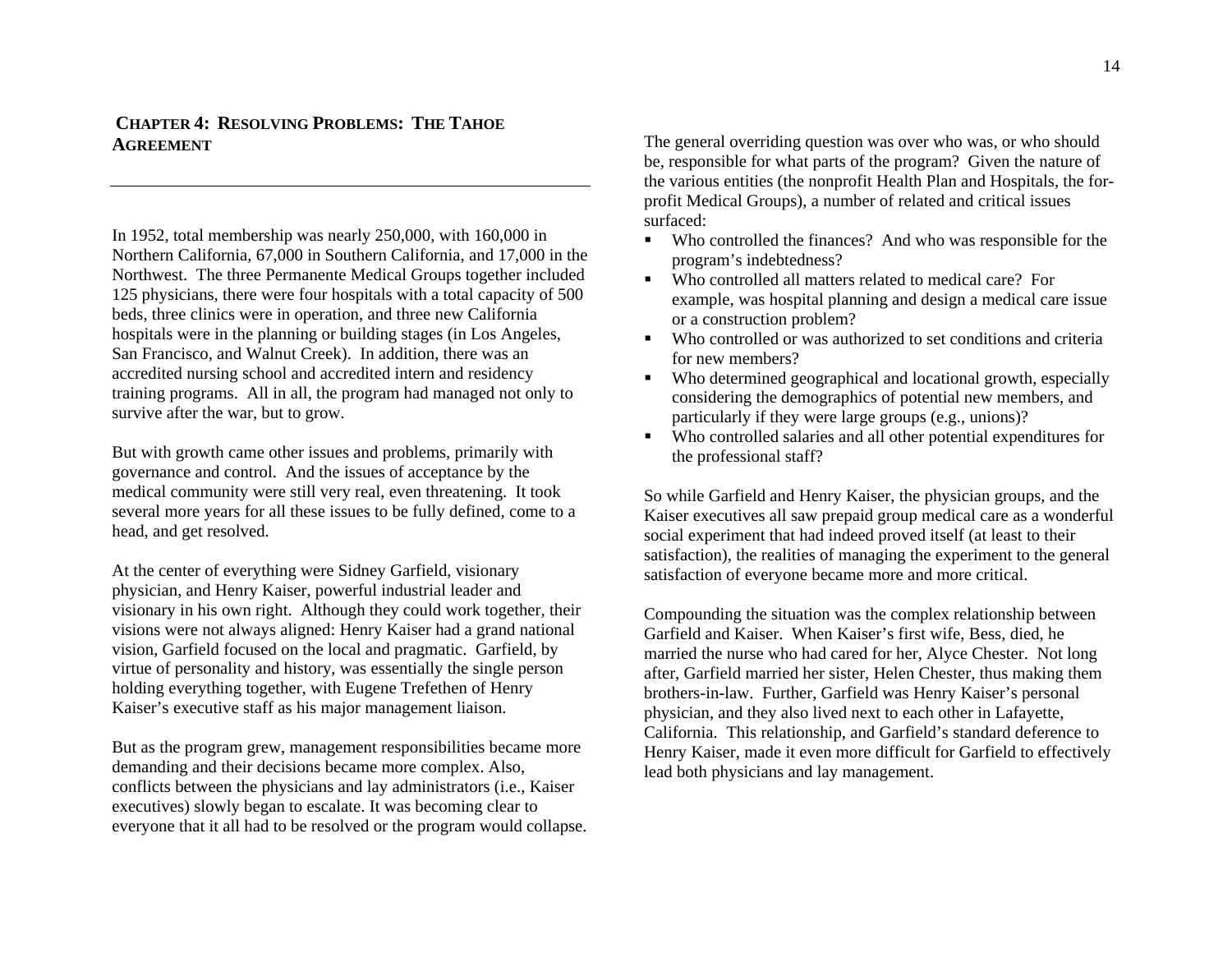A number of events in 1952 set everyone on the road to open conflict and ultimate resolution. First, Kaiser decided on his own to build a state-of-the-art hospital in Walnut Creek. It would be paid for with funds generated by the Permanente physicians as part of the Permanente Program. However, the physicians — and, interestingly, some of Kaiser's key executives, including Edgar Kaiser and Trefethen — did not believe a hospital was needed in Walnut Creek. There were simply not enough members in that locale to warrant a full hospital. The physicians were not involved in the planning and design of the hospital (though Garfield himself was heavily involved in the design of the Walnut Creek, San Francisco, and Los Angeles hospitals). They also did not believe their earnings should be used without their involvement and approval. And finally, they were not consulted on the staffing and management of the hospital: Henry Kaiser's new wife Alyce, a strong administrator in her own right, became the *de facto* head of the hospital and selected the Walnut Creek physicians. So when the completed Walnut Creek facility became a hospital showcase, there remained resentment among the Permanente physicians on a number of counts.

Also in 1952, the Foundation entities changed their organizational names, becoming the Kaiser Foundation Health Plan (still a nonprofit corporation) and the Kaiser Foundation Hospitals (still a charitable trust). The Medical Groups refused to change their names: they would remain "Permanente." The physicians did not want to be, or even appear to be, employees of Henry Kaiser or the Kaiser Industries. It was very important to the Medical Groups that they retain their independence and demonstrate it by name to the medical community.

Finally, sensing the solidarity of the physicians, Kaiser wanted the Medical Group to break into separate groups, one for each facility. The physicians saw this as a divide-and-conquer strategy, and they refused.

So by 1955, the general stances of the Medical Groups and Kaiser management could be summarized as follows:

- $\mathbf{r}$  The Medical Groups felt they owned the program and should run the hospitals as medical care facilities, and that the Health Plan was merely an effective agency for enrolling members, setting rates, and collecting prepaid dues and fees.
- $\blacksquare$  The Kaiser management perspective was that the Health Plan and Hospitals were the driving force; the members belonged to the Health Plan, and the Health Plan was therefore the source of money and ongoing program support. Also, indebtedness for the hospitals was carried by the Health Plan and the Foundation, so they were the real owners of the program. All non-clinical activities were, in effect, business activities to be managed by business people, not by physicians.

The long-time arrangement with Garfield at the center of the whole works, with a special relationship both to Henry Kaiser and to the physicians, was not proving suitable for long-term stability. People with legitimate concern for both the program as a whole, and their places and responsibility in it, were questioning the setup and structure. Eventually, as a result of all the issues, Garfield would lose his place of prominence within the program.

A critical, and controversial, management appointment was also made at this time. In 1953, Henry Kaiser and Edgar Kaiser persuaded Clifford Keene, MD, the Medical Director at Kaiser's Willow Run, Michigan, automobile plant, to accept a somewhat undefined position to complement and support Garfield in managing the organization. Keene took on a number of assignments and responsibilities, but he was resented by the physicians as being a medical person who had joined the Kaiser management team to actually run the entire program. He also faced stiff resistance from the local medical society for the same reason and was denied membership in the local AMA chapter.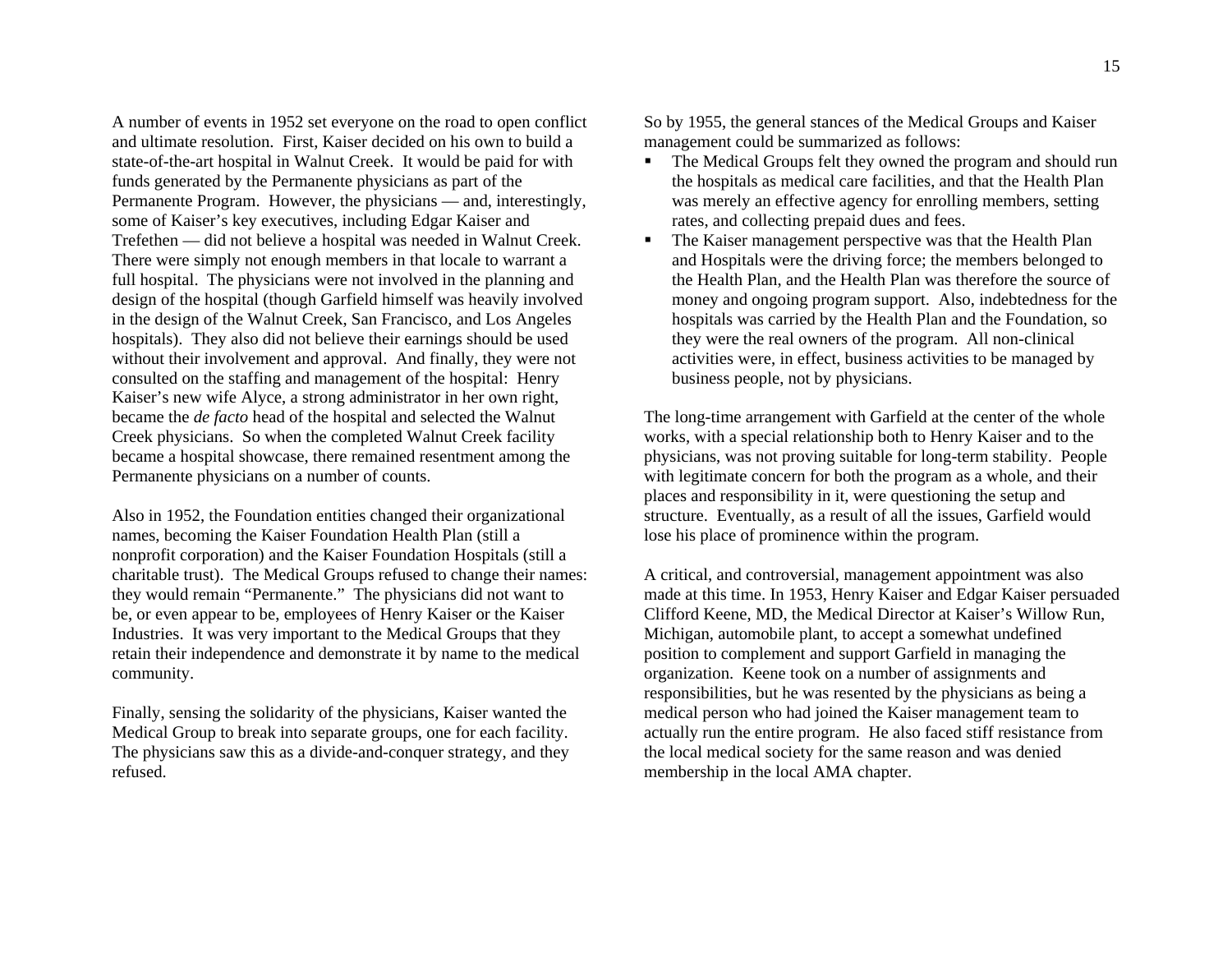Despite often uncomfortable relationships with the physicians, Keene was an accomplished administrator who was ultimately involved with nearly every critical event in this period of the program's history. Early on, his most important role was as a knowledgeable and acceptable face to financial managers and bankers, who were otherwise skeptical of dealing directly with physicians or with the program as a whole.

Meanwhile, Henry Kaiser continued to present himself as the leader of the Permanente Program, including in Washington and in governmental and political affairs, where he was able to exercise influence. This did not always work in his favor. The AMA, for example, fought Henry Kaiser as much as they worked to reject the Permanente physicians and program. And while he strongly believed the Permanente model for health care should be replicated throughout the U.S. (including by other groups not under his control), his ideas in this respect were often interpreted as support for socialized medicine. This was ironic, as both he and Garfield strongly believed that Permanente-type programs would obviate the concern about government control over medicine.

Still, it was difficult, if not impossible, for Kaiser not to be in charge of anything that he was associated with, and his personal, takecharge style became more and more problematic for the physicians. The physicians continued to believe that they knew what was best for the business of medical care and that they were the most capable of running the Permanente Program, which was different by nature from the industrial companies that Kaiser and his executives managed. Eventually, they would come to acknowledge that professional managers had something to offer, though how it would work on a practical, operational basis was still to be determined.

During this period (1952-1954), a number of written statements, documents, proposals, reforms, and agreements were prepared, reviewed, and accepted by both the Kaiser Foundation Board of Trustees and the Medical Groups. All parties and documents

acknowledged the desire to continue the program as being a valuable and fully legitimate way to provide health care to the public. But none of them provided acceptable or lasting solutions to the full satisfaction of either the physicians or the Kaiser executives.

Ray Kay, Executive Director of the Southern California Permanente Medical Group, provided an excellent and fairly objective summary of the situation. First, it was difficult for the physicians to hold parallel responsibilities in both the Foundation entities (Health Plan and Hospitals), which were nonprofit, and the Medical Groups, which were for-profit. Then, if the physicians were limited only to Medical Group membership, they feared they would have no influence in the running of the overall program, which they perceived as fundamentally a medical care enterprise. Finally, the program as it stood provided no security for the physicians, for either continuing employment or retirement, and so they were constantly in danger of losing professional staff, thereby putting the program's overall quality of care at risk.

Given all these things – governance issues, financial issues, personal relationship issues, leadership issues – the program was in a precarious state by 1955.

It shortly became recognized that a confederation arrangement of some sort seemed the best solution for the program. Such an arrangement would enable some level and type of centralized control, especially for the Health Plan and Hospitals (both primarily under the control of the Kaiser organization, which managed the Health Plan and held the indebtedness for the hospitals), alongside some level and type of localized control for medical matters, since the physicians were primarily organized in local groups (Northern California, Southern California, and Northern — later the Northwest).

A document prepared by the joint Medical Groups in April 1955 and delivered to the Kaiser management outlined the basic problems and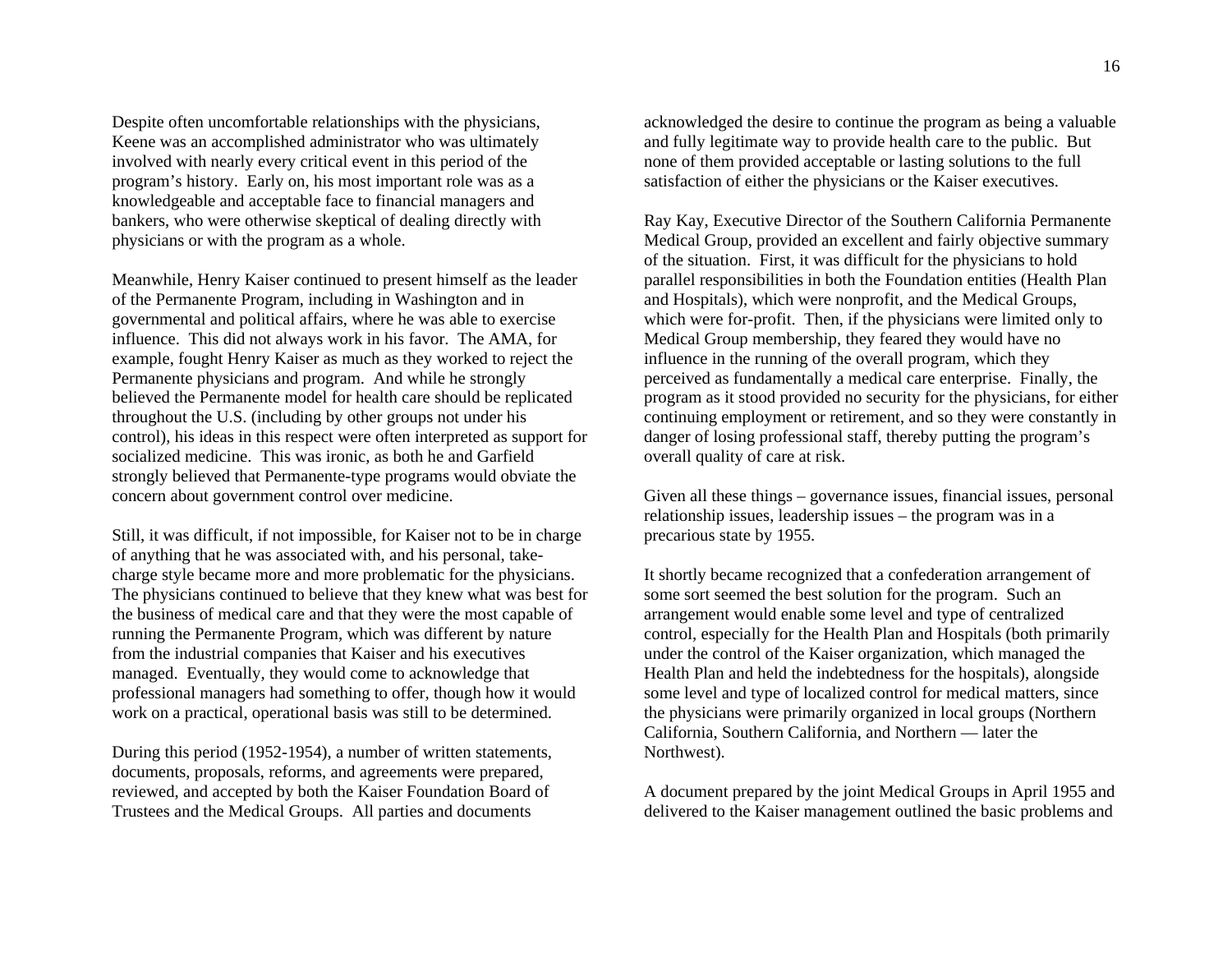goals and proposed a working council to address them. They were: "the obtaining of a mutually satisfactory integration of all management activities, mutually satisfactory representation at policy-making levels, mutually satisfactory methods of monetary distribution and control, and mutually satisfactory methods of selection of all key personnel."

The working council was formed, comprising members of all groups. Trefethan, a skilled and acceptable leader, was selected as chair. (By some accounts, Trefethen's style as a leader, negotiator, and facilitator during this period earned him unofficial recognition as "the man who saved Kaiser Permanente.")

The working council met three times in May and June of 1955. Their primary conclusion was that the best overall resolution to the situation lay in the establishment of a set of contractual agreements between the Medical Groups and the Health Plan that would delineate the nature of the working relationships among the various entities included in the growing "Kaiser Permanente" world.

A fourth, and what became a watershed, meeting was then held, at Henry Kaiser's invitation, at his estate at Lake Tahoe. What is now referred to as the Tahoe Conference convened on July 12, 1955. Critically, immediately prior to the Tahoe Conference, Garfield was asked to resign all his positions in the organization: from the Health Plan, the Hospitals, and the Medical Groups. To maintain his involvement, Garfield was designated Executive Vice President for Facilities and Planning.

This move, however personally difficult for many people, opened the door for a week of contentious but productive negotiations among the leaders of the various entities. The Tahoe Conference produced what became known informally as the Tahoe Agreement (the actual title was "Decisions of Working Council"). This document, basically a set of principles, was not actually a legal agreement but rather a document containing major points of consensus that would

allow subsequent legal agreements to be formulated. It was only five pages long, but the conference and the document were a pivotal moment in the history of Kaiser Permanente.

Key points of the Tahoe Agreement included directives for the creation of various policy and management teams, as well as for the drafting of contractual and financial agreements. Subsequently, a set of contract proposals known as Medical Service Agreements (MSAs) were drafted by Trefethen's staff, primarily by Scott Fleming, the Health Plan's first lawyer. These agreements were eventually ratified by each of the three existing Medical Groups (Northern California, Southern California, and the Northwest). Organizationally, the MSAs continue to provide the underlying and ongoing framework and contractual arrangements for the working relationships among the various Kaiser Permanente entities.

To reach these agreements, major compromises were made on both sides, altogether acknowledging:

- $\mathbf{r}$  . That the Health Plan and the Medical Groups were separate and autonomous organizations.
- That professional management capability was critical to the operation of Kaiser Permanente as a whole.
- $\mathbf{r}$  . That physicians had a legitimate interest in and claim to the setting of overarching program policies.

Briefly, the primary underlying working arrangement that was set, and that continues to this day, is that the Health Plan would contract exclusively with the Medical Groups for services; *vice versa*, the Medical Groups would contract to render services exclusively with the Health Plan; the physicians would have responsibility for direct medical matters and patient care; the Health Plan and Hospitals would be managed by non-physician leaders from those organizations; and that other operating issues, could, and would, be handled by agreements and contracts.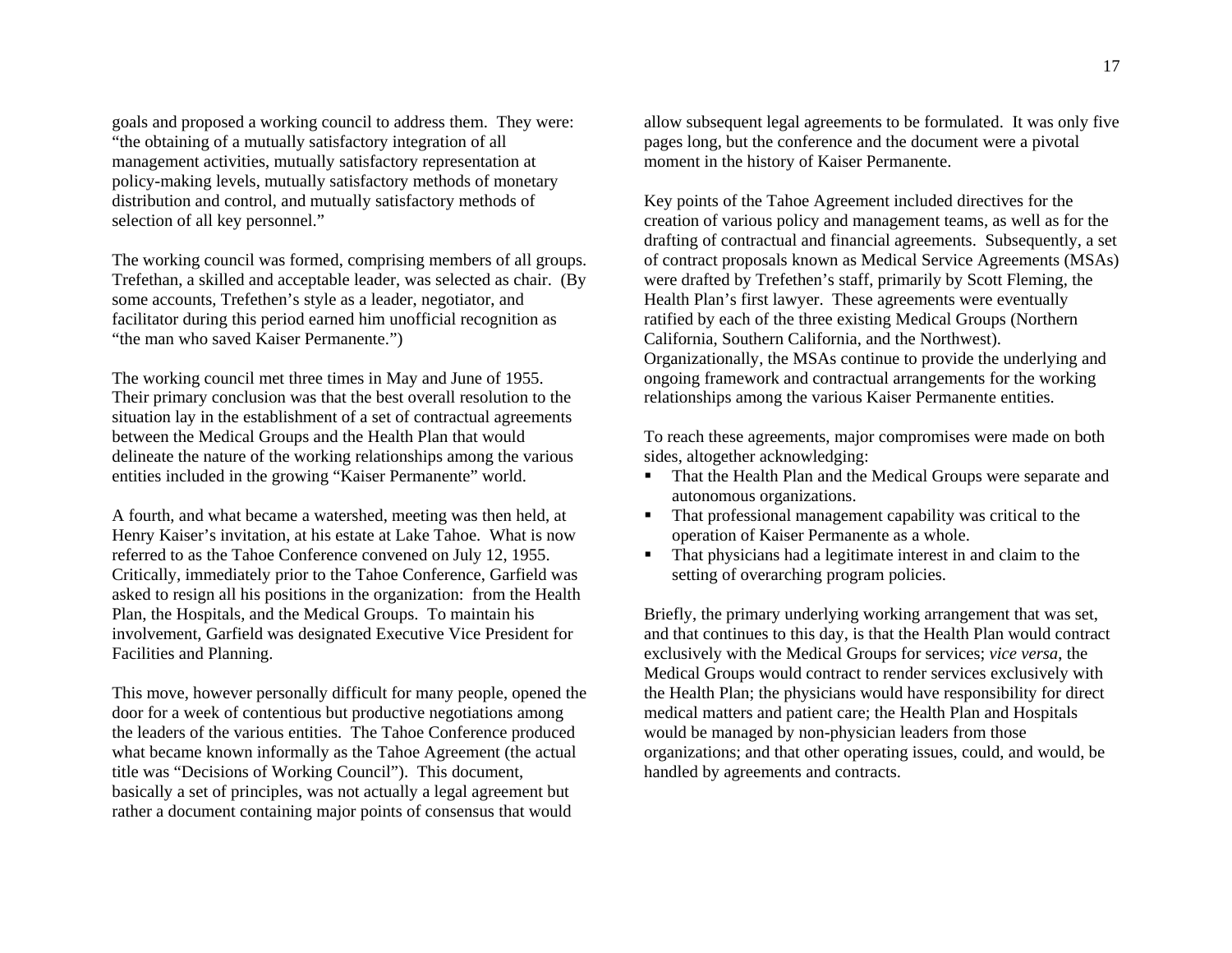With the conclusion and implementation of the Tahoe Agreement and the Medical Service Agreements, the program had reached a level of stability and maturity from which it could continue. Indeed, one medical historian attributes Kaiser Permanente's long-term success more to the Tahoe Agreement than to anything else. Kaiser Permanente was the result of organizational medical care experiments in the desert, at Grand Coulee Dam, during World War II, and during the post-war period. Many people, with many thoughtful positions, motivations, and goals, had worked for over twenty years to reach this point, never knowing along the way exactly what the outcome would be or when it would be reached. It was clearly the determination of all the leadership people involved that got them through this crisis and put Kaiser Permanente on the road to continuing success.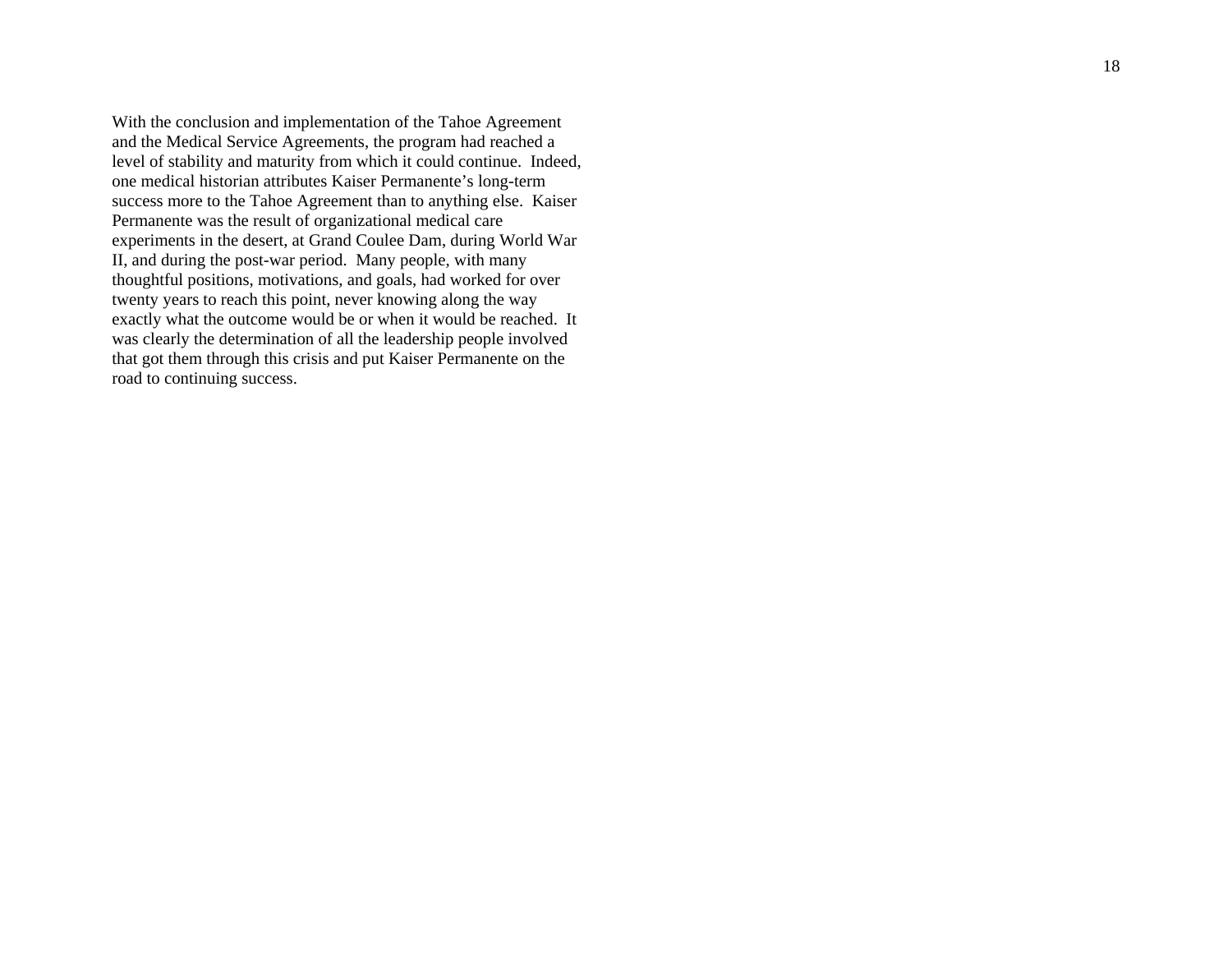# **PART 2:GROWTH AND CHANGE**

## **CHAPTER 5: GAINING CREDIBILITY**

With the Tahoe Agreement in place and the Medical Service Agreements approved by the existing Medical Groups, Kaiser Permanente was now in a position to work cooperatively on the quality of health care and the growth of the program. In 1955, membership was more than 500,000.

Key people provided leadership continuity, which was critical during this period of transition to the new working arrangement. For the Kaiser Foundation Health Plan and Hospitals (KFHP/H), a single, common Board of Directors was named, with Henry Kaiser as the Chairman and Edgar Kaiser as CEO. Eugene Trefethen and others from the Tahoe conference were also on the new Board of Directors. However, no physicians or representatives from the Medical Groups were included.

For the Medical Groups, Cecil Cutting was named the first Executive Director of The Permanente Medical Group in Northern California in 1957, with Morris Collen as Chairman of the TPMG Executive Committee. Ray Kay continued as the leader for the Southern California Permanente Medical Group, and Ernest Saward for The Permanente Clinic in the Northwest. Together, all these leaders from the Medical Groups and the Health Plan and Hospitals ensured the stability that would enable Kaiser Permanente to move from its postwar period to its new management and governance model.

Also critical to the operation of the newly structured organization was the gradual emergence of what became known as the Central Office. Program leaders began to recognize that they needed central coordination for a number of things, including the development of cross-organizational policies, a department with authority to respond to requests from outside Kaiser Permanente, and the handling of increasing numbers of administrative and operational responsibilities, including government relations as health care oversight increased under the federal government. This office began informally under the management of Clifford Keene, with the first two key staff members being a lawyer, Scott Fleming, and a medical economist, Arthur Weissman. It grew with the addition of legal and financial staff devoted to the Health Plan and to Kaiser Permanente as a whole. Eventually, the Central Office became what is now referred to as the Program Offices.

Sidney Garfield, no longer a leader of the Medical Groups or a practicing physician, was named to the KFHP/H Boards of Directors. He also held the position of Executive Vice President for Facilities and Planning. So whereas he had relinquished his central role in Kaiser Permanente, he was now in a position to focus on aspects of health care that were perhaps the most personally important to him: visions of improved models of health care, and the design of new and improved care facilities. He remained on the Board of Directors until 1971, another 16 years, also becoming a prominent figure on the national health care scene.

From the beginning, Garfield recognized the importance of continuing education for the medical staff and the benefits of conducting and publishing research. With the mass of people at the shipyards during the war, many in poor health (pneumonia, syphilis, and innumerable other disorders), there was an excellent opportunity for research. The *Permanente Foundation Medical Bulletin*, a peerreviewed journal, began publication in 1943, with Morris Collen as editor. The *Bulletin*, published through 1953, also gave Garfield a venue to showcase the professional qualities and capabilities of the Permanente staff. The *Bulletin* was praised in the *New England Journal of Medicine* in 1944. Permanente physicians also published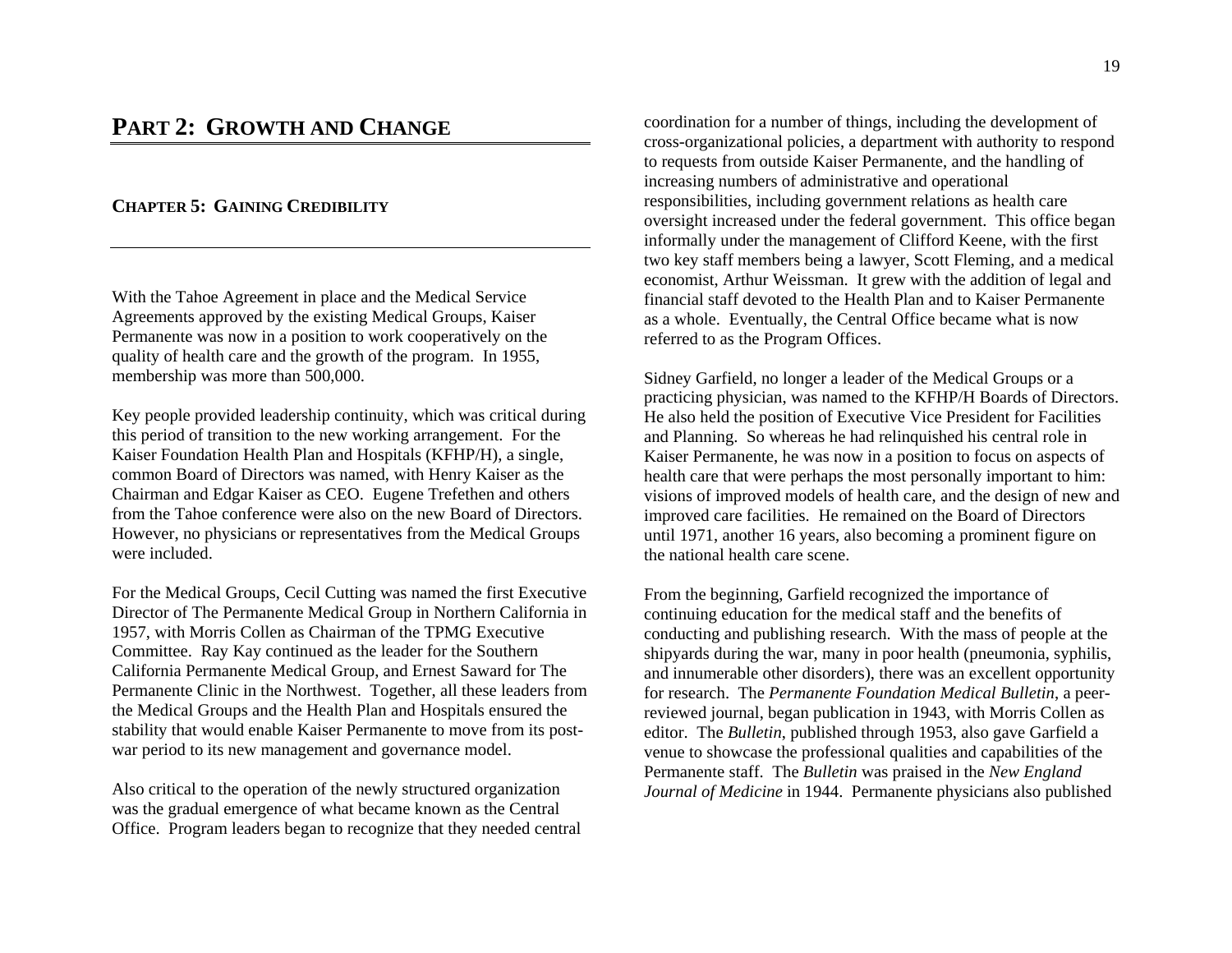in other professional journals, and their work was acknowledged as being of a high standard.

In 1951, another Permanente publication, *The Educational Proceedings of the Permanente Hospitals*, appeared. It had a twoyear life before combining with the *Bulletin* to become *The Kaiser Foundation Medical Journal*. *The Journal*, after four years, ceased publication in 1958.

In 1997, *The Permanente Journal,* developing from *The Northwest Permanente Journal of Clinical Practice,* debuted. This ongoing quarterly journal is a national peer-reviewed medical journal published by The Permanente Press under the auspices of The Permanente Federation.

Research grew primarily on an informal basis after the war, but to support increased interest in research among staff physicians, Keene established the Kaiser Foundation Research Institute (KFRI) in 1958. KFRI continues to this day as the Kaiser Permanente office for coordinating research grants from outside organizations (especially from the federal government), and also oversees clinical trials compliance and quality and human subjects protection.

The Permanente Foundation School of Nursing, renamed to Kaiser Foundation School of Nursing in 1953, was founded in 1947 to help address a post-war shortage of nurses. The director was Dorothea Daniels, RN, a strong nursing administrator with an equally strong belief in nursing education. Up until 1965, students graduated with RN diplomas, but beginning in 1965 the school began awarding academic degrees at the AA level, the first such program in California. In the early 1970s, with a growing number of community colleges and even four-year colleges entering the nursing education arena, the Kaiser Foundation School of Nursing attempted unsuccessfully to affiliate itself with a four-year degree program. The last class of nurses graduated in 1976 and the program was shut

down, having graduated a total of 1,064 nurses over its 30-year existence.

An important event that brought relief to the leadership was the begrudging acceptance of Kaiser Permanente by the American Medical Association. In 1959, the AMA received the final report of the Commission on Medical Care Plans (sometimes referred to as the Larson Report, after its chairman). This commission was formed to examine the nature of group medical practice within the American health care industry. The report, produced after more than a year of study, supported the basic concept of freedom of choice of physician by patients, a sticking point with both local and national AMA leaders. But it also acknowledged the right of the patient to choose a *system* of care, which included prepaid group practices. The report was accepted by the AMA, and over time the Kaiser Permanente program and physicians became generally accepted by both the national and local medical organizations.

By this time, the Kaiser Permanente program was gaining increased national attention. Cutting, Keene, and other leaders were being invited to speak at medical schools and conferences (including the AMA), to write for medical care publications about the program (including the prestigious *New England Journal of Medicine*), and to testify at Congressional hearings and White House conferences. Proof of Kaiser Permanente's increased prominence was a profile of Kaiser Permanente in *Time* magazine in September, 1962. Highlighted by photographs of Garfield, Henry Kaiser, and the thennew Panorama City hospital, the article identified Kaiser Permanente as the largest private prepaid medical care plan in the country and outlined its basic health care plan and services.

In 1960, the Health Plan and Medical Groups published the first Annual Report. Its focus was "What is the Kaiser Foundation Medical Care Program?" The report outlined the main components of the organization and explained the basic principles on which the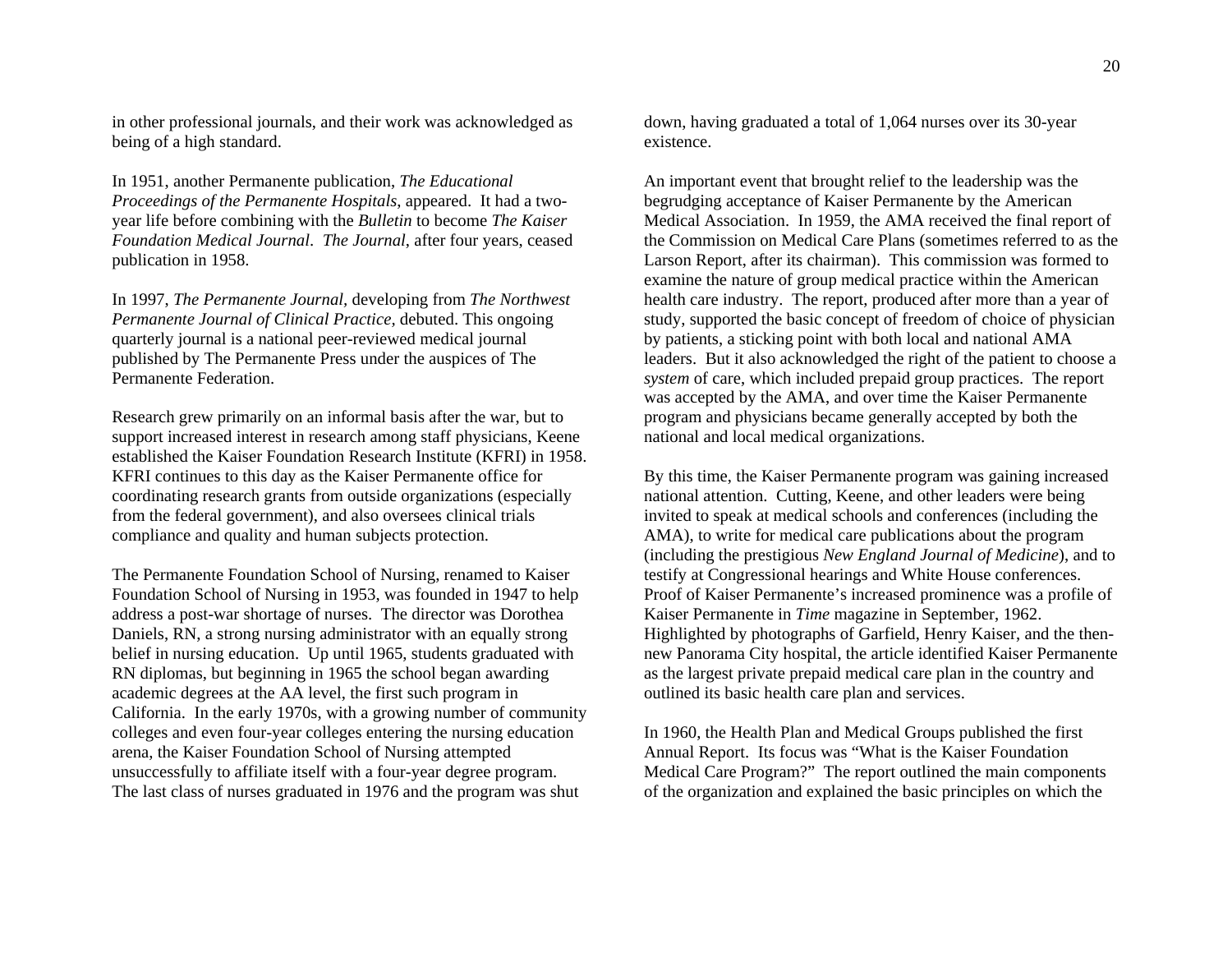program operates: group practice, preventive medical care, integrated medical facilities, and voluntary enrollment.

Also in 1960, a key meeting occurred when the combined leadership of the Health Plan and the Medical Groups convened the Monterey Management Conference. Attendees included nearly 100 management and medical leaders for presentations and panels from both Kaiser Permanente leaders and staff and experts from outside Kaiser Permanente. Although some of the conference necessarily looked back at the development of Kaiser Permanente, the main focus was looking ahead at the next ten years. Topics included population trends; wages, fringe benefits, and labor supply; hospital construction and administration; characteristics of health insurance and prepayment plans; and group practice and preventive medical care.

Addressing the Monterey conference, and showing his awareness of potential capabilities of the new large computers then being built, Garfield envisioned a time when members' full medical histories and current treatments were held as computer records. To support this idea, Garfield sent Collen, whose undergraduate degree was in electrical engineering, to the first national congress on medical electronics, also held in 1960. On his return, Collen predicted that "the computer will probably have the greatest technological impact on medical science since the invention of the microscope."

Nearly a decade before this, in 1951, the multiphasic health screening program had been started with the ILWU. In this program, all union members were given full and extensive general examinations, and their health status and histories were recorded. Initially they were recorded on paper and maintained in files. But Collen saw this program as a perfect project for capturing health data on computers. Thus the multiphasic testing data became the first large-scale project in Kaiser Permanente to use the capabilities of the computer. With this program, Collen also started the Medical Methods Research department, which was the forerunner of both

later Information Technology departments and various Medical Groups research divisions.

In 1965, Cutting, speaking to the American Association for the Advancement of Science, predicted that "Out of this program will come a new medical program for the future ... All histories and findings would be recorded by computers and made available to the physician wherever members go for medical care." Then, in an article published in *Scientific American* in 1970, Garfield placed the computer center, not the hospital or the physician, at the heart of the health care delivery system. The computer was already on its way to becoming a key component of the Kaiser Permanente model for delivery of health care.

In 1960, the first of three federal acts that were critically important to Kaiser Permanente was passed: the Federal Employees Health Benefits Act. The others were the Medicare and Medicaid amendments to the Social Security Act (1965) and the Health Maintenance Organization (HMO) Act (1973).

The Federal Employees Health Benefits Act was passed to provide a framework and guidelines for federal employees to receive health care coverage. As it was initially conceived, the Act would not have permitted prepaid group programs to be offered. However, Avram Yedidia and Arthur Weismann, two medical economists on the Health Plan staff, were able to meet with Sen. Richard Neuberger of Oregon, the chair of the Senate subcommittee, who was himself a member of the Kaiser Foundation Health Plan in Portland. They persuaded him that a plan that offered basic and complete coverage in addition to major medical would be a valuable addition to the bill.

As a result of subsequent modifications to the legislation, Kaiser Permanente qualified as a legitimate carrier and provider, and thus was able to be offered as a benefit program for federal employees in areas where it had a presence.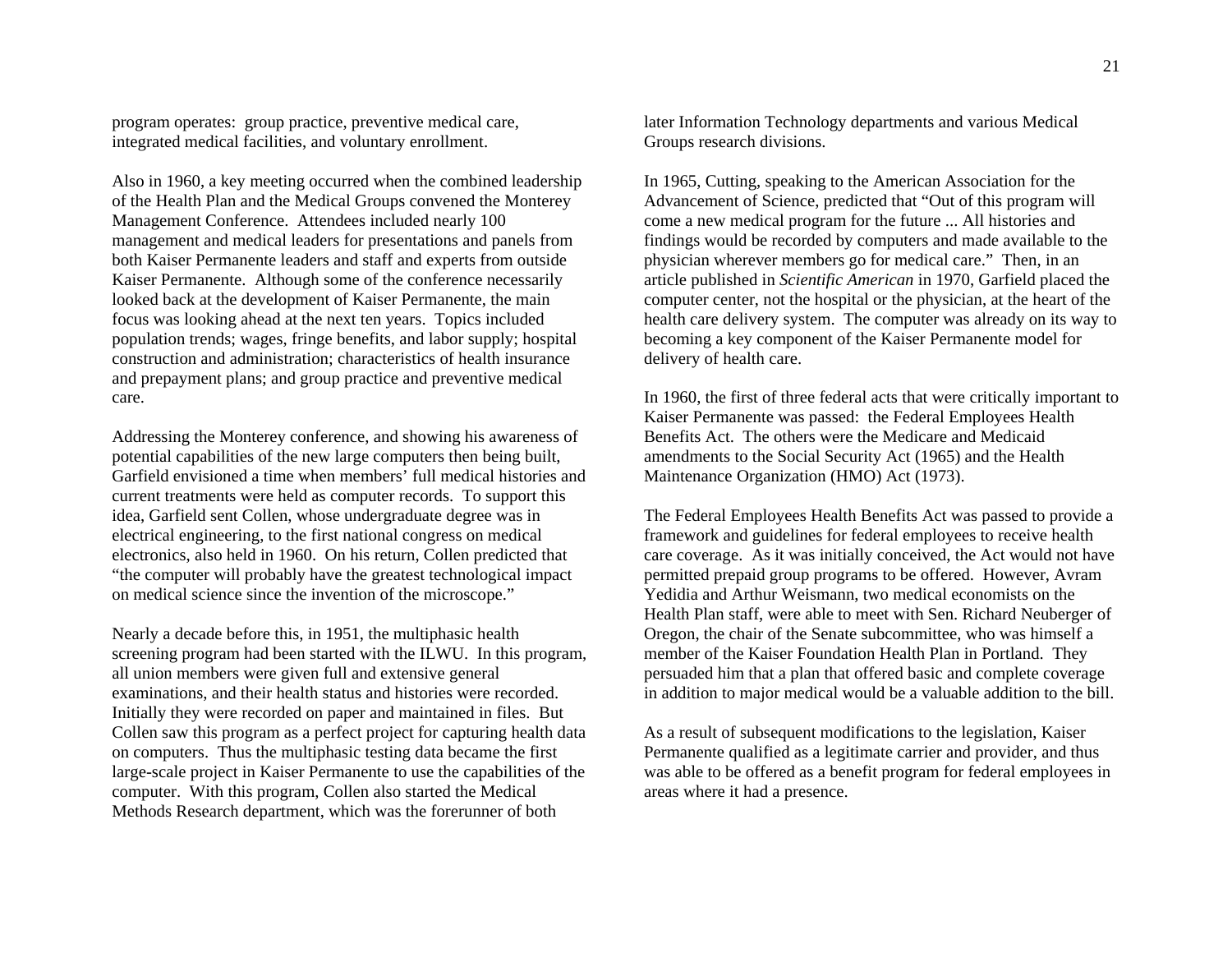This act had several important consequences for Kaiser Permanente. First, it affirmed the principle of dual and multiple choice. That is, the government offered its employees more than one choice for health provider, which by now was a keystone of Kaiser Permanente's membership enrollment strategy. Second, it acknowledged the validity of prepaid plans. Both of these were critical to Kaiser Permanente's ability to compete against fee-forservice physicians and plans. Third, the fact that the federal government acknowledged and offered Kaiser Permanente to its employees provided a level of legitimacy that Kaiser Permanente had not had previously. Finally, and financially important, Kaiser Permanente was able to retain all its federal employee members in California, plus enroll additional federal employees as well.

The fact that the federal government now officially recognized and offered Kaiser Permanente as a health care option encouraged other government levels (state, county, municipal) to also offer Kaiser Permanente as a health insurance option. The California State Employees Retirement Board, along with the California Employees Association, began pushing for Kaiser Permanente medical care in the Sacramento area, as did municipal employees in Sacramento and other communities.

As another consequence of this Act, and after much discussion between the Health Plan and TPMG, the decision was made together to expand to Sacramento, where there was a huge market of government employees. The expansion included the purchase of an existing hospital. With operations in Sacramento beginning in 1965, Kaiser Permanente in Northern California had now made its first expansion outside the immediate Bay Area.

Yedidia and Weissman remained important members of the Health Plan staff for many years, especially helping to set up enrollment plans and options and advising on general economic matters critical to Kaiser Permanente's place in the health insurance and health care industries.

In 1965, the second of the major federal acts important to Kaiser Permanente was passed: the Medicare and Medicaid amendments to the Social Security Act, part of President Johnson's Great Society set of programs. As with the Federal Employees Health Benefits Act, there were critical benefits to Kaiser Permanente from the Medicare/Medicaid Act.

Initially, like other providers, Kaiser Permanente was paid on a feefor-service basis, and a method of payment was specifically designed to accommodate the unique billing structure of Kaiser Permanente. Although workable, Medicare payments did not take advantage of the types of incentives that made an integrated program like Kaiser Permanente effective. Eventually, in 1985, Medicare regulations were modified to allow a prepaid, capitated method of payment, which Kaiser Permanente then took advantage of.

The second, and perhaps more important, benefit of Medicare to Kaiser Permanente was the fact that so many members eventually qualified for Medicare, and thus payment for their care was provided through these programs. Initially (1966) only about 4 percent of Kaiser Permanente's revenue came from Medicare, but it grew rapidly after that. By the early 2000s, about 30 percent of Kaiser Permanente's revenue (from about 10 percent of its members) came from the Medicare program. The Medicare program thus guaranteed a substantial amount of membership and revenue for Kaiser Permanente.

In 1973, the third of the major federal acts that affected Kaiser Permanente was passed: The Health Maintenance Organization (HMO) Act. In initial draft form, the HMO Act was to a large extent modeled after the Kaiser Permanente Medical Care Program, since by that time a number of congressional leaders were quite familiar with both the nature and success of Kaiser Permanente. Also, Kaiser Permanente staff were heavily involved in proposing details for the legislation.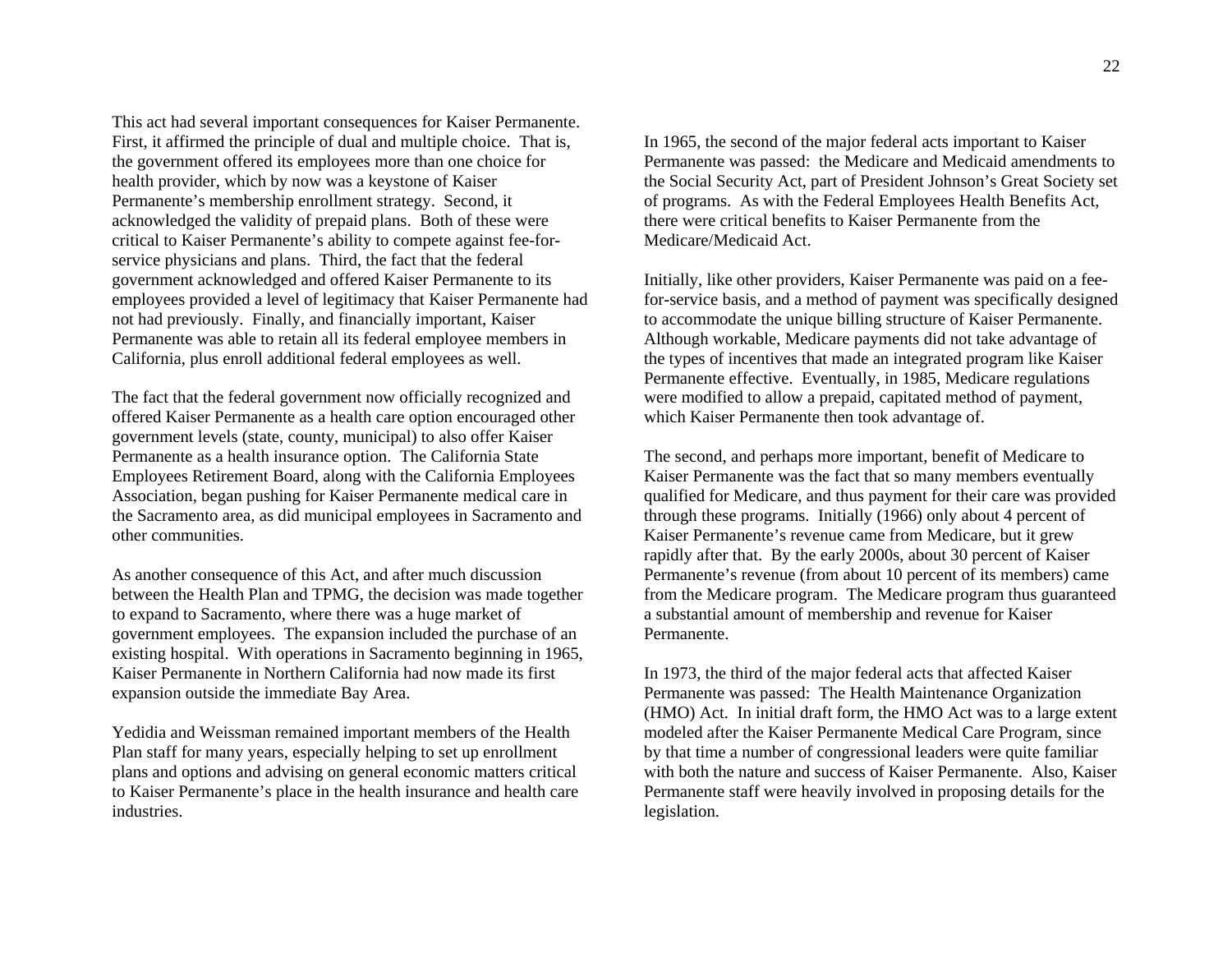Ironically, the act required a cost method of payment to HMOs, which was inconsistent with Kaiser Permanente's method of determining reimbursement. Consequently, Kaiser Permanente chose not to qualify as an HMO. However, when amendments to the act proposed by Kaiser Permanente and the Group Health Association of America were passed by Congress, all Regions became qualified HMOs in 1977.

As with the other two major federal acts, the HMO act provided key benefits to Kaiser Permanente. The first was that, as with the other acts, it gave additional legitimacy to Kaiser Permanente and enhanced its ability to compete with other health benefits carriers.

The other primary benefit to Kaiser Permanente was the HMO provision that any employer with more than 25 employees was mandated to offer an HMO health care option if one was available in the area. What this meant was not that Kaiser Permanente had to be offered (no specific HMO provider was required to be offered), but rather that Kaiser Permanente, as an HMO, *could* be offered, thereby expanding the potential market for Kaiser Permanente in its membership areas.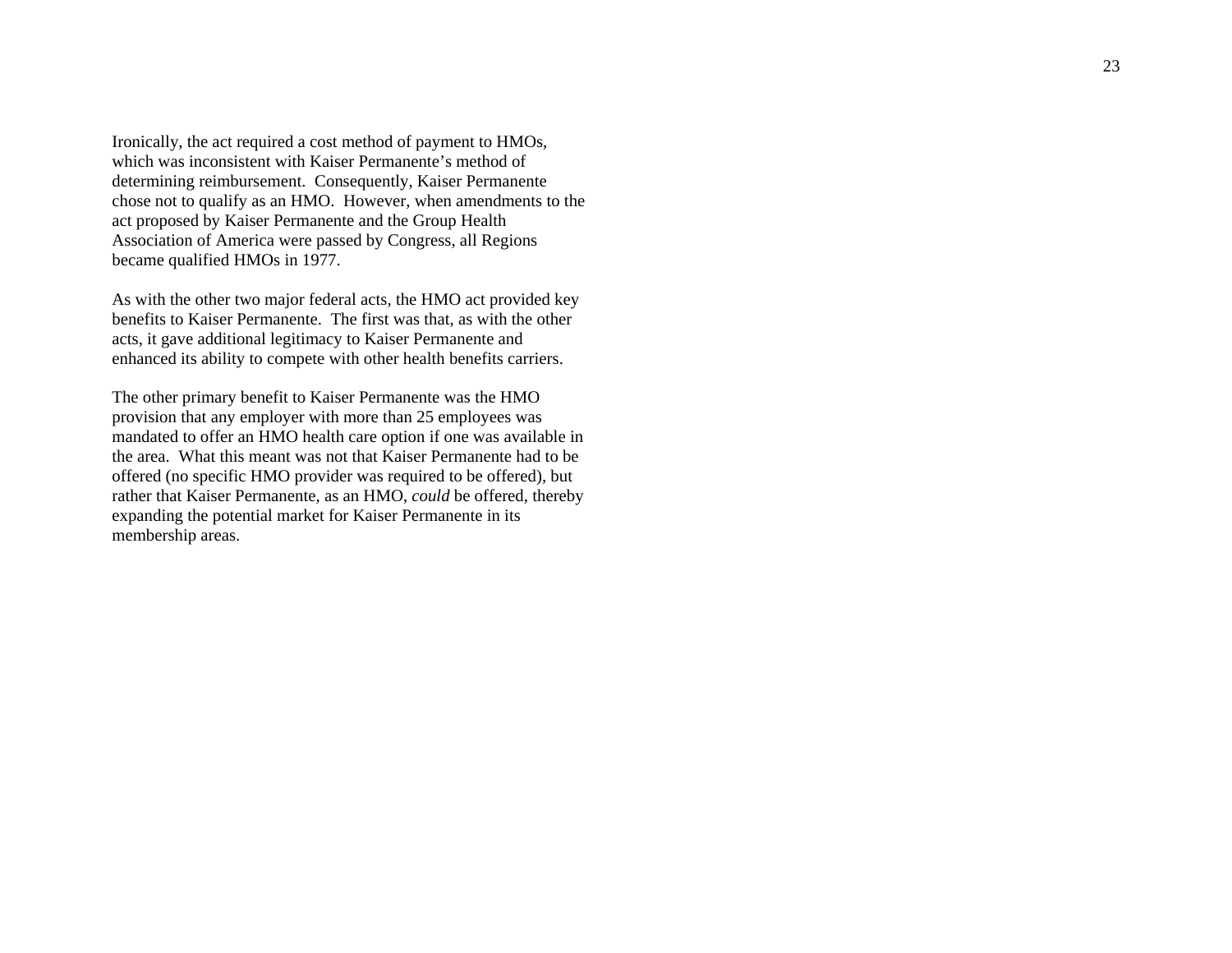While the Program began seeing steady growth in California in the 1950s, the idea of expansion beyond the Bay Area, Los Angeles proper, and the Portland area was not a priority. The first attempt at real expansion came from Henry Kaiser himself, after he retired in 1956 from management of Kaiser Industries, though not from the Boards of the Kaiser Foundation Health Plan and Hospitals. He moved to Hawaii and was determined to start a group health plan program there. Even though another hospital was not needed in Honolulu, he built one anyway in 1958. He also hired physicians, five of whom were selected to form the leadership of a Medical Group, the Pacific Medical Associates. Some additional support was provided by TPMG, but by-and-large it was a Henry Kaiser project.

However, enrollment in the Kaiser Permanente program in Hawaii was substantially less than expected, and far lower than needed to make the program economically viable. Also, despite Kaiser's enthusiasm and personal intent, the medical staff did not fully understand or appreciate the model and tenets of prepaid group care. The Hawaii program did not get off to a promising start.

So in 1960, Kaiser brought Clifford Keene, Eugene Trefethen, and Ernest Saward to the island to review the program. As a result of their observations and Keene's leadership, a number of changes were made, starting with the firing of the physician partners and the naming of Saward as interim leader. Under Saward's guidance, most of the physicians stayed with the program, and Philip Chu, MD, was named leader of the new Hawaii Permanente Medical Group (HPMG). The program grew slowly but steadily, and as he grew older, Henry Kaiser's personal influence over the program gradually diminished, until the Hawaii program more closely resembled that of the California Regions in terms of organization and governance.

Experienced Kaiser Permanente managers had, in effect, saved the Hawaii program.

In 1961, TPMG, acting alone, explored the possibility of expanding the program to San Diego. The TPMG group still believed that they were the main agents of providing health care, and they were determined to demonstrate that they could run their own entire program. They selected San Diego as their target area, with Morris Collen taking the assignment of heading the program there. They purchased a hospital and began additional preparations to set up their own group practice, thus leapfrogging SCPMG in southern California.

But as might be expected, there was almost immediate reaction to this plan, from several parties. First, Henry Kaiser himself, though in Honolulu, objected strenuously, as he felt the move was a direct attempt at competition. Then there was concern from the executives and Board of the Health Plan/Hospitals, especially about potential conflicts of interest and possible destabilization of the existing program and arrangements. Finally, SCPMG, led by Ray Kay, was concerned about a plan being set up in an area that might be considered a prime expansion target for the Southern California region.

A number of meetings were held among TPMG leaders, Health Plan executives, and SCPMG leaders. Finally, Henry Kaiser himself asked Cecil Cutting to abandon the San Diego plan or he would fully disassociate the Health Plan from TPMG. With this threat, Cutting agreed to drop the San Diego venture. TPMG sold the hospital (for a profit), and they agreed to remain a Northern California organization.

The main lesson from the Hawaii and San Diego experiences was the recognition, once again, of the need for close cooperation and a strong working relationship between physicians and the Health Plan and Hospital management and staff. Although they had come to this general understanding previously after years of work, they now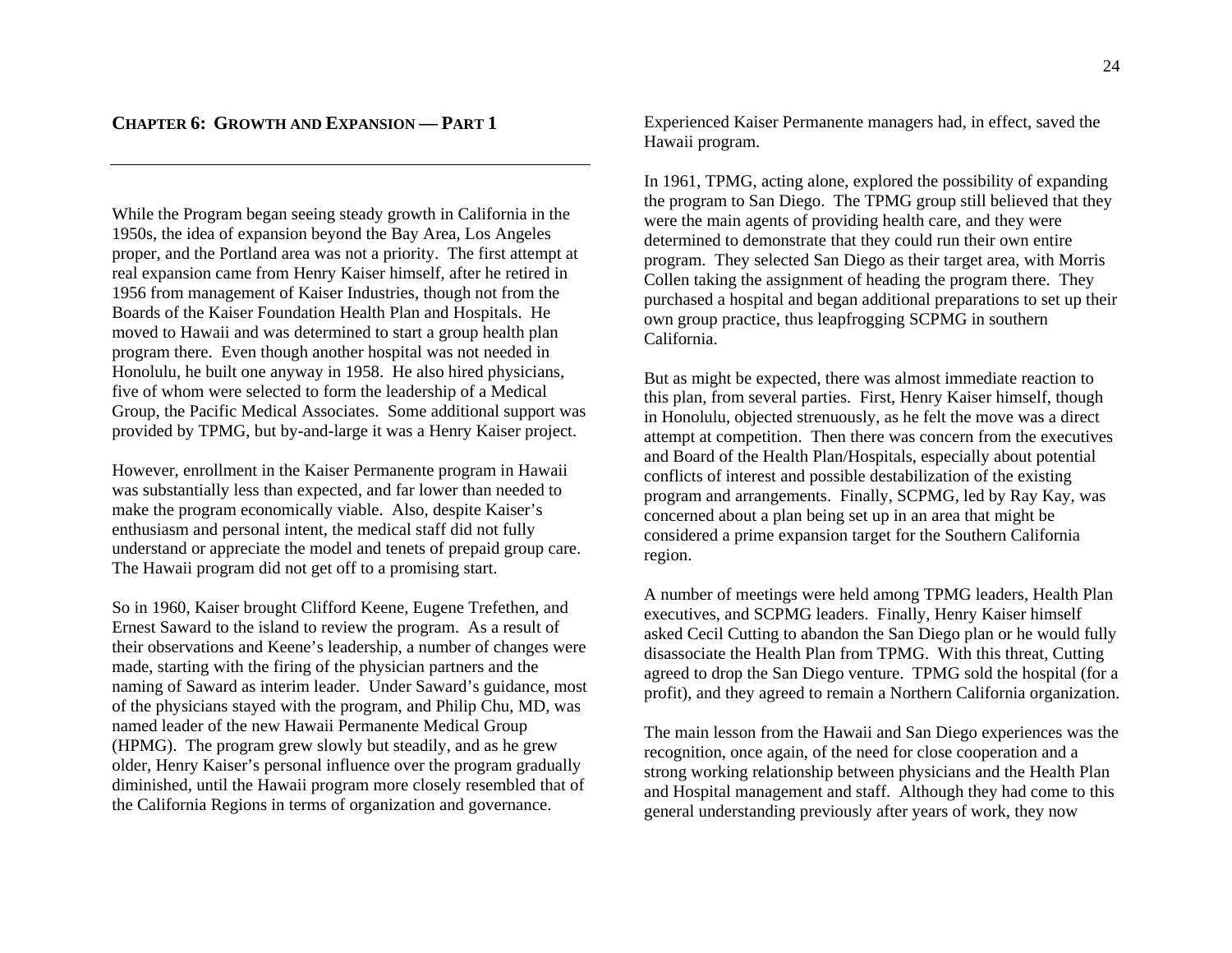recognized it was absolutely essential even for expansion or in the formation of a new Region.

These two expansion episodes foreshadowed what became the central overall focus for the Program from the 1960s through the 1980s: growth and expansion. What would become the criteria for expansion to other areas, including outside California? How would they handle growth in the current Regions, especially the two large California Regions?

The option of expanding to San Diego arose again in 1966 when SCPMG and the Health Plan were approached by the San Diego Community Health Plan, a prepaid group plan that was having financial difficulties. Ray Kay, the Executive Director of SCPMG, encouraged taking over the San Diego organization and implementing the Kaiser Permanente culture and processes. The SCPMG Board of Directors did not at first agree with the move, citing the difficulties they were having staffing and growing the program in the Los Angeles area, as well as the financial risk of assuming control of a failing organization.

After the SCPMG Board visited San Diego to review the situation in person, however, both the SCPMG Board and the Health Plan Board agreed to the acquisition. As with other expansions, the Health Plan and the Medical Group sent experienced Kaiser Permanente administrators and medical leaders to take over the program. Some of the original San Diego physicians were retained; some left. The resulting Medical Group was strong, and, with stronger administrative leadership in place, the San Diego operation became financially successful within its first year. Ironically, the San Diego operation that was acquired included the hospital that TPMG had purchased, and sold, several years earlier.

By the mid-1960s, in addition to expansion issues, the Health Plan and the Medical Groups were getting requests for consultation and advice from other group practice organizations, as well as from

organizations requesting that Kaiser Permanente seriously consider taking over responsibility for providing their health care or rescuing their current health plans. However, there was no central or mutually agreed-upon office or person to respond to these requests, and no policy on which to base considerations and responses.

Given the situation and the opportunities, Keene scheduled a meeting in May 1967, at the Del Monte Lodge in Monterey County. Now known as the Del Monte Conference, it included leaders from all the Kaiser Permanente groups, and its primary outcome was a decision to form a committee to deal with issues and matters of crossorganizational importance. It was further agreed that this group would be neither a policy-making committee nor an executive or administrative body. Rather, it was to be a joint review and recommending body for the entire Kaiser Permanente program. The committee was to include the Medical Director and Regional Manager from each Region, plus a set of leaders from the central office staff. Initially, its membership was 14 people, supported by staff as needed. At an August, 1968, meeting in Santa Barbara, California, the group formally assumed the name of the Kaiser-Permanente Committee.

As new Regions were added to Kaiser Permanente, leaders from those regions joined the committee. It met two or three times a year, with agendas covering all pressing and long-term issues confronting the Program. The committee continued its general advisory role well into the 1990s, with its recommendations typically accepted by the respective organizational entities.

Subsequent opportunities for expansion, in Detroit and Cleveland, forced the leadership of the Health Plan and Medical Groups to consider whether they wanted to expand, and if so, what the criteria would be for successful expansion. Given the interest and requests for assistance in other geographic locales, a first order of business of the Kaiser-Permanente Committee was to establish criteria to be considered in any expansion request. The criteria agreed on were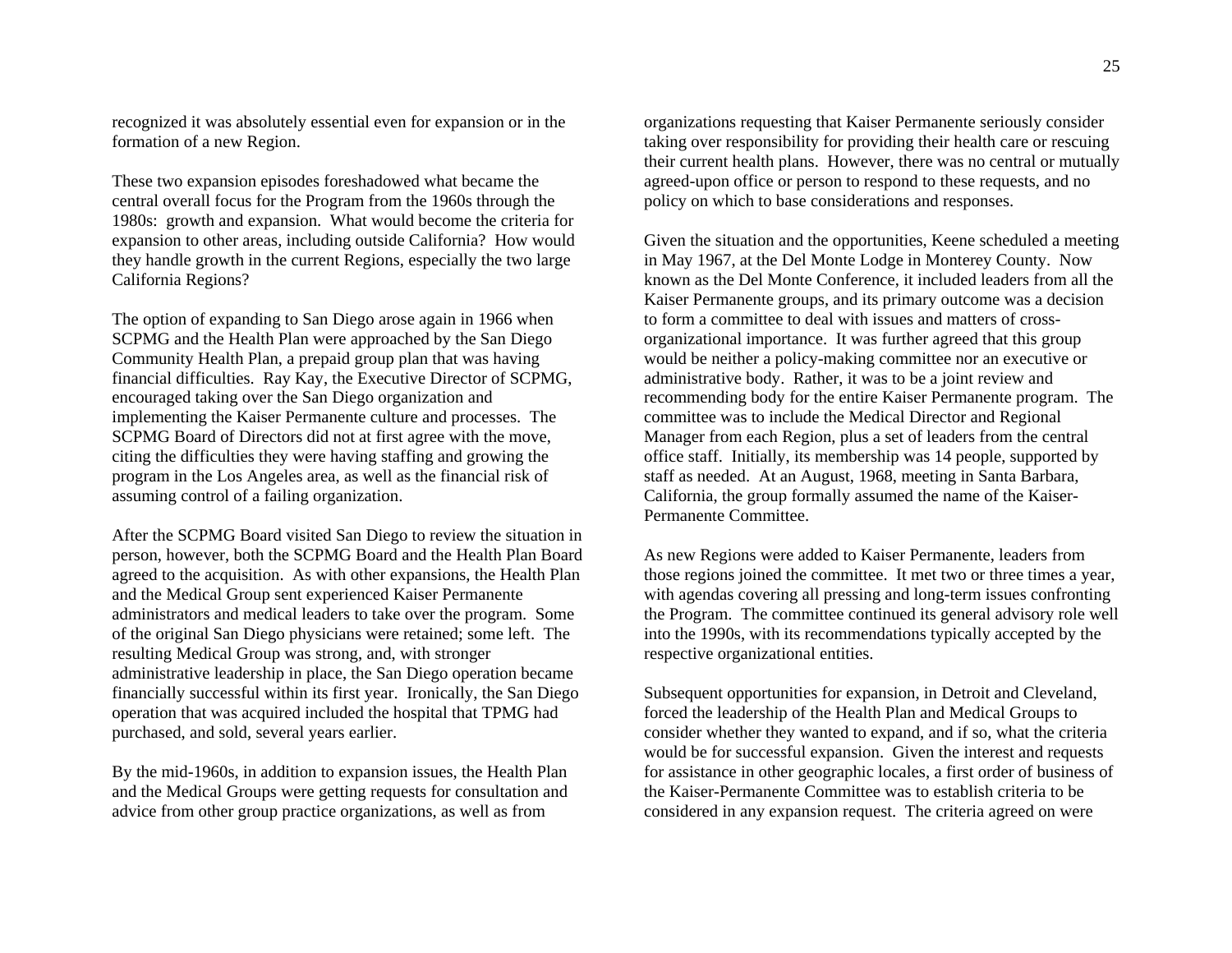population, legality, physicians, hospitals, impact, competition, and capital. Later, 'special circumstances' was added to the list. All subsequent expansion opportunities were then examined against this list. Some, as noted below, were successful, and others were not.

In the early 1960s, Walter Reuther, head of the United Auto Workers (UAW), had approached Edgar Kaiser about the possibility of Kaiser Permanente taking over health care for that union. Their care had been provided primarily by the Community Health Association in Detroit, an organization sponsored by the UAW. Reuther continued to press Kaiser Permanente for assistance (this request was actually the primary driver of the Del Monte meeting). Further, it was the first request for actual assistance from another locale and organization. However, at the Del Monte and Santa Barbara meetings, after discussion of the request, it was decided not to pursue the UAW offer. The Kaiser Permanente leadership was just not ready to make that kind of commitment and on that scale. A contributing reason was that the Detroit area as a whole was dependent primarily on only one industry, which made it a potential high risk financial situation in case there was ever a significant downturn in the automotive industry.

At about the same time, Kaiser Permanente had been approached about an affiliation with the Community Health Foundation (CHF) of Cleveland, Ohio. CHF had opened in 1964 with support from local unions and with counseling and advice from Kaiser Permanente leaders, especially Saward from the Northwest Region and Avram Yedidia. Consequently, their basic model was similar in many respects to that of Kaiser Permanente.

Although membership had grown, within a few years CHF was struggling, in large part because of a poor hospital arrangement. In 1967, and with Saward's and Keene's support, CHF and Kaiser Permanente began merger discussions. There were advantages to the opportunity, including the possibility of demonstrating the feasibility of the Kaiser Permanente model outside California.

Although there was far from unanimous agreement by Kaiser Permanente leadership, discussions were kept open, partly based on the set of expansion criteria, eventually resulting in the merger and the formation of the Kaiser Community Health Foundation. Cutting and Saward were voted to the Executive Committee, and an Ohio Permanente Medical Group (OPMG) was formed. Also, TPMG was designated as the sponsor of the Cleveland venture. In 1969, the Ohio Region opened as a Kaiser Permanente sponsored plan.

In contrast to the Ohio expansion, in which Kaiser Permanente was invited to help rescue a program, a Denver opportunity in the mid-1960s was a Kaiser Permanente-initiated venture. Interest in Kaiser Permanente had previously been expressed by the United Mine Workers and their medical leadership, especially based on UMW experience with the Kabat-Kaiser Institute for rehabilitative Medicine and an unaffiliated Kaiser Industries hospital in Dragerton, Utah. But it was not until 1967 and the meetings of the Kaiser-Permanente Committee that expansion to Colorado became a fully valid possibility.

About a year's study of the Denver situation in 1968 preceded the decision to open a Region in Colorado. Kaiser Permanente executives and representatives met with university groups who had done studies on prepaid group health care in Colorado, as well as with labor, community, and physician leaders to assess the potential and risk of such a venture. Using their own expansion criteria as a basis for evaluation, both the Health Plan and the Medical Groups agreed to establish a new Region.

In parallel with the TPMG sponsorship of the Ohio Region, SCPMG and the Southern California Region were invited to sponsor the enterprise in Colorado. A management group was sent to set up operations, including acquiring clinic space, making arrangements for hospital beds and privileges, setting up all administrative and operational processes, and hiring staff. Working out of a motel room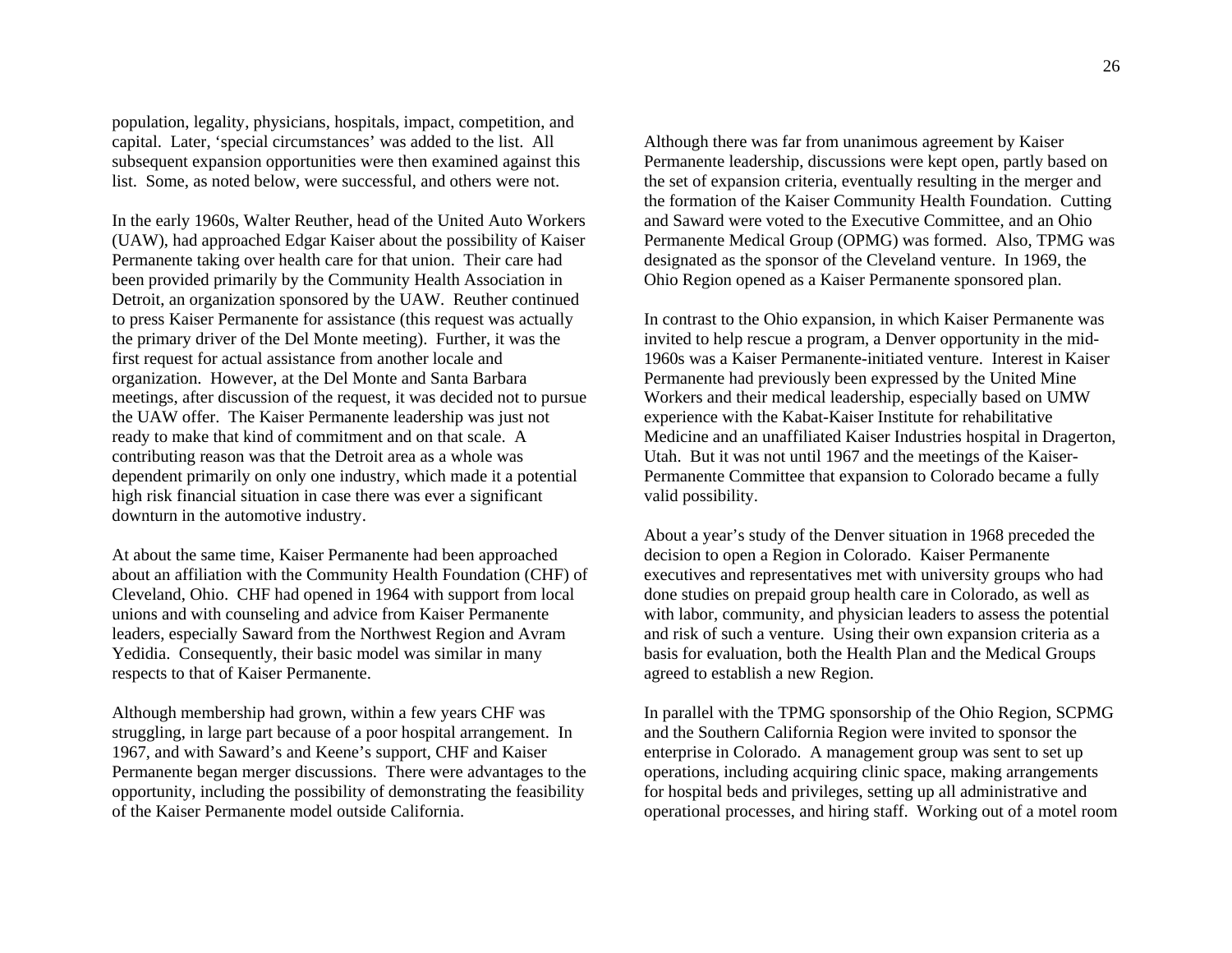in Denver, they were able to get things set up in less than six months, and the Colorado Region opened for business in July, 1969. As in Ohio, a new Colorado Permanente Medical Group (CPMG) was formed.

Kaiser Permanente was also approached several times in the 1960s about taking on all the health care for the United Mine Workers in Appalachia, under the United Mine Workers Benefit Fund. In this case, the situation was basically many isolated hospitals and clinics throughout the area, which would make it difficult to implement an efficient program based on the fundamental Kaiser Permanente tenets. Eventually, after close study, Kaiser Permanente decided against the UMW expansion opportunity.

With the opening of the Regions in Ohio and Colorado, Kaiser Permanente now had six regions: two in California, one in the Northwest, one in Hawaii, and the two new Regions. And even though the Kaiser Permanente leadership had agreed upon expansion criteria and had successfully moved into the Cleveland and Denver areas, there was no more expansion for nearly ten years.

Unfortunately, Henry Kaiser did not live to see the growth and the coming success of Kaiser Permanente. Kaiser died in 1967, at the age of 85, from generally failing health after having been a supremely energetic individual and industrialist for all his life. In 1990, for his work and philosophies related to labor, the workers, and the trade unions, he was inducted into the U.S. Department of Labor Hall of Fame. His own belief was that the primary accomplishment he would ultimately be remembered for would be the Kaiser Foundation Medical Care Program.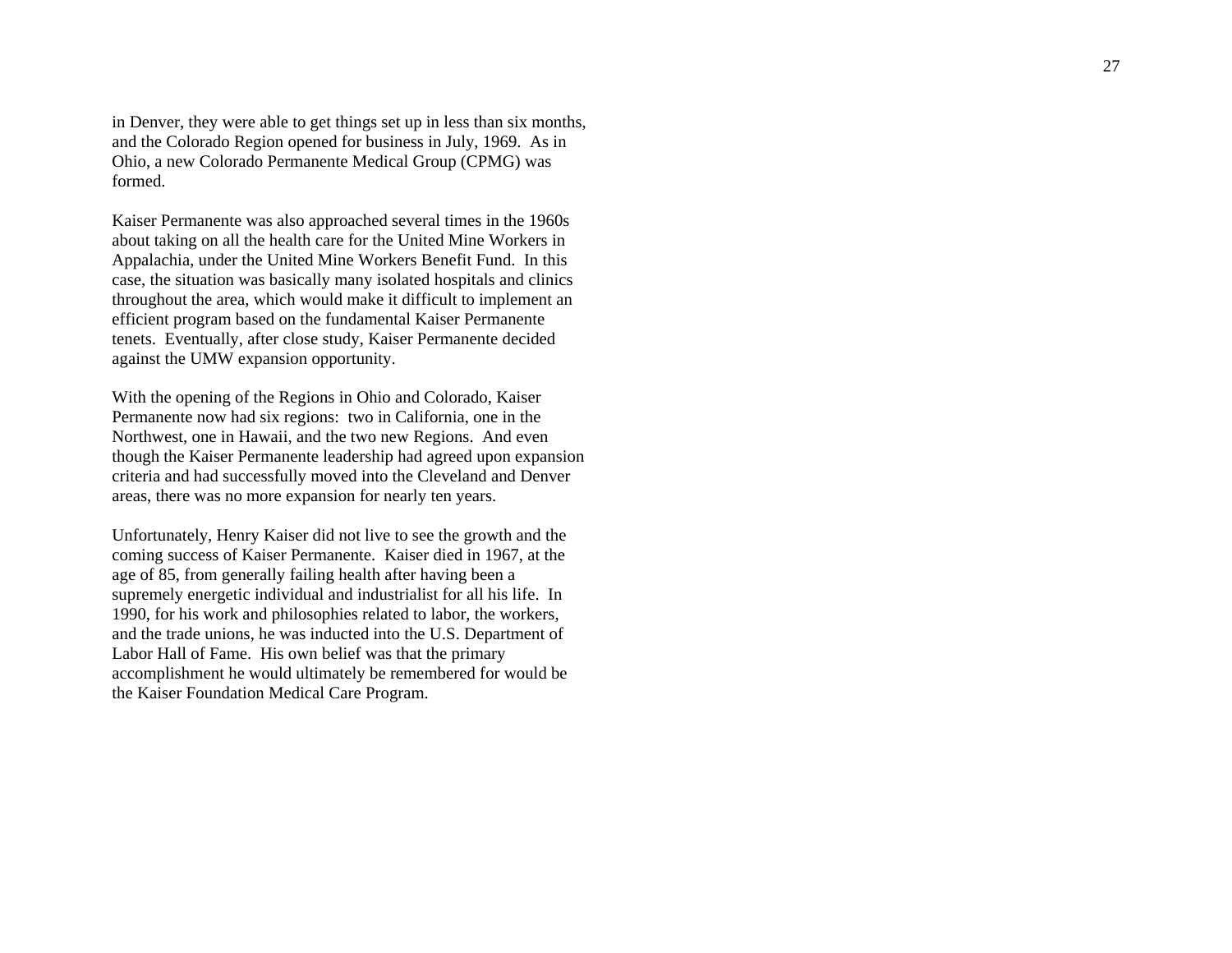During the late 1960s and 1970s, some 30-plus years after many of the leaders began working together at Grand Coulee Dam, changes in the leadership of the Health Plan and the Medical Groups began to occur. With Henry Kaiser's death in 1967, Edgar Kaiser was named Chairman of the Health Plan/Hospitals Board of Directors, and Clifford Keene was named President. A year later, Keene was also named CEO of Kaiser Foundation Health Plan and Hospitals.

In 1974, James A. Vohs was named President and Chief Administrative Officer, replacing Keene, though Keene remained on the Board. Vohs's appointment to these positions was the first at this level from outside the founding group. A year later, Keene retired from the Board, though Edgar Kaiser remained as Chairman of the Board and CEO. In 1980, he retired also, along with Eugene Trefethen, long-time Vice-Chairman of the Board. James Vohs was appointed Chairman, retaining also the titles of Chief Executive Officer and President. Edgar Kaiser passed away in 1981, having been associated with Sidney Garfield and Kaiser Permanente's history from the time of Grand Coulee Dam, in 1938, nearly 50 years.

Within the Medical Groups, Ray Kay, the founding and only Executive Director of SCPMG, retired in 1969. Ernest Saward, who led Northwest Permanente, retired in 1970. And in 1976 Cecil Cutting stepped down as the leader of TPMG. Cutting, perhaps Garfield's longest and most trusted associate, died in 2008. Morris Collen, another of the early leaders and a fierce fighter for the place of the physicians and the Medical Groups within Kaiser Permanente, remained on the TPMG Executive Committee and as Director of the Medical Methods Research Department until he retired in 1979, though he remains active with the TPMG Division of Research on an emeritus basis.

The Kaiser-Permanente Committee also continued to provide general direction, and in 1970 reviewed its charter and work to date. It determined that its primary functions were to deal with policy issues, expansion considerations, consultation requests, cross-regional matters, and other issues toward the improvement of the total program. As a 1976 report on the "Scope, role, and major functions of the Kaiser-Permanente Committee" states, "It is also the role of the Committee to foster total Program cohesiveness and to enhance both interregional relations and relations between the Regions and Central Staff." For the next 20-plus years, this committee was the guiding deliberative and recommending body for major issues and considerations facing Kaiser Permanente. It had no formal authority, but its recommendations were invariably accepted and implemented by the Kaiser Permanente organizations, separately and collectively.

By 1971, the Kaiser Permanente Medical Care Program had achieved enough stature that there was national interest in it from a large variety of groups, including academic medical institutions. A three-day symposium was held, sponsored jointly by the Kaiser Permanente Medical Care Program, the Commonwealth Fund, and the Association of American Medical Colleges. Focusing on the nature, structure, and administration of Kaiser Permanente, the program hosted over 250 participants representing over 100 medical schools and hospitals. This was a significant acknowledgement of the high regard that Kaiser Permanente had earned. The Program had finally and fully arrived as a major and legitimate health care model and system.

The symposium's proceedings were gathered and published under the title *The Kaiser-Permanente Medical Care Program: One Valid Solution to the Problem of Health Care Delivery in the United States*. The phrase "one valid solution" was a useful admission that Kaiser Permanente leadership did not have nationwide expansion goals. Over the course of the symposium, Kaiser Permanente was able to demonstrate that it provided a cooperative and economically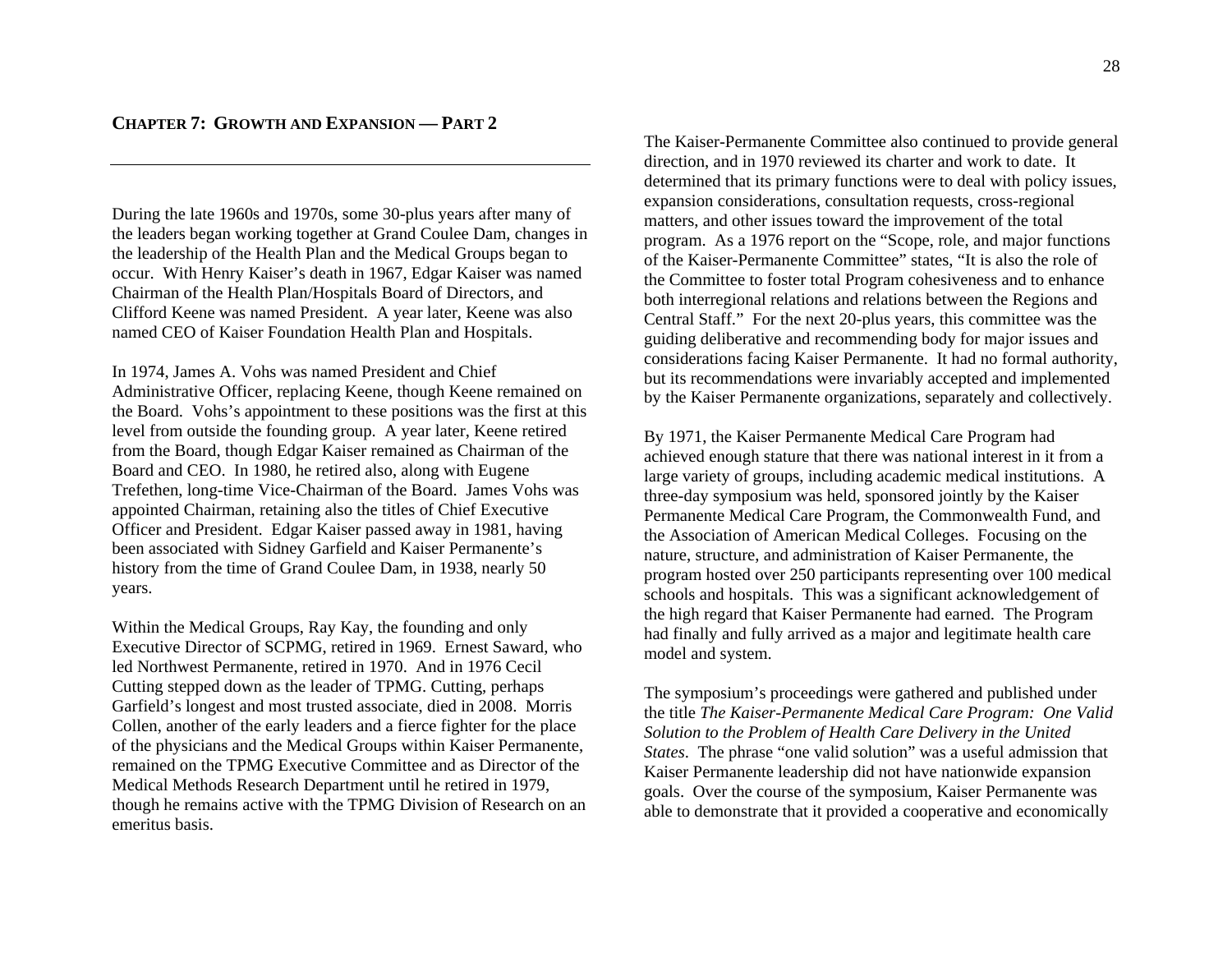successful arrangement for both medical and management leadership outside governmental control.

All during this period, growth continued in California. In the 1950s, hospitals went up in Los Angeles (Sunset, 1953), Fontana (1955), Oakland (1956), South Bay/Harbor City (1956), San Francisco (1959), and Panorama City (1959). In the 1960s, hospitals and medical office buildings were built or opened in Northern California in Hayward (1962), Sacramento (1965), Redwood City (1968), and Santa Clara (1969), and in Southern California in Bellflower (1965). Clearly Kaiser Permanente was growing in its home state.

In the 1970s, a new tower went up at the Oakland hospital (1970), and in a huge spurt of construction, hospitals and clinics were built in San Diego (1972), Vallejo (1974), West Los Angeles (1974), Sunnyside, Oregon (1975), South San Francisco (1975), San Jose (1976), San Rafael (1977), and Anaheim (1979). By the end of the 1970s, Kaiser Permanente had nearly a dozen hospitals and medical centers each in Northern and Southern California, as well as numerous clinic and hospital facilities in Hawaii and Oregon.

The 1980s brought more: In 1985 alone four new or renovated facilities opened up: Walnut Creek, South Sacramento, Woodland Hills, and Moanalua (Hawaii). Following these were a major South San Francisco addition (1986) and the Riverside Medical Center (1988).

Over the course of the next several years, and using the criteria established in 1968 at the Santa Barbara meeting, Kaiser Permanente began a slow expansion into a number of other states and into areas of California outside the immediate San Francisco Bay and Los Angeles areas.

Interest in expansion outside California resumed in 1977 when the Kaiser Foundation Health Plan, working with the Permanente Medical Groups, joined with The Prudential Insurance Company of

America to consider opening a group practice HMO in the Dallas/Fort Worth area. After a year of discussions with local medical and hospital leaders and major local employers, the organizations formed the Kaiser/Prudential Health Plan. A Permanente Medical Association of Texas was created for the physicians, and arrangements were made for beds in local community hospitals.

The Kaiser/Prudential Health Plan opened for business in Dallas in 1979, with management being provided by the Kaiser Foundation Health Plan and Hospitals from California. However, in 1982, Prudential bowed out of the program to concentrate on its own Texas group practice plan, and Kaiser Permanente took over in full, renaming it the Kaiser Foundation Health Plan of Texas. The Texas Region subsequently also opened offices in Fort Worth in 1985. This was the only case of all the expansion opportunities that was done as a joint effort with another major partner.

In 1980, the Georgetown University Community Health Plan (GUCHP) approached Kaiser Permanente about assuming responsibility for its program in the Washington, DC, area. Although generally successful, the program needed support for longer term growth. Kaiser Permanente was especially interested because it was important to the Kaiser Permanente leadership that a group prepayment health care program could demonstrate its success in the area of the nation's capital, where so many governmental decisions were made concerning health plans and health care.

Kaiser Permanente Advisory Services had been providing occasional assistance to GUCHP for some time and so was familiar with the quality of the program and its place in the community. With their recommendation, a transition team that included both physicians and management was formed. The physicians remained and formed the Capital Area Permanente Medical Group, but the top level of Health Plan management was replaced. The new Region assumed the name of Kaiser-Georgetown Community Health Plan. It was renamed the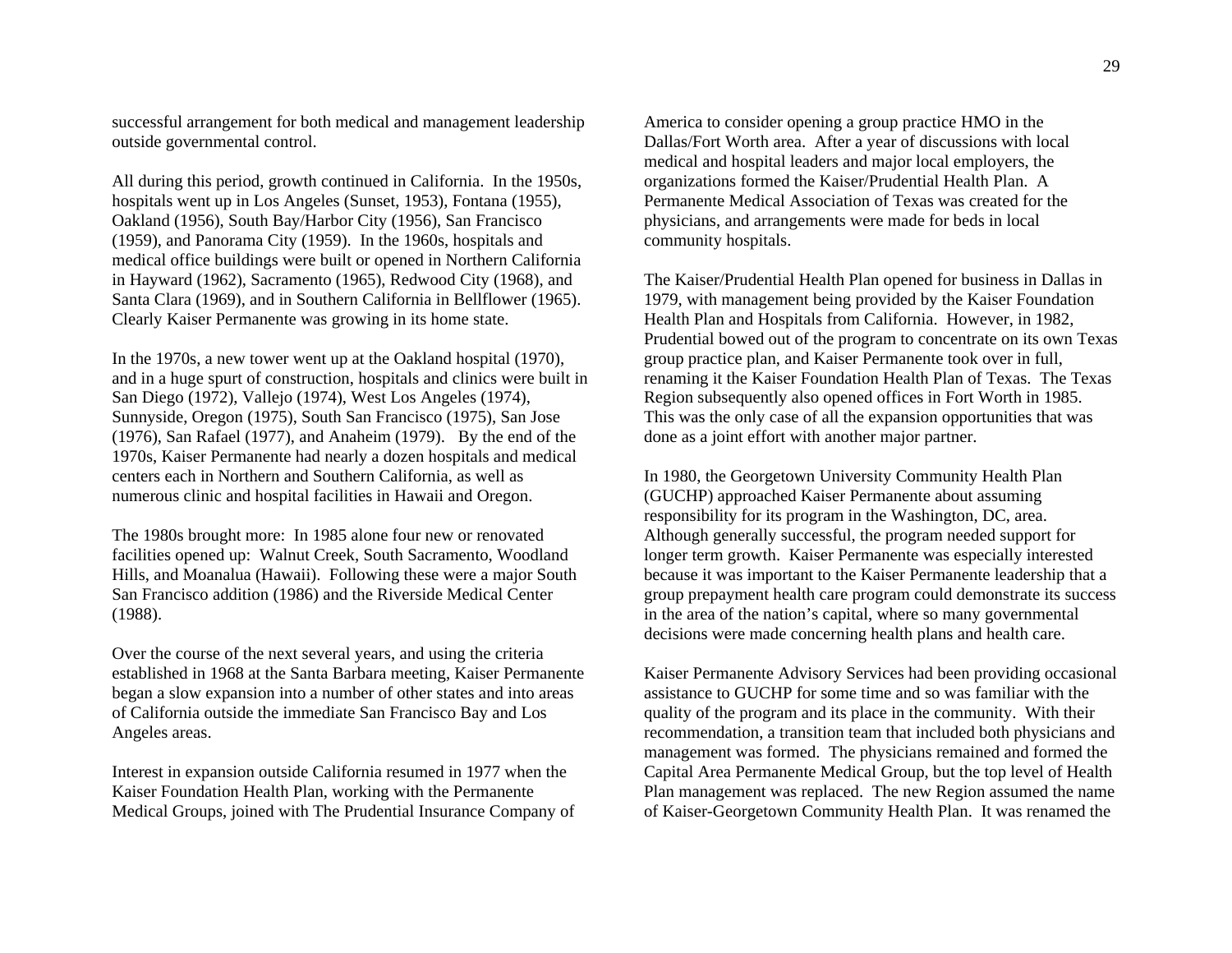Mid-Atlantic States Region in 1985, serving members in Washington, DC, Virginia, and Maryland, including the Baltimore area.

Expansion into New England was next. In 1982, Vohs, Kaiser's CEO, received a call from the insurance commissioner of Connecticut: there was a prepaid group Health Plan in financial trouble—the North Central Connecticut HMO. After studying the situation and applying the expansion criteria, Kaiser Permanente decided to acquire the Health Plan, renaming it the Connecticut Region. Then, in 1985, Kaiser Permanente also acquired the Westchester Community Health Plan in White Plains, NY. Together, they formed the Kaiser Foundation Health Plan of the Northeast, with over 30,000 members. As with the Mid-Atlantic States Region, this was another opportunity to demonstrate on the East Coast the efficacy of a prepaid group Health Plan.

By this time, the leadership of Kaiser Permanente had determined a strategy to move more broadly outside California and its existing Regions, most of which had been gained through the acquisition of existing Health Plans, and several of which were struggling and needed both the financial and management expertise of a larger organization such as Kaiser Permanente.

This was true as well of Kaiser Permanente's move into the Midwest. A nonprofit group practice prepayment plan, Kansas City Health Care, loosely associated with the University of Kansas Medical Center, was facing increased competition from other local groups. So it, too, turned to Kaiser Permanente for capital and management resources. A transition to Kaiser Permanente ownership was completed in August 1985. Later, in 1994, the Kansas City area was brought under general control of the Colorado Region.

In Southeastern United States, several opportunities were examined, and the leadership finally decided on two target areas: the Raleigh-

Durham-Chapel Hill area of North Carolina, and the Adanta,<br>Oceorgia area. In both cases the organizations were started from<br>scratch. Kaiser Permanente sent both management executives and<br>physicians to research, plan, organ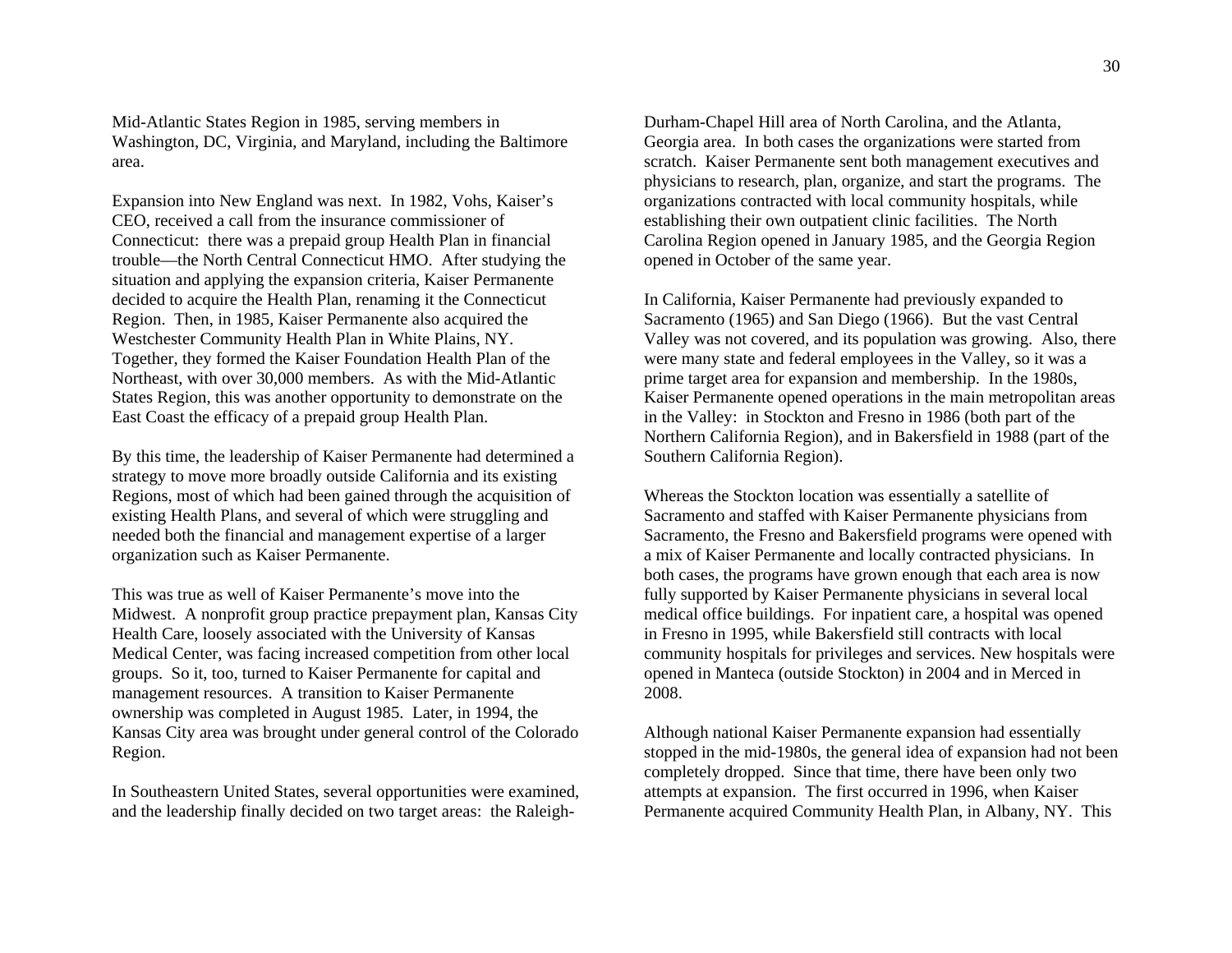location and group was added to the Northeast Region, which already had members in Connecticut, western Massachusetts, and the White Plains area of New York. Unfortunately, the Region's communities were somewhat spread out, making it difficult to create a cohesive Region with sufficient members to make it economically viable.

Then, with a goal of increasing its market share in the northwest as a whole, Kaiser Permanente entered into an agreement in 1997 with Group Health Cooperative of Puget Sound, which was in financial difficulty. Because of their status as a member-owned cooperative, an actual merger was not possible, so the arrangement was designated an "affiliation" and named Kaiser/Group Health, with its medical group becoming Group Health Permanente. The goal was to share common administrative functions and directions and to provide mutual care delivery benefits. For a number of reasons, the arrangement did not work out as intended, and the Group Health organizations are now fully separate with their original names.

Finally, in a reversal of expansion, Kaiser Permanente sold off four of its Regions in the late 1990s. Primarily for economic reasons, Kaiser Permanente divested the Texas Region in 1998, the North Carolina and Northeast Regions in 1999, and Kansas City in 2001. Remaining were the two California Regions and six Regions outside California: Hawaii, Northwest, Colorado, Ohio, Mid-Atlantic States, and Georgia. Kaiser Permanente has not actively pursued regional expansion since that time.

When Garfield had moved out of the primary leadership role of both the Health Plan and the Medical Groups in the 1950s, he was no longer at the center of the entire organization and all its issues. He was free to focus on what might have been his more fervent interest: what could he do to directly improve the quality and delivery of health care?

Two areas demonstrate his continuing efforts: hospital design and "total health care." As a student, Garfield was initially interested in studying architecture and engineering. With the weight of program management off his shoulders, he could focus on what became his second major interest: hospital design. In actuality, this had started with his design and construction of the Contractors General Hospital at Desert Center, his subsequent gutting and renovation of the Mason City Hospital for the workers on Grand Coulee Dam, the resurrection of the defunct Fabiola Hospital in Oakland, and the design and building of Bess Kaiser Hospital in Portland, Oregon from scratch.

Now he was able to concentrate on it fully, contributing ideas and leadership to the designs of many Kaiser Permanente hospitals. Garfield's continued design innovations were regularly noted in articles on hospital architecture and in conversations and meetings with hospital architects across the country.

But his vision was not limited to the structures themselves. In an address to the Monterey Conference in 1960, he challenged the Kaiser Permanente community to reframe their thinking: "I suggest a radical new idea – that we stop building hospitals and clinics for sick people. Let's concentrate on a brand new type of facility… Let us conceive a building for health – designed, streamlined, and geared to serve our healthy members." Even then, Garfield was advocating what has become a long-standing theme of the Kaiser Permanente model: a focus on health rather than on illness.

Garfield's final project was the three-year Total Health Care pilot project, an effort to collect, computerize, and use health data on all Kaiser Permanente members. Basically, the project was a plan to integrate and streamline preventive care, wellness, medical record tracking, and access to both primary and secondary care with teambased approaches to care, all with the objective of optimizing each member's individual health. Kicked off in 1981, it resulted in massive amounts of data in support of the concept, with a final report published in 1987. Although Kaiser Permanente care today does not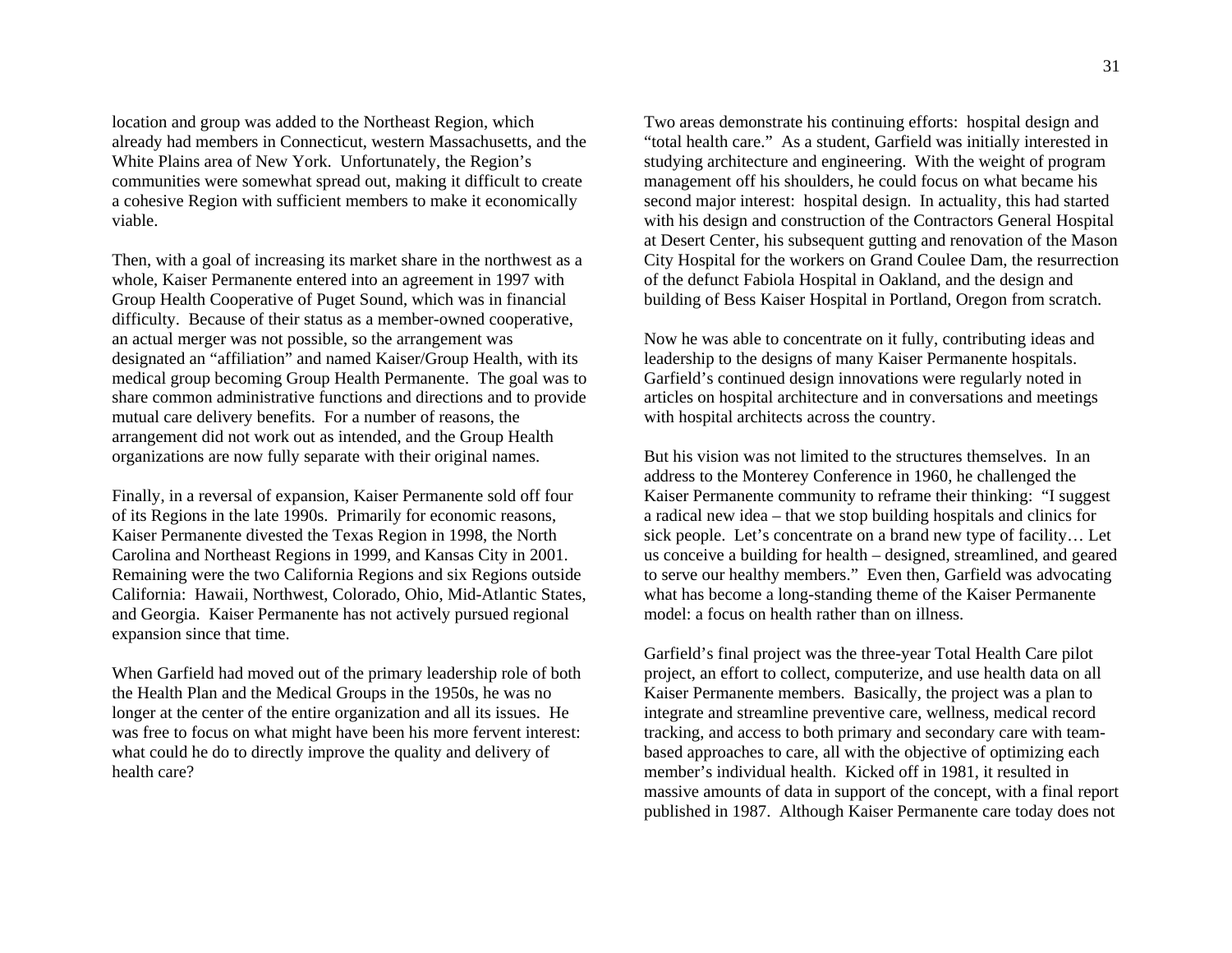explicitly follow the approach and format outlined in the Total Health Care Project, most of the ideas embodied and supported by the project have been incorporated in various other ways throughout the Program. The emphasis on "total health" implied by this project remains a continuing theme in the Kaiser Permanente vision and is seen in a number of current programs.

Sadly, Garfield missed the conclusion of the project and its report, as well as the new Region expansions in the 1980s. He died on December 29, 1984, at the age of 78, having been the visionary physician of the nonprofit prepaid group medical care model since 1933. He served on the Board of Directors of the Kaiser Foundation Health Plan and Hospitals from 1960 until 1971, where he remained a determined advocate of improvement in health care. Collen recalled that whenever Kaiser Permanente or its staff or leaders produced notable results or improvements, Garfield's response was always, "That's great, but we have to do better."

Although Garfield was known throughout the health care industry for his efforts and vision, his life work was more formally and publicly recognized when the Group Health Association of America gave him its Distinguished Service Award in 1969. In 1971, he was awarded the Lyndon Baines Johnson Award for Humanitarian Services, presented by Lady Bird Johnson.

In 1986, the University of Southern California, where he had been on the medical school faculty in the 1940s, honored him by announcing the Sidney R. Garfield Chair in the Health Sciences. It was initially funded by the Henry J. Kaiser Foundation and was to be held by a medical scientist whose focus would be on preventive medicine and health policy studies.

Garfield did not invent or discover any of the underlying principles of Kaiser Permanente. His major contribution was figuring out how to put them together to make it all work. His vision and determination brought both dedicated support from his Kaiser

Permanente colleagues and fierce opposition from the medical establishment. By the time of his death, his work was widely acknowledged as a superior and eminently viable model of health care.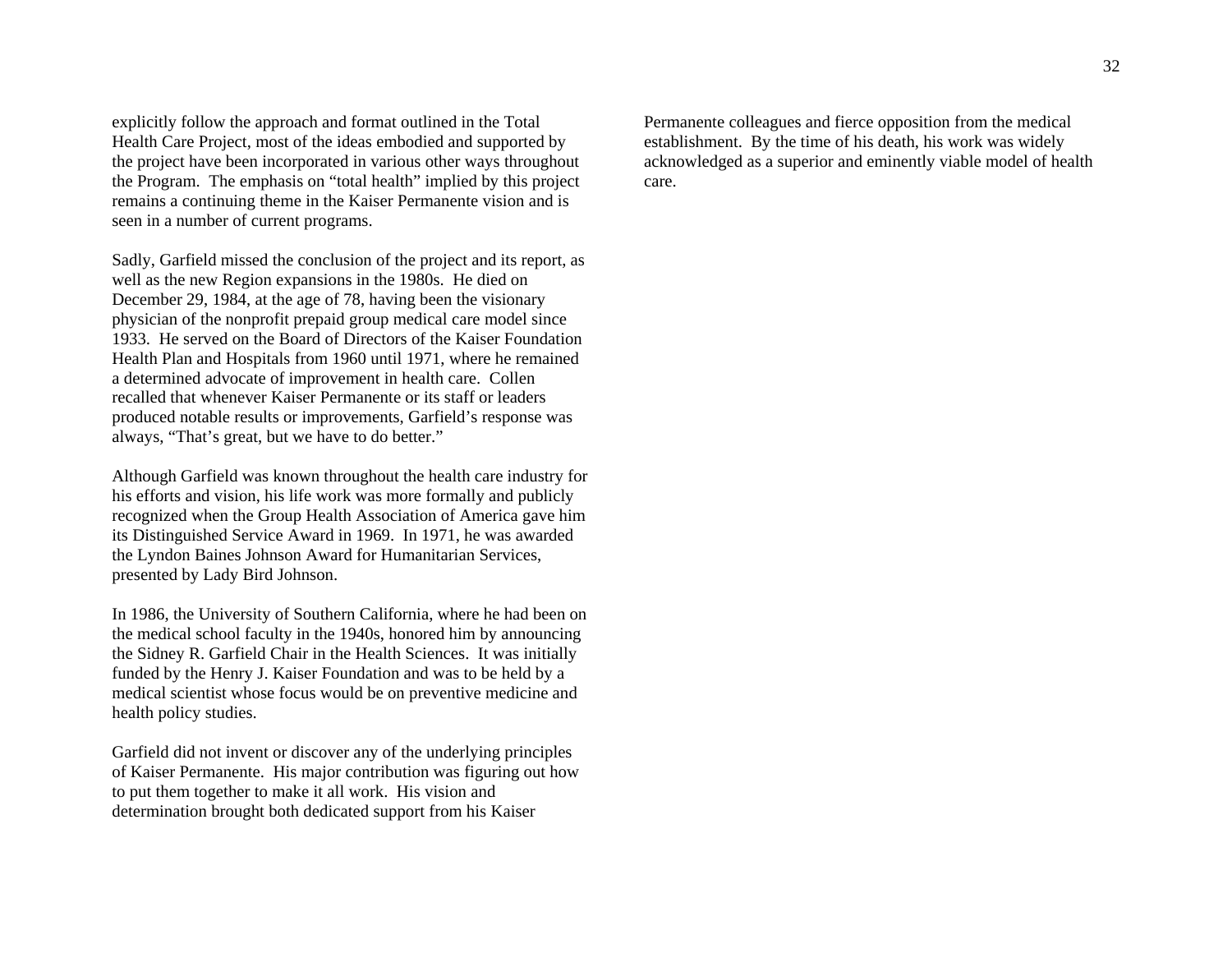# **CHAPTER 8: INTO THE 21ST CENTURY**

Histories of ongoing organizations must end somewhere, and 1990 is an appropriate place to close this history of Kaiser Permanente. Events since then deserve the broader context of time and perspective to fully appreciate and understand them. A number of specific and significant events, however, have occurred between 1990 and this writing that are worth noting briefly here.

Due to increasing industry competition and the recession of the early 1990s, Kaiser Permanente lost members for the first time in its history, in 1992 and 1993. Membership rebounded in 1994 and continued to expand through the 1990s. To support new growth areas, new hospitals and medical centers were opened in Santa Rosa, Vallejo, Fresno, Baldwin Park, Richmond, and Fremont.

In 1991, James Vohs retired and David M. Lawrence, MD, was selected Chairman and Chief Executive Officer of the Kaiser Foundation Health Plan and Hospitals. Lawrence had been both a Permanente and Health Plan executive since 1981, stepping into his new role from being Regional Manager of Northern California and, previously, Regional Manager of Colorado.

One major change in Health Plan management under Lawrence began during the 1990s: the movement and consolidation of responsibility and authority for the Health Plan and Hospitals from the regions to the Program Offices in Oakland. This enabled the Health Plan to bring a more cohesive approach both to Health Plan products, services, and strategy, and to shared organizational services such as human resources, finance, legal, and information technology.

In 1994, to meet industry competition, Kaiser Permanente established Kaiser Permanente Insurance Company (KPIC), an indemnity insurance company that provided state insurance-licensed

product capabilities to complement standard Kaiser Permanente HMO products and to better position Kaiser Permanente in the more competitive marketplace of the 1990s.

In 1996, the Kaiser Permanente Committee, which had become unwieldy with the addition of so many new regions, was discontinued. The Kaiser Permanente Program Group, a smaller group, was created in 1997 to take its place. This group now serves as the joint meeting forum for discussion of Program-wide strategies, policies, and processes, subject to approvals of the Boards of the Health Plan/Hospitals and the Medical Groups respectively.

Two major organizational changes occurred in the late 1990s. The first was the formation of The Permanente Federation in early 1997, with Jay Crosson, MD, selected as its first Executive Director. The Federation arrangement, with participation of all the regional Medical Groups, enabled the individual Medical Groups to retain primary autonomy and authority, while ceding certain areas of national responsibility to the Federation leadership for specific operational purposes.

Also in 1997 the new Labor Management Partnership (LMP) went into effect. For many years non-stop bargaining with over 25 unions had presented difficulties to both the Health Plan and the unions. An agreement to address the situation was negotiated in 1996-97 and was ratified by the Health Plan and Hospitals Board and by 8 international unions, 26 local unions, the AFL-CIO, and 62,000 Kaiser Permanente employees. Subsequently, the parties successfully concluded national negotiations in 2000, 2005, and 2010. Kaiser Permanente's LMP has been recognized as one of the largest and most successful in the United States.

In 2002, David Lawrence retired, and George Halvorson was named the fifth Chairman and CEO of Kaiser Foundation Health Plan and Hospitals – the first from outside the Kaiser Permanente community. Previously President and CEO of HealthPartners, an integrated HMO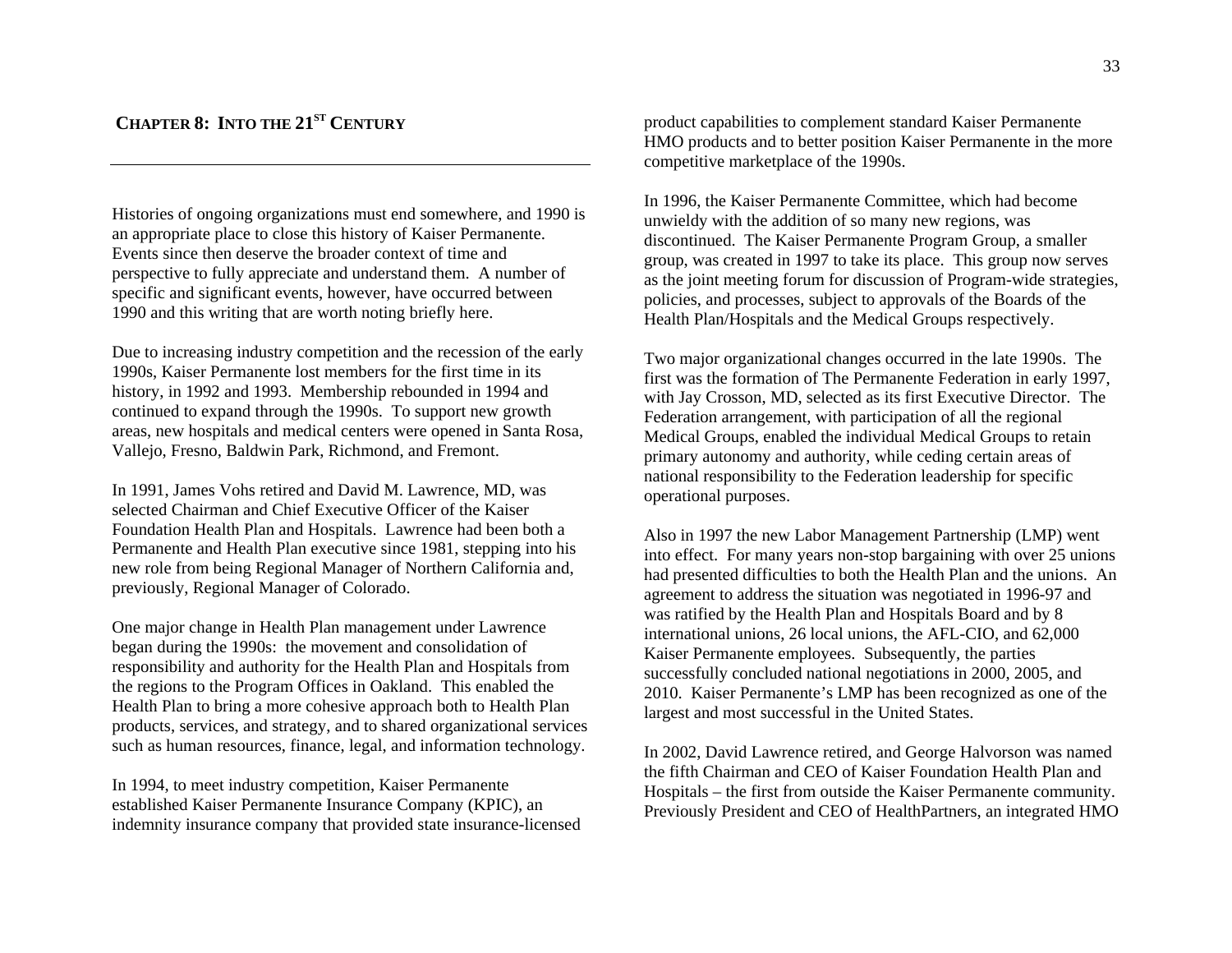in Minneapolis, Minnesota, Halvorson brought a well-established national reputation as a spokesperson for the reform of health care in the United States.

Another leadership change occurred in 2008, when Jay Crosson stepped down and Jack Cochran, MD, from the Colorado Permanente Medical Group, became the new Executive Director of The Permanente Federation.

No new hospitals had been built by Kaiser Permanente since 1995. But beginning in 2000, new or upgraded hospitals and medical centers were completed in Roseville, Santa Clara, Antioch, West Los Angeles, Sunnyside (Clackamas, OR, near Portland), Modesto, Orange County/Irvine, Panorama City, Moreno Valley, Roseville (Women and Children's Center), Downey, Vacaville, Los Angeles, Santa Rosa, Vallejo, Ontario Vineyard, and South Sacramento. Additional new or replacement facilities planned for the next few years include Westside (Portland), Fontana, Anaheim, Oakland, Hayward, and Redwood City.

More evidence of the growing stature of the Kaiser Permanente program was a study published in 2002 in the *British Medical Journal*: "Getting more for their dollar: a comparison of the NHS [National Health Service of Great Britain] with California's Kaiser Permanente." Kaiser Permanente was selected for this study because it was the only American health plan large enough and comparable enough to the NHS for a comparison. With a number of documented explanations, the authors concluded that Kaiser Permanente members experienced more comprehensive and convenient primary care services and more rapid access to specialist services and hospital admissions than the British National Health Service.

The Sidney R. Garfield Health Care Innovation Center, a large, warehouse-size facility, opened in 2006. The Garfield Center is a living laboratory space where ideas are tested and solutions are developed in hands-on, simulated clinical environments. The Center contains, or can create, live nursing stations, patient rooms, clinical rooms, and other physical and technological environments.

In 1997, the Care Management Institute (CMI) was formed, with a focus on the broad implementation of documented medical care best practices for the improvement of quality of care and outcomes for Kaiser Permanente members.

The 2000s also brought new efforts on quality-of-care goals and programs, supported and encouraged by both the Medical Groups and the Health Plan and Hospitals. All regions of Kaiser Permanente now receive exceptionally high quality ratings, rankings, and awards annually from groups such as the National Committee on Quality Assurance (NCQA), the Healthcare Effectiveness Data and Information Set (HEDIS), the California Office of the Patient Advocate's Healthcare Quality Report Card, J. D. Power and Associates, the American Cancer Society, the American Diabetes Association, the American Heart Association, the Health Information and Management Systems Society, and many others.

Kaiser Permanente has always promoted the concept of "total health." Sidney Garfield's Total Health Care project of the 1980s was the first to emphasize it on a program level. The emphasis can be seen in a number of other programs initiated more recently.

The hugely successful Kaiser Permanente branding campaign, rolled out in 2004, emphasizes health rather than health care: "We stand for total health." Informally known as the "Thrive" campaign, it has served to better position Kaiser Permanente both in the public eye and in the increasingly competitive health care industry.

The Health Plan's "Total Health and Productivity" is a program offered by the Kaiser Permanente Health Plan through employers that includes products that reward employees who take the initiative to take care of themselves and improve their own health.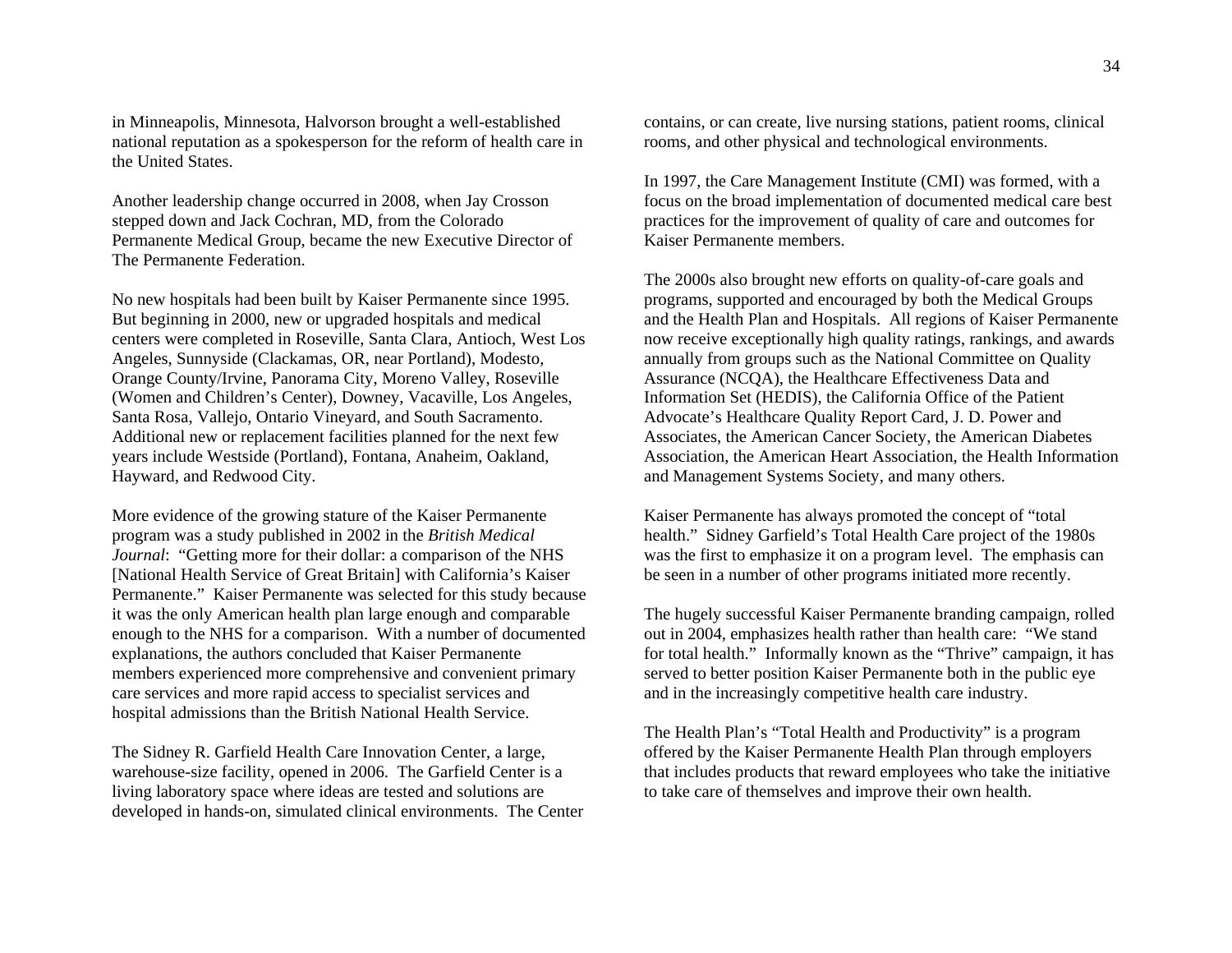In 2007, to improve the image and quality of its hospitals and medical buildings, Kaiser Permanente's National Facilities Services began implementing its "Total Health Environment" for all new and remodeled facilities. Its emphasis was on creating more helpful, people-friendly environments that better support safe, quality care in innovative, cost-effective, and eco-conscious buildings.

One of George Halvorson's key goals as the new CEO was the implementation of an electronic medical record (EMR) system. KP HealthConnect, Kaiser Permanente's EMR system, now known as an electronic health record (EHR), began to be deployed throughout all Regions and facilities in 2004, replacing all existing Kaiser Permanente EMR systems. As of 2010, it was the largest nongovernmental online medical record system in the world, containing health care data on all Kaiser Permanente members and making that data available to all Kaiser Permanente care providers.

Another computer-based success was the launch of My Health Manager, Kaiser Permanente's online Personal Health Record linked to KP HealthConnect. My Health Manager gives members the tools and health information to manage their health wherever they are, whenever is most convenient: "Real-time health care." By the end of 2010 more than 3 million members were using My Health Manager to e-mail their physicians, view test results, refill prescriptions, schedule appointments, and improve their health through online-supported programs.

Kaiser Permanente has long been a strong and vocal advocate of health care for all. The areas of charitable care and diversity demonstrate this. Beginning with its Charitable Care program in 1940, the Regions of Kaiser Permanente have continuously provided substantial amounts of local community benefit and support. In 2002, to better coordinate the many programs and spending, the Health Plan Board of Directors brought the regional efforts together under a single national Community Benefit Department.

Today, this department focuses on four core areas: care and coverage for low-income people, safety net partnerships, community health initiatives, and developing and disseminating knowledge. Altogether, the programs reach and serve over a half-million people each year, including basically free health coverage for over 100,000 people in difficult financial circumstances. By the end of the first decade of the 2000s, Kaiser Permanente had total annual community benefit expenditures of well over \$1 billion.

Likewise, Kaiser Permanente has a long and honorable history in the area of diversity, both for its staff and its members. From its start, Kaiser Permanente leadership allowed no discrimination in the delivery of care in its clinics and hospitals, and the Permanente physicians as well supported integration of their professional staffs. Kaiser Permanente has received numerous awards for its diverse workforce and the wide diversity of the population it serves.

The concern for health care for all is also evident in Kaiser Permanente's involvement in national health care reform. Kaiser Permanente supports three main principles for health care reform:

- $\bullet$ Universal coverage through market reforms
- $\bullet$ Delivery system reforms through payment reforms
- 0 Community/public health and prevention reforms.

Kaiser Permanente maintains an active presence in health care reform efforts. Halvorson, Cochran, and other Kaiser Permanente leaders have been heavily involved in national health care reform, making presentations at Congressional committee hearings and appearances as keynote speakers, regular presenters, or attendees at major national and international health care conferences.

Kaiser Permanente has come a long way from its desert origins in 1933 and its organizational beginnings after World War II. Now one of the largest and most respected health care organizations in the world, Kaiser Permanente's wonderful and amazing history demonstrates its vision and values – and its story continues.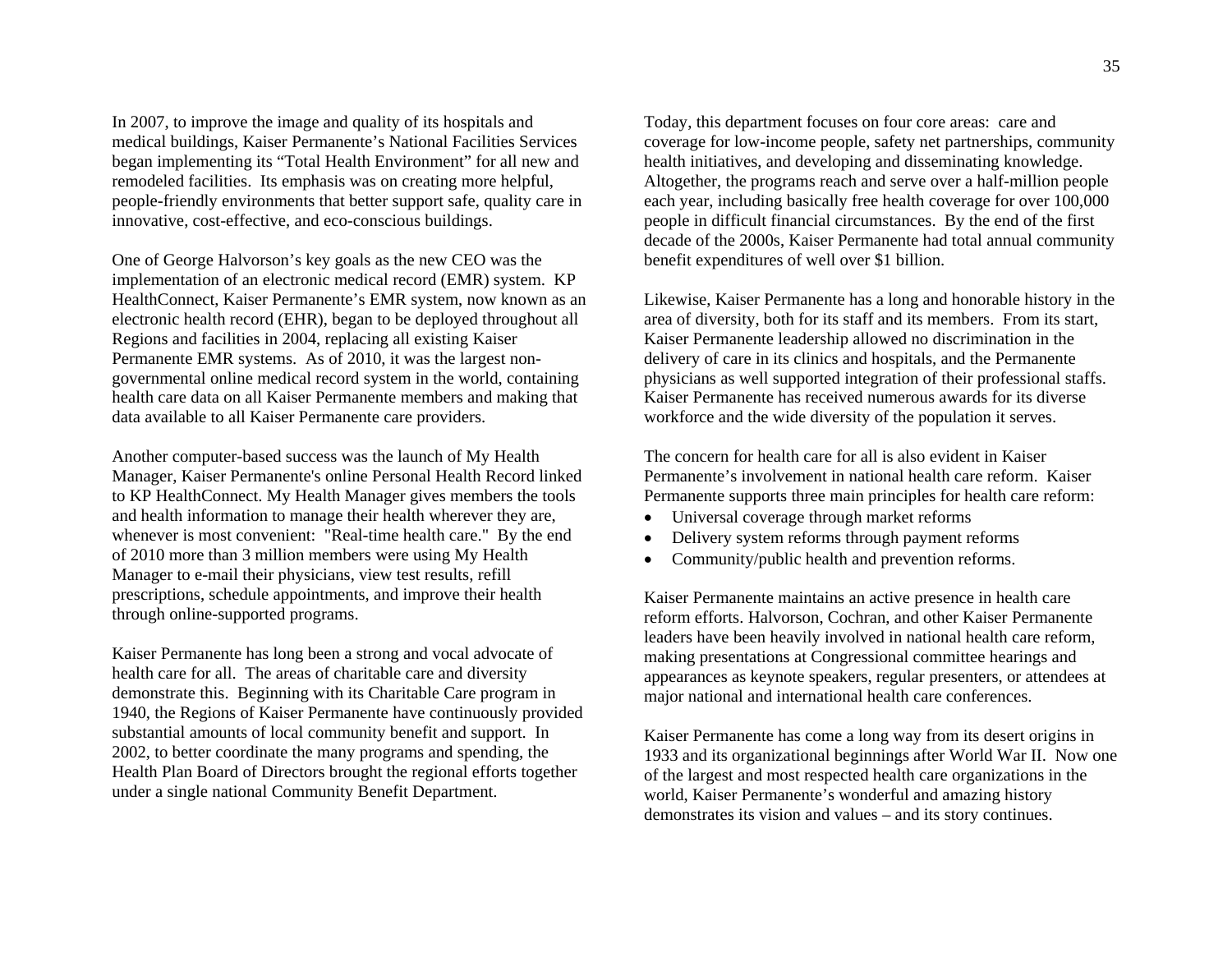# **AUTHOR'S COMMENTS**

In working on this short history of Kaiser Permanente, I have had access to a lot of historical material. I also had the privilege of talking with many current and past Kaiser Permanente leaders. But perhaps most rewarding is that the history has given me the time and opportunity to ponder Kaiser Permanente: what it is and why it works. I have come to believe that to really understand Kaiser Permanente, it is absolutely critical to understand and appreciate three very fundamental things.

First are the underlying principles of Kaiser Permanente health care: prepayment, group medical practice, integrated facilities, new economy of medicine, and voluntary enrollment. Together they form the model for health care that Kaiser Permanente has adhered to since its early years.

These core values have remained foundational to Kaiser Permanente. Kaiser Permanente's success as a model of prepaid group practice health care is fully and fundamentally based on these principles, and over its history the Kaiser Permanente leadership has time and again emphasized and defended them against those who would criticize Kaiser Permanente's ability to provide excellent care.

The second concept critical to Kaiser Permanente is the nature and structure of the working relationships between the Health Plan and the Medical Groups. Solving the issues of who's in charge, and who's in charge of what, took enormous energy and attention. It was initially addressed at the Tahoe Conference and worked out in detail through the Medical Service Agreements. Without the organizational, operational, and administrative frameworks in place, it would not be possible for Kaiser Permanente to live up to its core values for delivery of health care.

Organizationally, what these agreements laid out was a plan for cooperative management teams at all leadership levels, with parallel levels of leaders from both organizations, Health Plan/Hospitals and the Medical Groups, at the national, regional, service area, and hospital levels. No one group or leader would be dominant at any level; all levels are led on a cooperative basis.

What is so important to recognize and understand about this arrangement is that it is simultaneously very strong and very fragile, but ultimately it is fully acknowledged and accepted by all parties. While the principles above provide the foundation for medical care, it is the nature and structure of the working relationships that actually make Kaiser Permanente work.

The third thing is of a different type. It is this: The people who founded and led Kaiser Permanente had an absolutely strong and deep belief in the model of health care it represents. It was very important to the original leaders, both the physicians and the Kaiser Permanente executives, that they resolve critical issues and prove that the model could work. George Link, attorney and secretary of the sometimes contentious Tahoe Conference, summarized this well later in an oral history when he stated that "all of these people — and I say all of them — were men of good will. They *wanted* to make this thing work."

Our leaders since then have maintained and expressed similar feelings of belief in Kaiser Permanente. Their dedication is evidenced by the very wide recognition Kaiser Permanente has achieved for its promotion of health and its delivery of health care.

When Kaiser Permanente is at its best, there is no care delivery system in the world that is as good.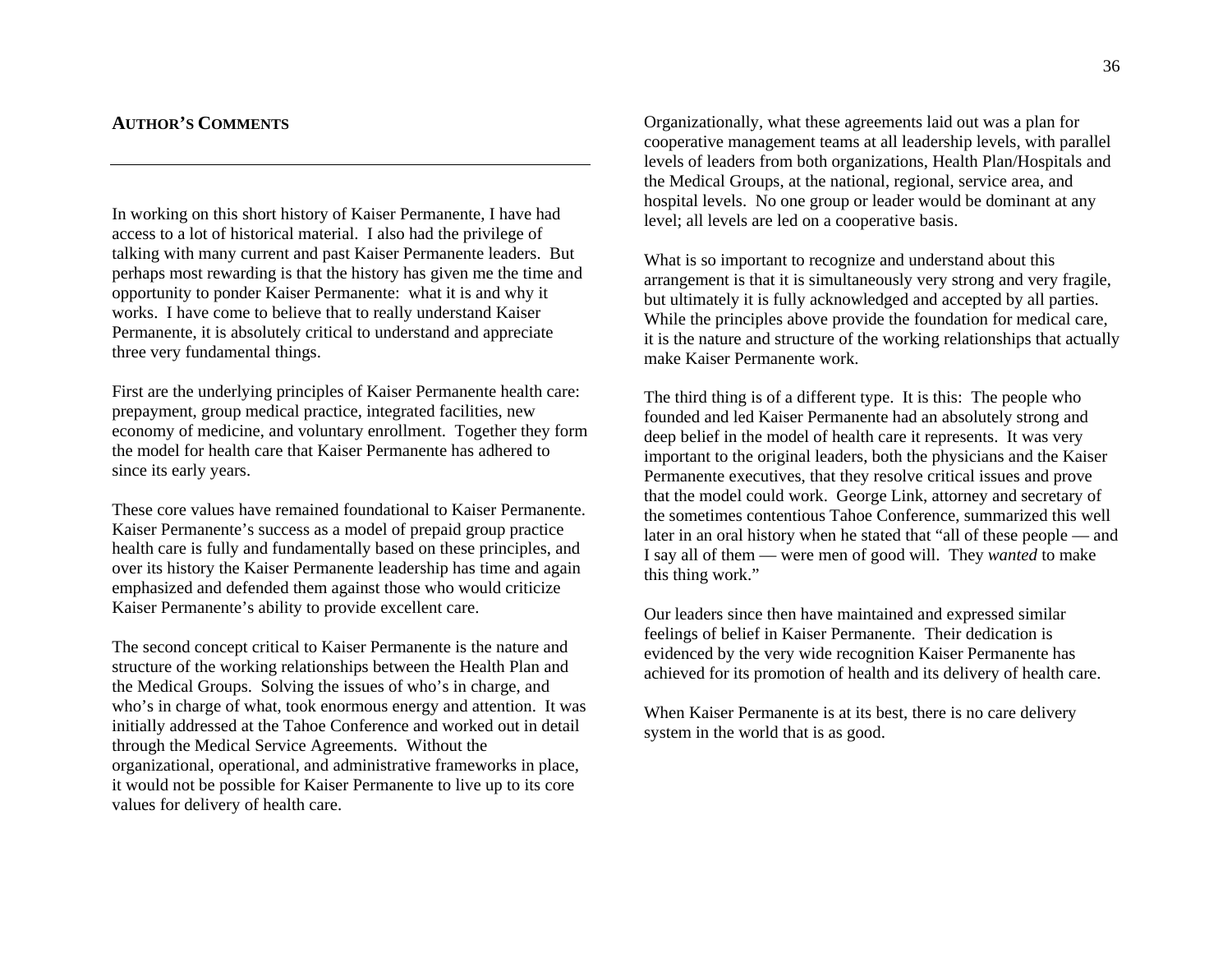# **SOME INTERESTING NOTES**

- The site of Contractors General Hospital in the Mojave Desert is in the California Register of Historical Landmarks, no. 992, 1992.
- c Fabiola: A wealthy Roman widow credited with founding the first Christian hospital in Western Europe, c. 380 AD. According to a letter from Saint Jerome, she established her hospital "to gather in the sick from the streets and to nurse the wretched sufferers, wasted with poverty and disease." (Kaiser Permanente Medical Care Program Annual Report, 1966)
- $\bullet$  Rosie the Riveter and Wanda the Welder were fictional characters devised to encourage recruitment of women for factory and other work during World War II.
- Kaiser Permanente was never a part of Kaiser Industries. It was developed and led completely outside the Kaiser Industries organization.
- The Henry J. Kaiser Family Foundation is not a part of Kaiser Permanente. It is a fully separate nonprofit, private operating foundation focusing on major health care issues facing the United States.
- c The brand name of "Kaiser-Permanente" (including the hyphen) was used for the first time in 1968. The following year found the use of the phrase Kaiser-Permanente Program, and in 1971, the full phrase Kaiser-Permanente Medical Care Program (KPMCP) was first used in the Kaiser-Permanente annual report. It wasn't until 1979, though, that the full Kaiser Permanente Medical Care Program name was used on the cover of the annual report, with the hyphen included in the name until 1984.

# **MEMBERSHIP BY DECADE**

| 1950 | 154,000   |
|------|-----------|
| 1960 | 806,644   |
| 1970 | 2,166,305 |
| 1980 | 3,921,772 |
| 1990 | 6,150,283 |
| 2000 | 8,072,357 |
| 2010 | 8,631,579 |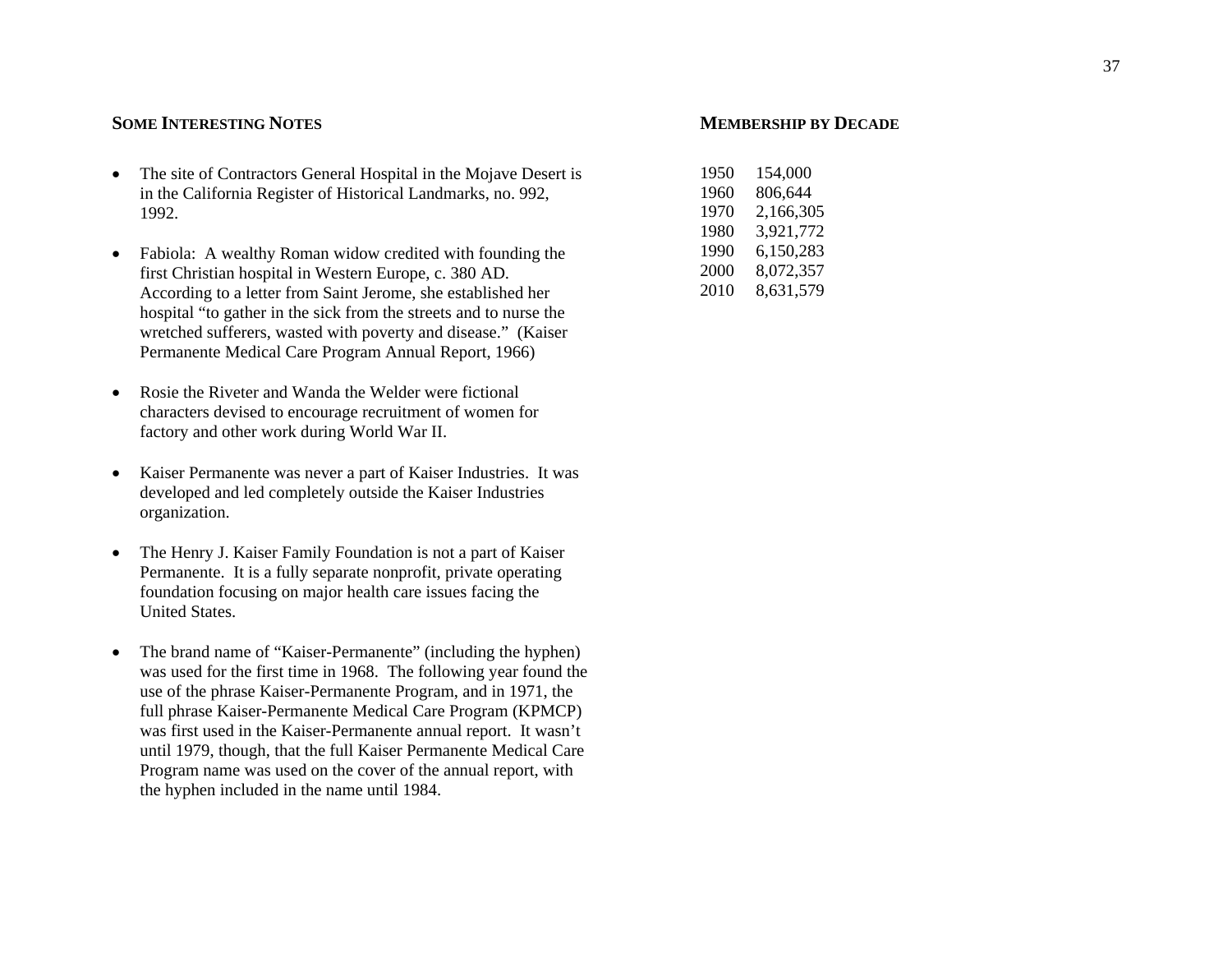## **ACKNOWLEDGEMENTS**

I was fortunate to have access to and willingness in response from a number of past and present Kaiser Permanente leaders. Those who graciously gave me time and their memories include:

- Ray J. Baxter, PhD, Senior Vice President of Community Benefit, Research, and Health Policy
- Morris F. Collen, MD, Director Emeritus, Division of Research, The Permanente Medical Group
- Talmadge (Ted) Cooper, MD, Associate Director for Medical Information Systems, TPMG, 1984-1994 (retired)
- Jay Crosson, MD, Executive Director, The Permanente Federation, 1997-2006
- Jerry Fleming, Senior Vice President, National Health Plan Manager, California
- Jack Hudes, Vice President, Health Plan Program Management (retired)
- David M. Lawrence, MD, Chairman, Chief Executive Officer, and President, Kaiser Foundation Health Plan and Hospitals, 1992-2002 (retired)
- Louise Liang, MD, Senior Vice President, Quality and Clinical Systems Support, Kaiser Foundation Health Plan (retired)
- Walter Meyers, Director, Competitive Assessment, Kaiser Foundation Health Plan
- Elisa Mendel, National Vice President, Healthworks and Product Innovation, Kaiser Foundation Health Plan
- Robert M. Pearl, MD, Executive Director and Chief Executive Officer, The Permanente Medical Group
- Bernard J. Tyson, Executive Vice President, Kaiser Foundation Health Plan and Hospital Operations
- James A. Vohs, Chairman, Chief Executive Officer, and President, Kaiser Foundation Health Plan and Hospitals, 1980- 1991 (retired)
- Jeffrey Weisz, MD, Executive Medical Director and Chairman of the Board, Southern California Permanente Medical Group
- Steven R. Zatkin, Senior Vice President and General Counsel, Kaiser Foundation Health Plan and Hospitals, 1994-2010 (retired)

A number of people reviewed draft portions of the manuscript, too many to note here. But I would especially like to thank these people for their complete and thorough reviews and comments:

- Jay Crosson, MD, Executive Director, The Permanente Federation, 1997-2006
- Robert Erickson, General Counsel, Kaiser Foundation Health Plan and Hospitals, 1971-1992 (retired)
- Martin Meeker, PhD, Regional Oral History Office, University of California
- Max McMillen, ELS, Editor, The Permanente Journal
- $\bullet$  Jon Stewart, Director, Special Projects, Brand Strategy, Communications, and Public Relations, Kaiser Foundation Health Plan
- Mark Zemelman, Senior Vice President and General Counsel, Kaiser Foundation Health Plan and Hospitals